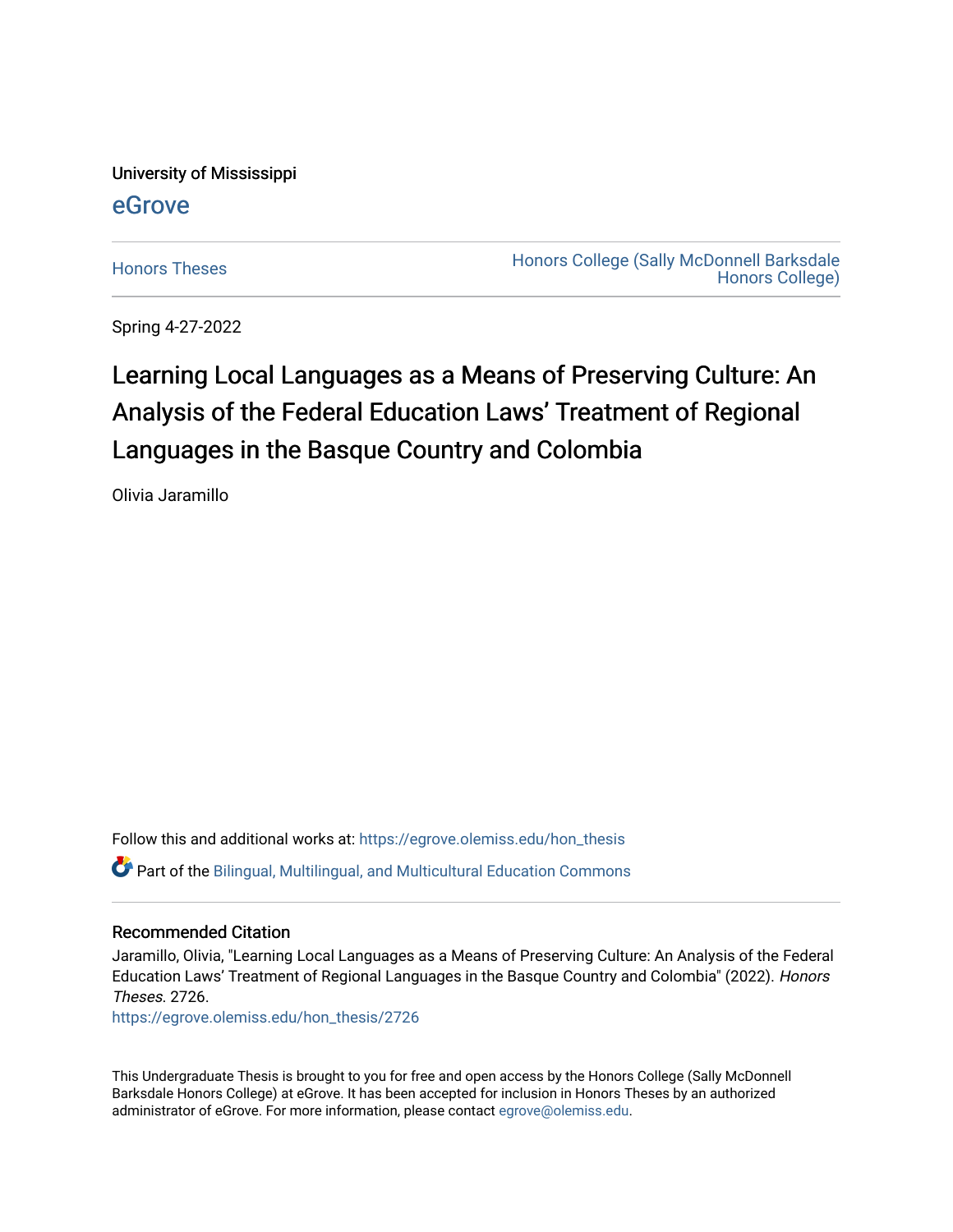Learning Local Languages as a Means of Preserving Culture: An Analysis of the Federal Education Laws' Treatment of Regional Languages in the Basque Country and Colombia

> © 2022 By Olivia M. Jaramillo

A thesis presented in partial fulfillment of the requirements for completion Of the Bachelor of Arts degree in International Studies Croft Institute for International Studies Sally McDonnell Barksdale Honors College The University of Mississippi

> University, Mississippi May 2022

> > Approved:

 $\mathcal{L}_\text{max}$  , where  $\mathcal{L}_\text{max}$  and  $\mathcal{L}_\text{max}$  and  $\mathcal{L}_\text{max}$ 

Advisor: Dr. Kate Centellas

 $\mathcal{L}_\text{max}$  , where  $\mathcal{L}_\text{max}$  and  $\mathcal{L}_\text{max}$  and  $\mathcal{L}_\text{max}$ Reader: Dr. Maria Otero

 $\mathcal{L}_\text{max}$  , where  $\mathcal{L}_\text{max}$  and  $\mathcal{L}_\text{max}$  and  $\mathcal{L}_\text{max}$ Reader: Dr. Ian Gowan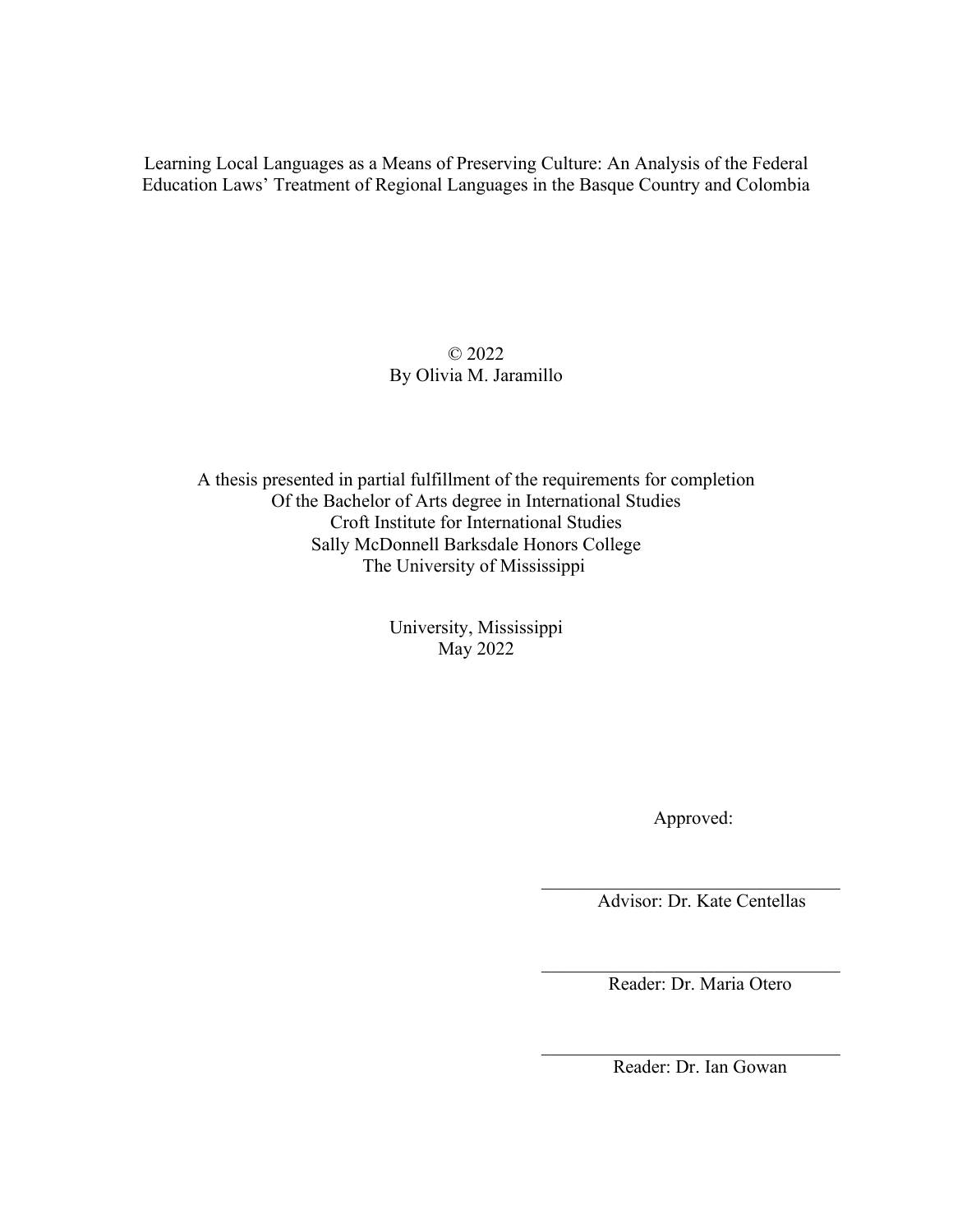# ABSTRACT

Regional languages are essential components of vibrantly diverse cultures. Across all regions of the globalizing modern world, regional languages remain one of the clearest markers of the rich heritage and history that each continent, country, state, city, town uniquely possesses. Unlike the more dominant languages of our evolving international landscape, local and regional languages explicitly capture precise cultural experiences of limited populations. These languages carry specific nuance, meaning, grammar, and vocabulary obscured by other forms of communication. This project, researching and analyzing two individual countries' regional language education under the federal legal systems, holds the importance of safeguarding local languages as its guiding central theme.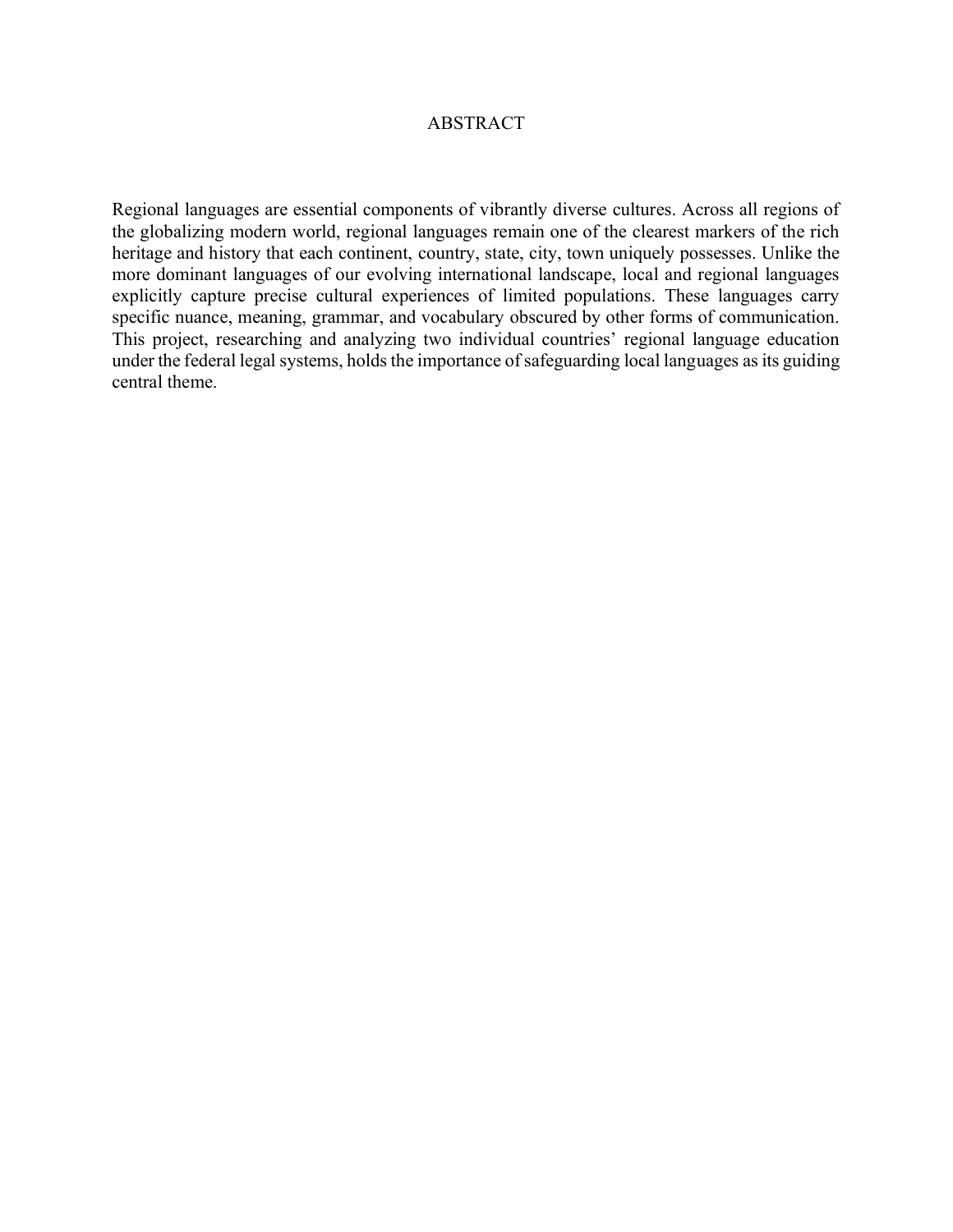# **Contents**

| Introduction                                                                | $\mathbf{3}$ |
|-----------------------------------------------------------------------------|--------------|
| <b>Chapter 1: Justification of Case Selection</b>                           | 6            |
| Euskera: The Regional Language of the Basque Country                        | 6            |
| The Basque Country's Recent History of Violence                             | 8            |
| The Regional Languages of Colombia                                          | 9            |
| Colombia's Recent History of Violence                                       | 10           |
| Two Countries Pursuing Educational Advancement                              | 12           |
| <b>Chapter 2: Theoretical Framework</b>                                     | 14           |
| <b>Chapter 3: Literature Review</b>                                         | 19           |
| The History of Regional Language Education in Spain                         | 19           |
| The State of Basque Language Education Today                                | 21           |
| Current challenges facing regional language education in the Basque Country | 23           |
| The History of Regional Language Education in Colombia                      | 25           |
| The State of Colombian Language Education Today                             | 29           |
| Current challenges facing regional language education in Colombia           | 32           |
| <b>Chapter 4: Methodology</b>                                               | 34           |
| <b>Chapter 5: Spain Legislative Analysis</b>                                | 34           |
| Ley Orgánica 2/2006, de 3 de mayo, de Educación                             | 36           |
| Ley Orgánica 8/2013, de 9 de diciembre                                      | 40           |
| <b>Chapter 6: Colombia Legislative Analysis</b>                             | 43           |
| Ley 115 de febrero 8 de 1994                                                | 43           |
| Decreto 804 de 1995: Etnoeducación en Colombia                              | 46           |
| Conclusion                                                                  | 48           |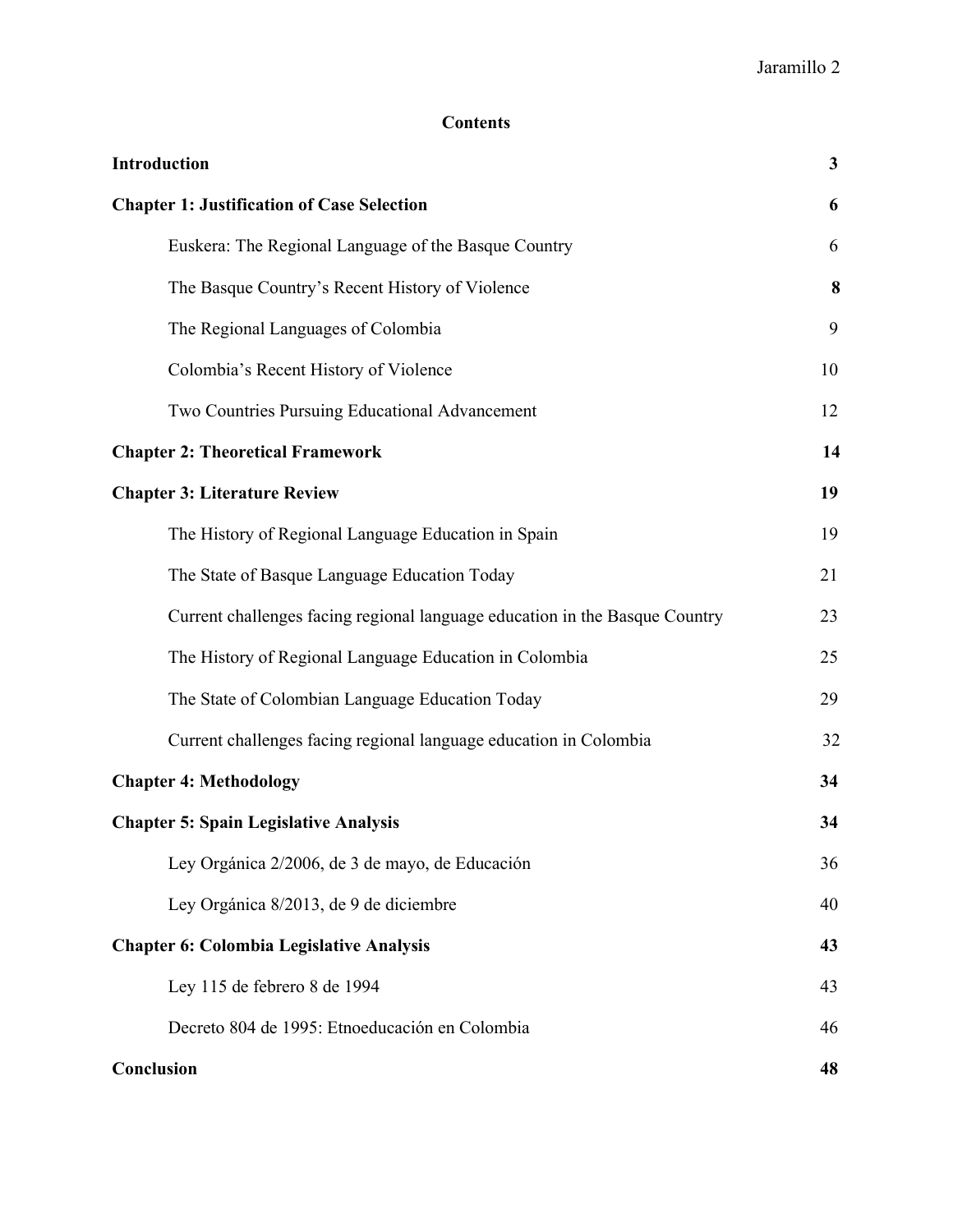# **Introduction**

Regional languages are essential components of vibrantly diverse cultures. Across all regions of the globalizing modern world, regional languages remain one of the clearest markers of the rich heritage and history that each continent, country, state, city, town uniquely possesses. Unlike the more dominant languages of our evolving international landscape, local and regional languages explicitly capture precise cultural experiences of limited populations. These languages carry specific nuance, meaning, grammar, and vocabulary obscured by other forms of communication. This project, researching and analyzing two individual countries' regional language education under the federal legal systems, holds the importance of safeguarding local languages as its guiding central theme.

The growing use of the world's major languages, including English and Spanish, in the globalizing workforce and in mainstream mass communication, such as social media and messaging apps like WhatsApp and telegram, threaten regional languages. I argue that preserving regional languages necessitates facilitation via the education system to maintain their lifespan in and around their regions of prevalence. The education system reproduces and passes down language structure, grammar, vocabulary, and cultural aspects of language at a level that individual communities can't always produce. Regional language preservation through educational upkeep is a key aspect to uniformly disperse and continue the cultural experiences and richness that local languages have to offer. Alongside the importance of regional languagelearning, this project views education as a central element of analysis. In order to research the preservation and promotion of regional languages, I evaluate the role, federally, of the education system in each respective country of analysis. Education is the system that is primarily charged with preserving the languages so central to my research.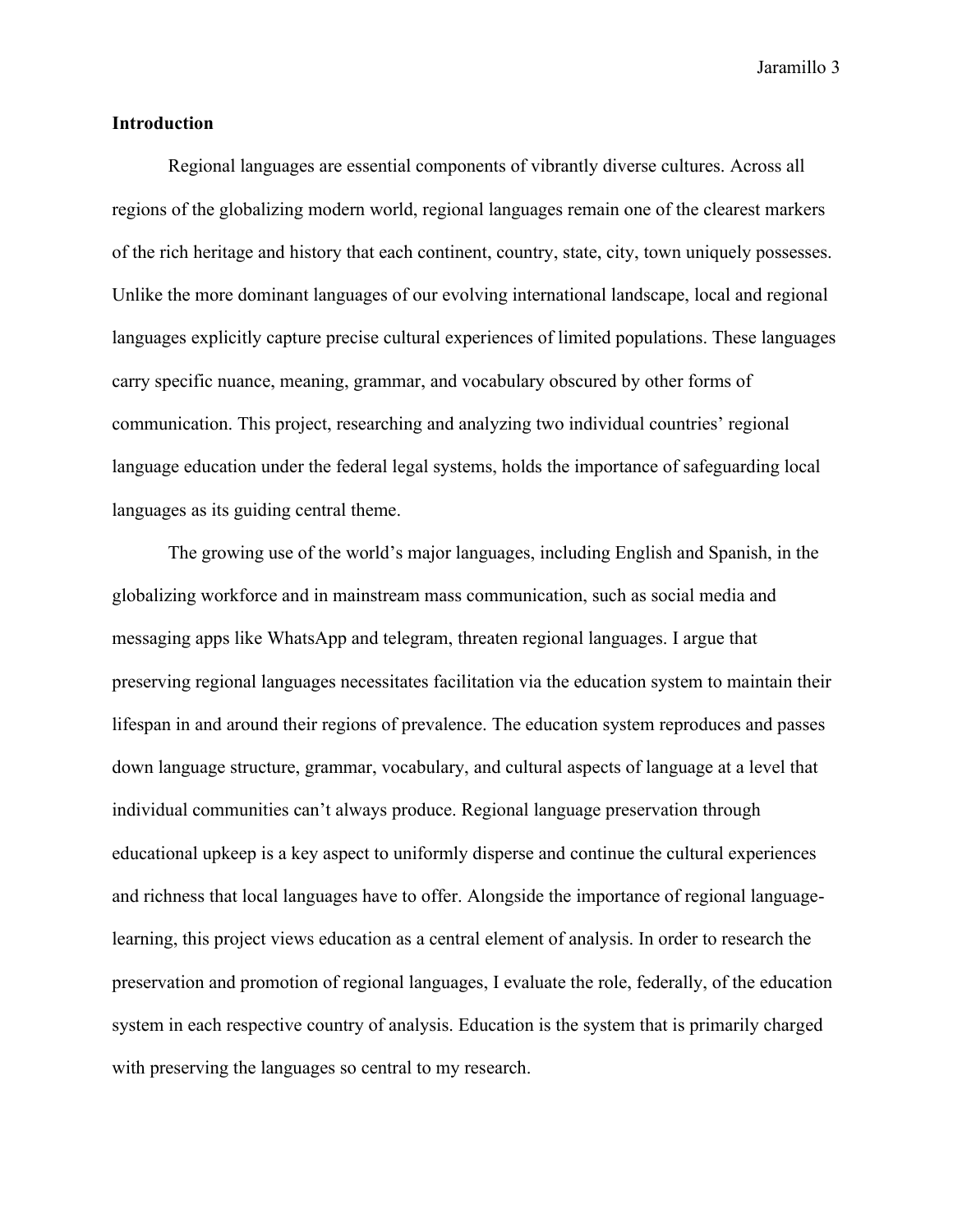In my thesis, I chose to study the regional language education occurring in Colombia, South America and the Basque Country located in Northern Spain, two areas that have sparked my interest in past university studies. In both, the national language spoken by most residents is Spanish, hence their tie to my personal area of study. In my project, I identify the principally definitive factor that allows for a meaningful cross-regional analysis that fills a gap in the current research: both the Basque Country and Colombia have experienced recent histories of violence. In the Basque Country, Euskadi Ta Askatasuna (ETA) was a movement demanding autonomy based on a distinct nationality from dominant Spanish culture. In Colombia, the FARC arose as a class-based guerrilla movement. In this sense, the Basque ETA unified around promoting one regional language—Euskera—while the FARC was neutral or even hostile to learning local languages. Yet in both regions' post-peace accords, legal frameworks promote the regional teaching of Euskera and Colombian indigenous languages to support specific cultural identities and pride. By comparing and contrasting the different ways these educational policies have been codified into federal law, I show that regional language learning is widely understood to promote cultural pride and rebuild cultural stamina from years of violence. In any two regions of the world, comparing regional language education programs could result in thoughtfully similar comparison and starkly diverse contrast. In my two focus regions, the Basque Country in Spain and Colombia, there are elements of both educational correlation and divergence on both the frontend and backend of my research on regional language education.

To analyze the regional language education in these two regions, I first focus on a developing a literature review that gives an in-depth description and analysis of the history of regional languages in each country, followed by a current run-down of the regional languages in present day education systems, and I conclude with a report on the current documented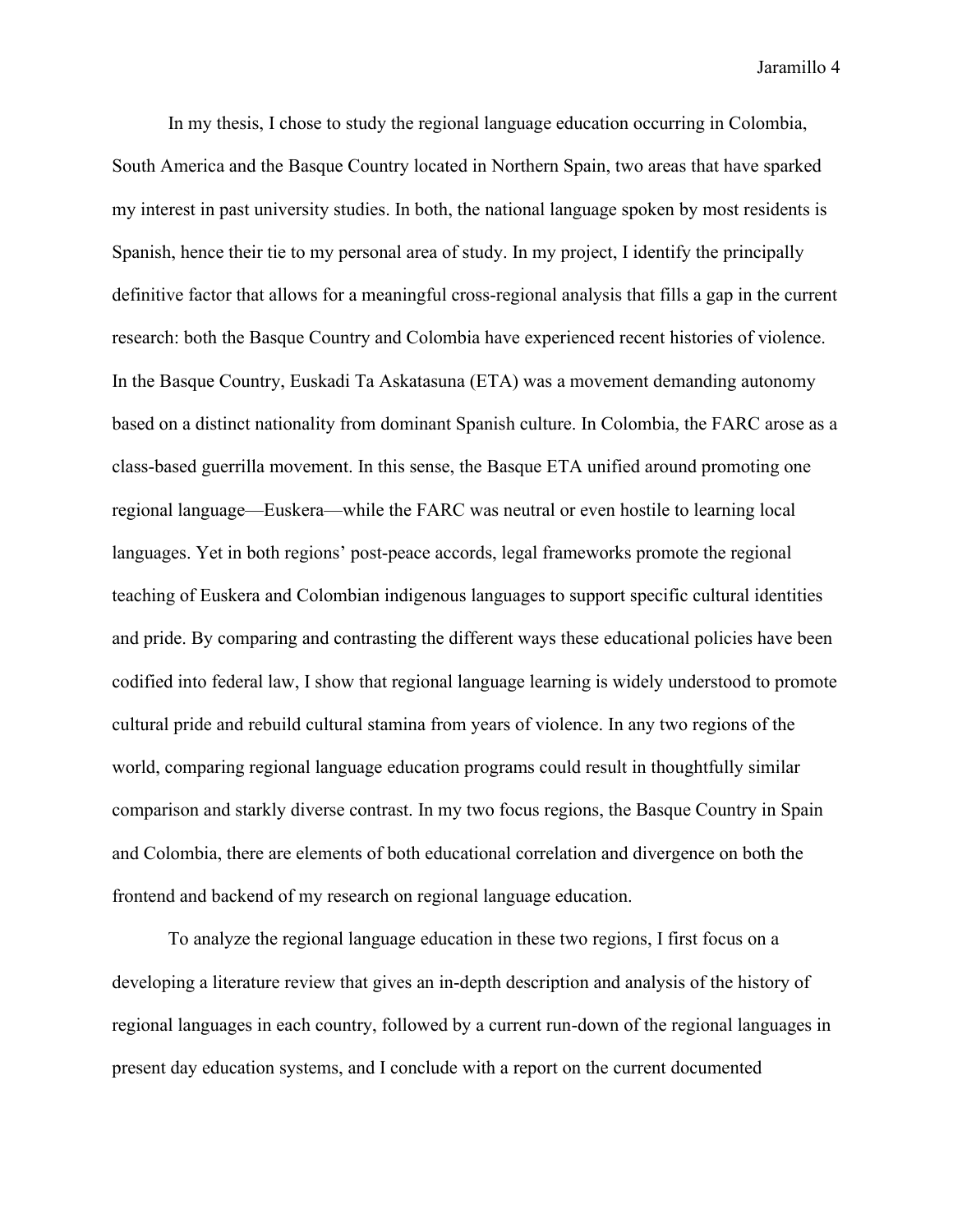challenges facing regional languages in each country, respectively. This literature review gives the comprehensive background knowledge required to understand the circumstantial differences and similarities between my two focus regions.

My qualitative analysis follows the literature review. As my methodology will describe, this project relies on federal legislative analysis of Spain and Colombia's education laws to deeply understand the legal functions of regional language education in both the Basque Country and Colombia. In each country, the federal government holds the highest power in granting regional autonomy and directing regional education guidelines which then enforce language education. I will focus on the highest powers at play federally that form the legislation at all levels below.

Due to access issues, this thesis spends more time discussing Euskera. This is due to availability of documents and materials online, as well as the numbers of Colombian languages taught. In Spain, the wealth of information on various regional groups caused me to narrow my focus on the Basque Country and Euskera as the sole case of study. In Colombia, I faced the opposite lack of information available for my research. Hence, my broader focus on regional groups as a whole. Since Colombian federal law does not codify different measures for independent indigenous groups who speak regional languages, I will examine Colombian federal legislation holistically. However, the points about education as a vehicle for cultural revitalization via language, hold across diverse case studies with differing scopes.

Overall, this thesis asks what is the rationale for emphasizing regional language acquisition in post-conflict areas? By analyzing the federal legal framework of regional language education for previously discriminated against languages, I argue that both Colombia and the Basque Country emphasize the educational efforts for regional cultural continuity and pride. My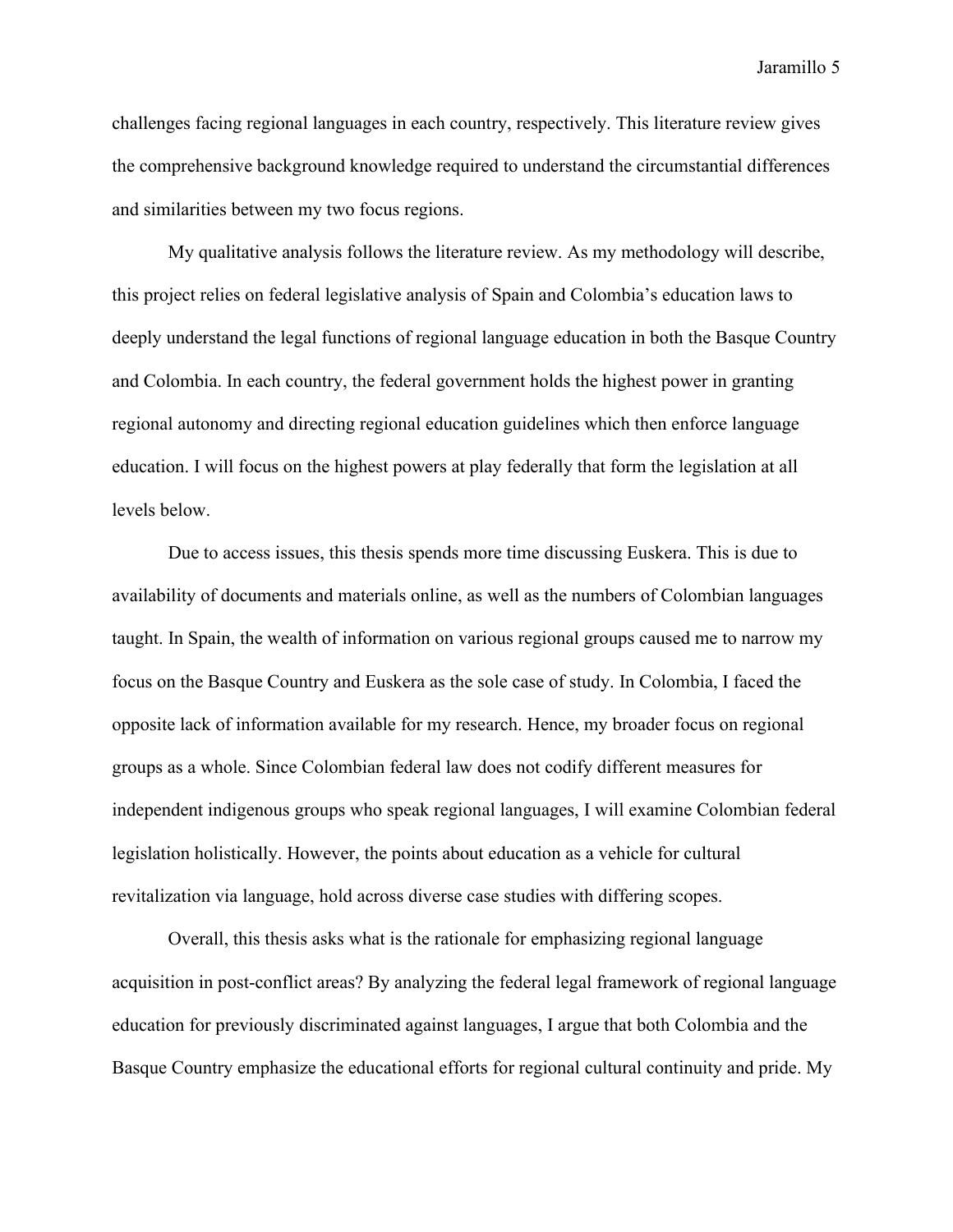case selection on the surface seems odd. Why the Basque Country and Colombia? I argue that finding continuity across both regions demonstrates the importance of education in regional languages because of how it contributes to social life and cultural stability.

# **Chapter 1: Justification of Case Selection**

In this chapter, I will explain why I have chosen to compare the Basque Country to Colombia in my research on regional language education policy. The shared essential factors that I deem as relevant to these two distant regions is their shared history of conflict, paired with signs and efforts towards modern educational growth. This regional comparison between the Basque Country and Colombia has not been studied in prior published research on international education, or really any other topic. I wish to fill this gap in the existing research by justifying that examining the growth of regional language education in both the Basque Country and in Colombia is beneficial for future scholars in the field of language education. Connecting two international regions in academic education literature is pertinent to understanding the nuances of regional language education as seen in federal legislation on a global scale. I hope that my project fosters an understood connection between the two regions and that a mutually beneficial cross regional analysis will help to understand regional language education programs and their role in strengthening cultural continuity and pride.

# **Euskera: The Regional Language of the Basque Country**

The culturally rich Basque Country is located along the Northern Spanish border. As of 2019, the region is home to 2.187 million residents, comprising about 4 percent of the total Spanish population ("Basque Country"). The Basque Country earns its name from these residents that inhabit the region. The Basque people are a European ethnic group who share common ancestry, common history, and, important to my research in regional language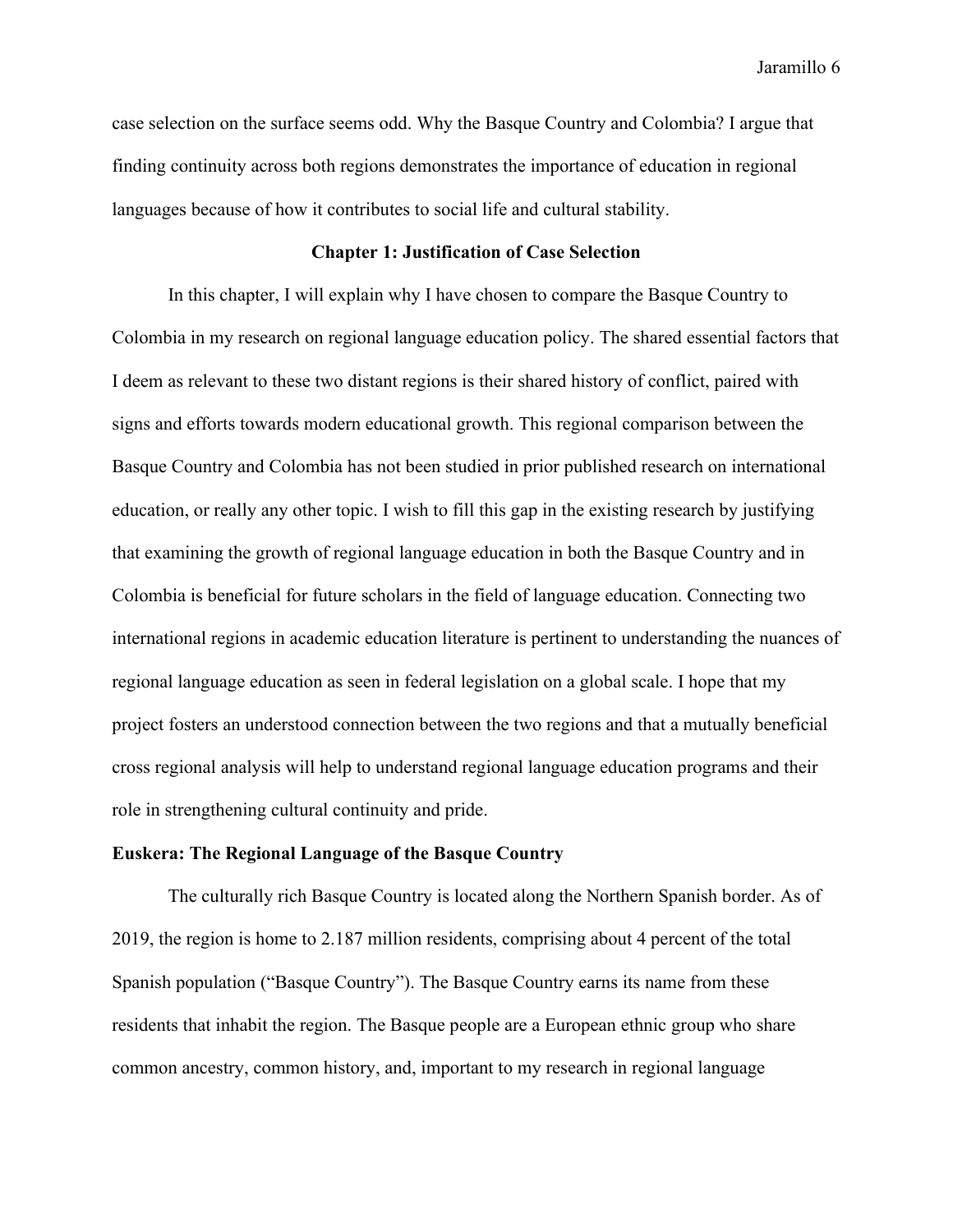education一a common language called Euskera. This language, like the Basque ethnic group, is "one of the oldest if not the oldest'' living languages in our world, and linguistic researchers have yet to define the definite origin of the language (Woodworth xv). Euskera is a non-Indo-European tongue and has no found relationship to any other language (Bitong). The history surrounding the survival of Euskera is just as complicated and unstable as one might expect from a language with such longevity and an enduring lifespan.

The Basque people and their language, Euskera, faced a history overwhelmed by conflict from the "fifth century to the fifteenth" (Tornabane). Through the reign of antagonistic leaders and arduous historic periods, the Basques faced consistent persecution as the cultural minority while fighting for their full independence. The Romans, Visigoths, Arabs, French, and of course the Spanish, each attempted to dismantle Basque autonomy through repeated invasions. In fact, "around 1516" the Basques' land in both Spain and France was usurped by various groups until it was divided up and returned in 1876 across the Spanish-French border. The most recent manifestation of historical conflict in Spain occurred under the leadership of Francisco Franco, the Spanish dictator from 1939 to 1975 who encouraged the violent oppression of Basque culture. In his desire for a culturally homogeneous Spain and totalitarian power, he launched attacks to frighten the Basque population from pursuing independence. He closed Basque schools, tortured Basque citizens, imprisoned families, and completely banned the use of Euskera (Tornabane). The Basque culture and language were forced to constantly shift and adapt to combat active opposition by actors such as Spain's own federal government. To withstand the test of time, the Basque minority and language had to endure an elevated level of conflict and created parties that persevered against the discriminant, dominant cultures who actively sought to remove their individualized culture from the dominant Spanish narrative.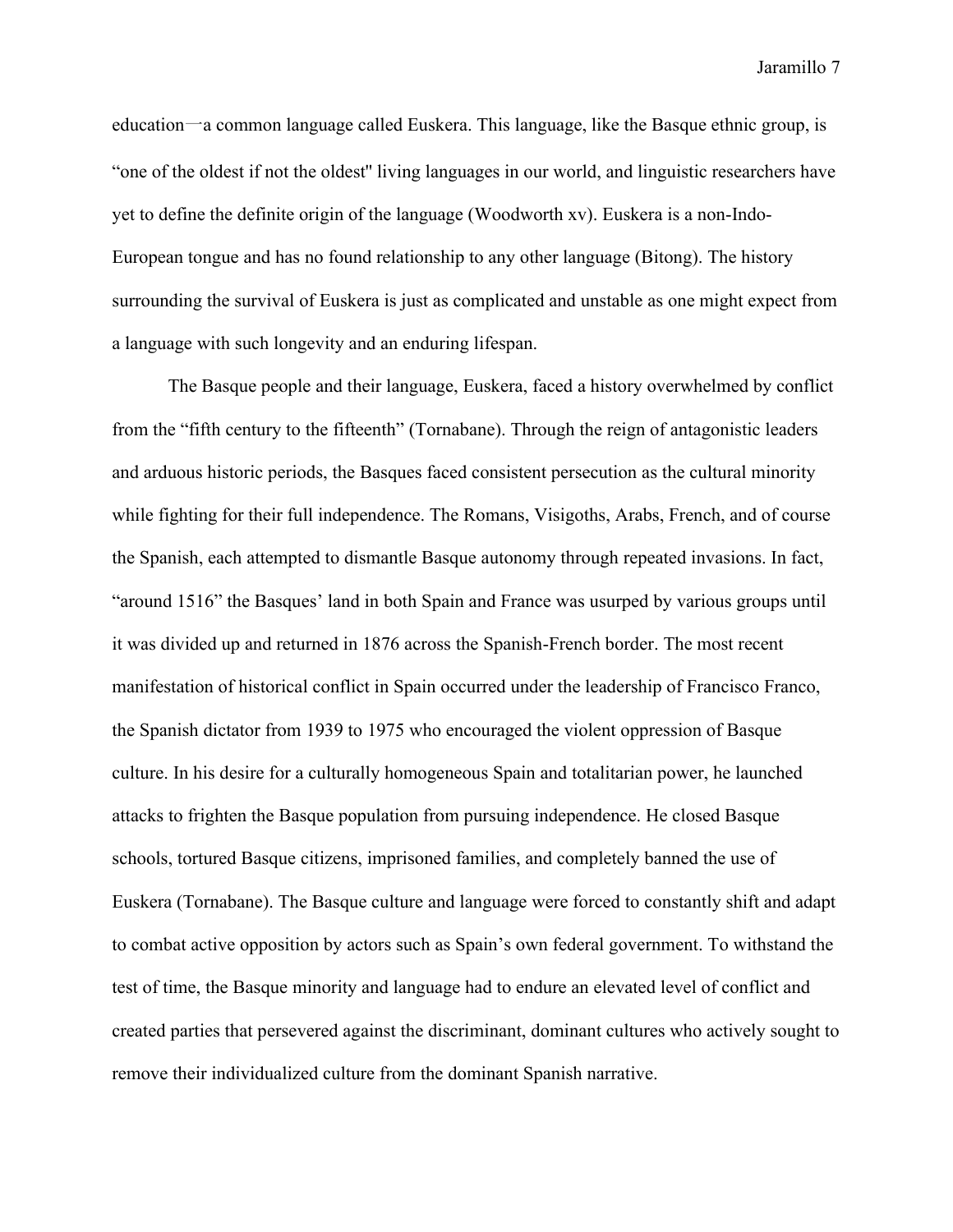# **The Basque Country's Recent History of Violence**

Contributing to the Basque Country's recent history of violence is the Basque separatist group or armed organization called Euskadi Ta Askatasuna (ETA). Scattered throughout the strenuous political troubles faced by the Basques, the defined history of terrorism by ETA heightened the existing Spanish chaos. With the commencement of the Second World War, a sector of the Basque population resisted Spain's powerful control and maintained autonomy through the foundation of the resistance group named Euskadi ta Askatasuna (ETA). In 1959, ETA emerged from what was previously the Basque Nationalist Party (Partido Nacionalista Vasco; PNV). Various members of the political party were particularly angered by the group's refusal to allow an armed struggle and broke off to form the terrorist organization that pushed Marxist and radically socialist perspectives ("Timeline: Key Events"). ETA began as a group that campaigned for the preservation of Basque culture and wholly transformed into an organization involved in organized crime—bombing, assassinations, kidnappings—in hopes of achieving Basque independence and eventually, separation.

The criminal actions taken by this group added to the intense conflict already occurring in the Basque Country. For example, Franco was enraged by the illegal actions taken by ETA because they represented the most extremist segment of the Basque culture. Franco's regime reacted severely to the opposing ETA movement with punishments such as erratic arrests, irrational beatings, and subjective torture. The interactions between the already harsh, discriminatory regime were ultimately encouraged by ETA's inability to moderately compromise and de-escalate existing political tension, adding the overall cultural conflict that the population faced. The politically arbitrary actions taken by both ETA and the Franco Regime generated political strife and increased physical danger in the Basque Country by executing dangerous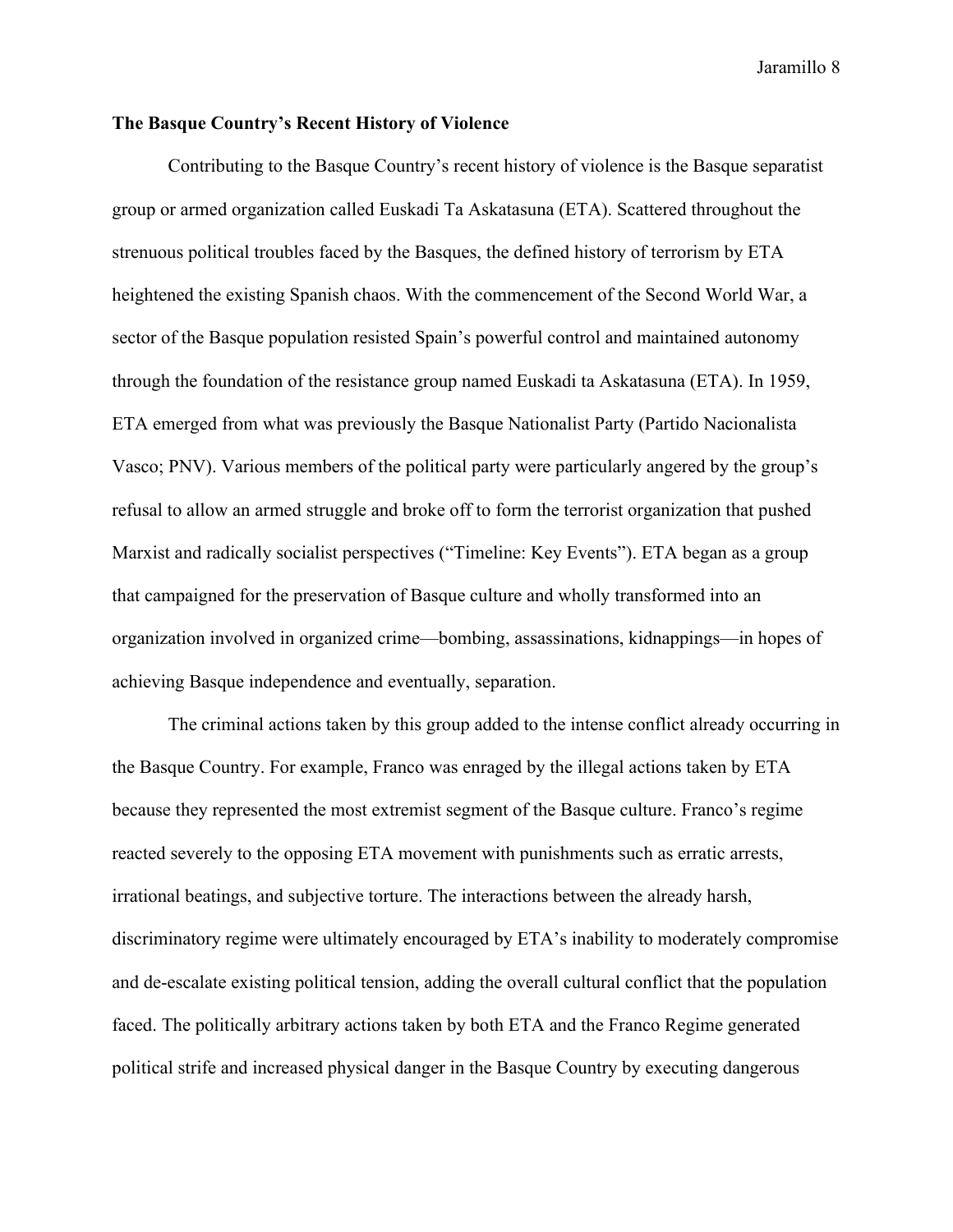political actions in a capricious manner. The final and legitimate ceasefire of ETA did not occur at once, but instead became an ongoing process that required international action and ultimately enforcement by the United Nations (UN). Finally, in May of 2018 ETA formally disbanded after half a century of conflict and crime that took the lives of over 800 Spaniards ("ETA's Bloody History").

# **The Regional Languages of Colombia**

Though Colombia does not house a geographically defined, autonomous cultural community like the Basque Country in Spain, scholars do estimate that 800,000 indigenous peoples reside in the country, landing at approximately 2 percent of the total population (Roux 188). This estimate falls on the low side of competing data. According to the International Work Group for Indigenous Affairs there are an estimated 1.5 million indigenous peoples in Colombia, about 3.4 percent of the country's total population ("Indigenous Peoples"). These basic statistics show that the indigenous peoples of Colombia make up a similar portion of the population when compared to the approximately 4 percent of the Spanish population that identify as Basque. In fact, Colombia's official website writes that about one third of Colombian land is owned by regional ethnic and indigenous groups ("Colombia's Indigenous Groups").

In addition to numerical relevance, indigenous populations of Colombia play a necessary cultural role, just as the Basques do. Home to 87 ethnic groups and 65 different languages, Colombia is the second most ethnically diverse country in the Americas, after Brazil. The broad existence of a multiplicity of cultural groups is essential to Colombia's history and the country's modern, holistically understood culture ("Colombia's Indigenous Groups"). In each region of the country, various cultures coexist, creating the strong, shared sense of being "Colombian." In the Guajira Peninsula of Northern Colombia, one of the biggest indigenous groups, the Wayuu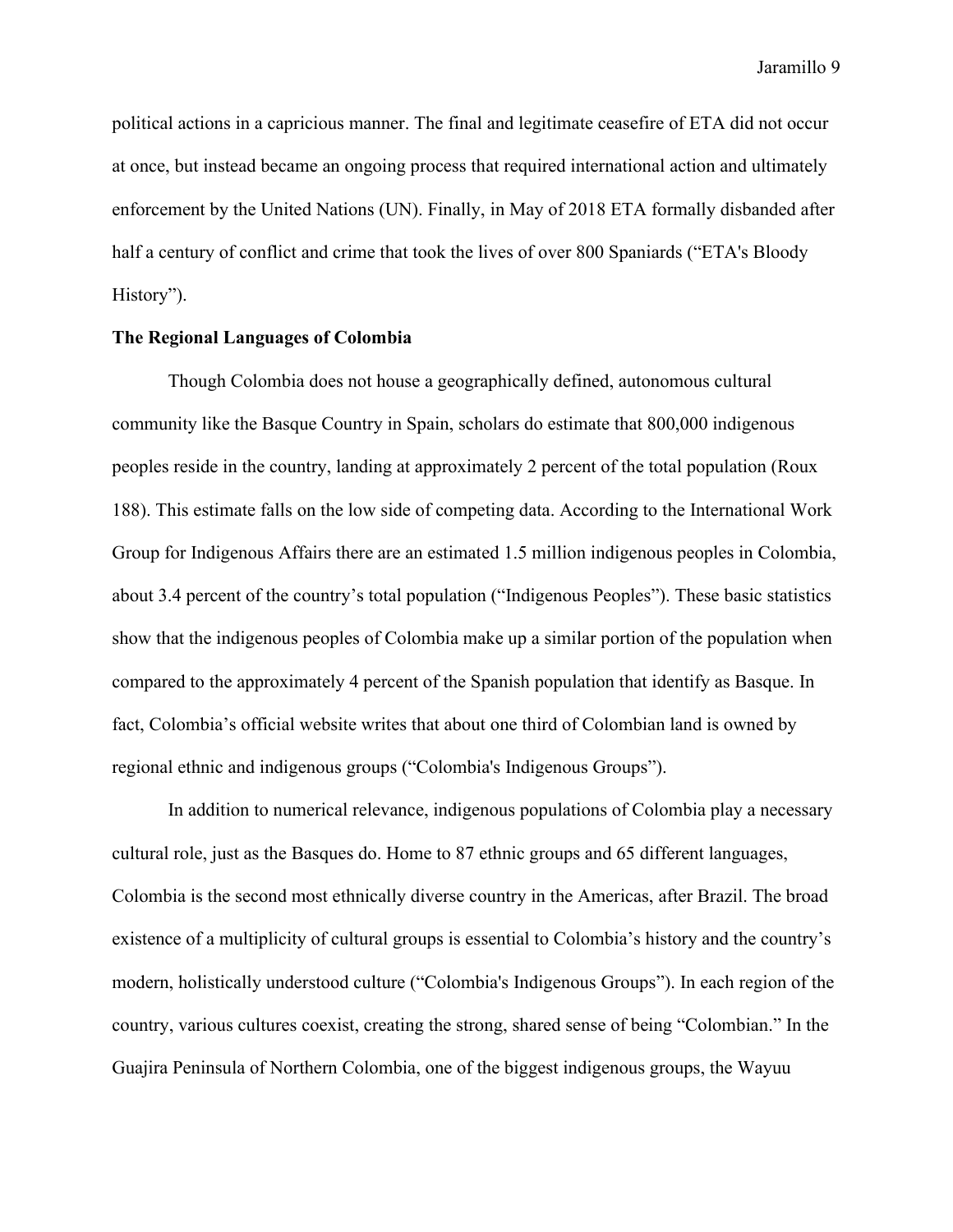people, maintain their culture and still speak the Wayuunaiki language frequently. In the expansive Amazon region of Colombia, nearly 70 ethnic groups protect their individualized cultures, untouched by the modern world. Connected closely to nature, the Yuri and the Passe for example, prove the existence and strength of fully indigenous tribes. In the lowlands and mountainous region that the Tairona indigenous group once roamed, the indigenous ancestral ties remain strong: the Arhuaco, Wiwa, Kogi and Kankuamo peoples still preserve the native lifestyle with a population numbering around 30,000. As demonstrated by the strengths of these groups, there is strong evidence to exhibit that the Colombian profusion of native cultures is inherent to understanding the country's modern landscape ("Colombia's Indigenous Groups").

# **Colombia's Recent History of Violence**

Colombia also faced a history overwhelmed by recent conflict. From 1964 until 2016 the Colombian government, far-right paramilitary groups, criminal organizations, and far-left guerrillas groups entered a "low-intensity asymmetric" war. This war, appropriately named "The Colombian Conflict," did not emerge from one catalyst. Instead, ongoing social, political, and economic factors fueled a tense political and social Colombian landscape that eventually resulted in this long-lasting conflict (Felter). Scholars have attempted to trace the beginnings of this country's enduring struggles and have narrowed their findings down to various causes: ongoing political violence across many generations, steep social and economic inequality, a government incapable of providing for its citizens' needs, polarizing political ideologies, and an unequal distribution of wealth within the country (Felter). The coalescence of each of these contributors led to the undefined start of the longstanding Colombian conflict.

Colombia faced recent violence imposed by armed groups, worsening the already existing conflict within Colombia. The leading group of the time, a guerilla group called the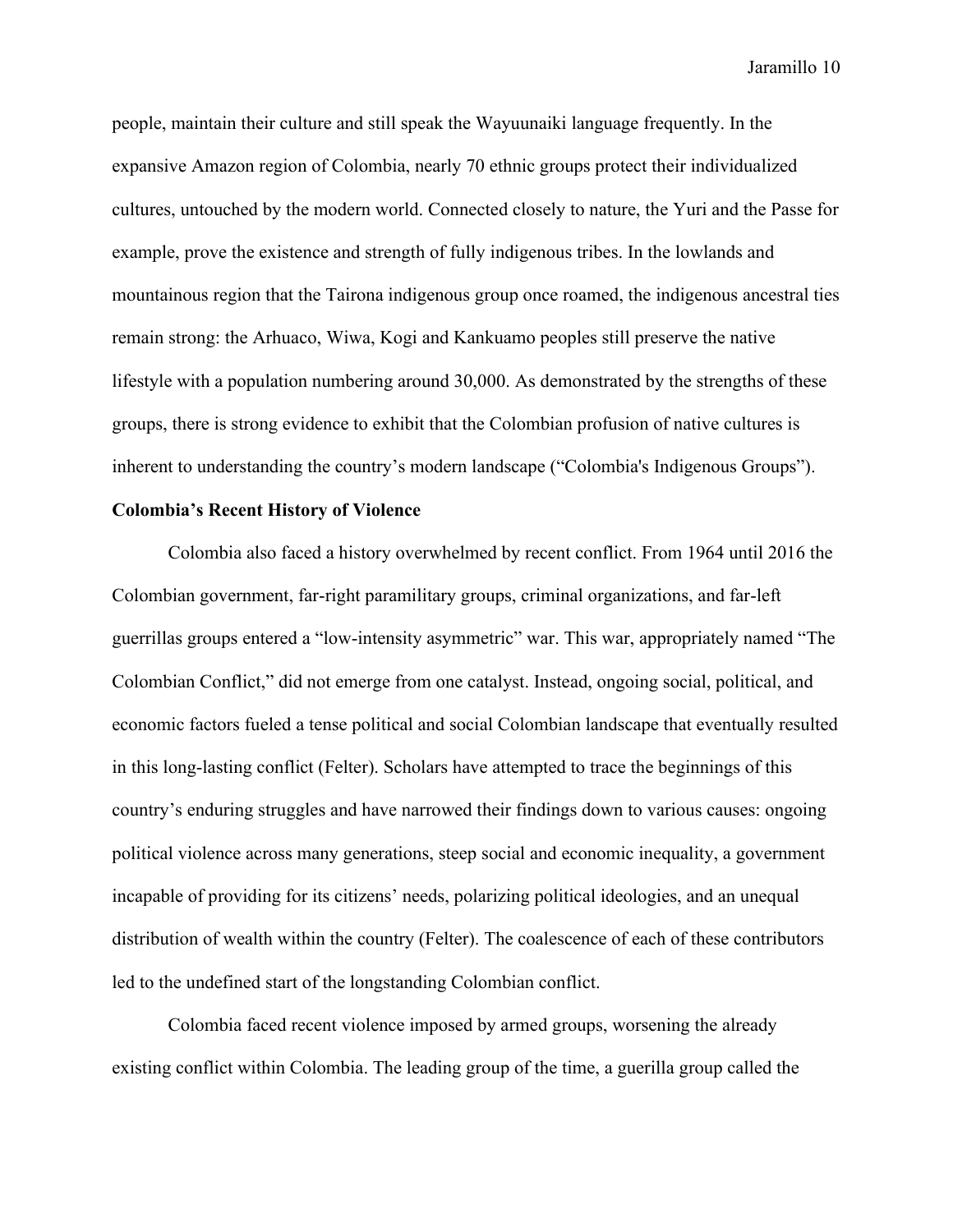[Revolutionary Armed Forces of Colombia](https://en.wikipedia.org/wiki/FARC) (FARC), reassembled in 1948 when the oppression facing citizens who held communist beliefs led both [Liberal](https://en.wikipedia.org/wiki/Colombian_Liberal_Party) and [Communist](https://en.wikipedia.org/wiki/Colombian_Communist_Party) activists to reorganize into a guerilla group. This guerilla group claimed to represent the economically marginalized populations of Colombia by preventing government violence and providing social justice through communism. The FARC relied on violence to increase their influence in Colombian territory against copious other actors in the Colombian Conflict: internally, the [National Liberation Army](https://en.wikipedia.org/wiki/National_Liberation_Army_(Colombia)) (ELN), the [Popular Liberation Army](https://en.wikipedia.org/wiki/Popular_Liberation_Army_(Colombia)) (EPL), the Colombian government, and externally, multinational corporations, the United States, Cuba and the drug trafficking industry. Eventually, international action by the UN was required to stop the brutality of the FARC. In June 2016, the FARC signed a ceasefire accord with the [President of Colombia,](https://en.wikipedia.org/wiki/President_of_Colombia) and in 2017, the organization ceased to be an armed group, as it handed over its weapons to the [United Nations.](https://en.wikipedia.org/wiki/United_Nations) Since the ceasefire accords, the violence has not completely ended. Official sources have noted that "the FARC returned to armed struggle because the government has not complied with the agreement" under Ivan Duque's leadership (Casey). While the "ex-combatants have renegade on several promises made," Colombian society does suffer noticeably less violence than pre-peace accords (Casey).

The FARC left a violent, ruinous impact in Colombia, especially against rural, indigenous populations who speak the regional languages of Colombia. A study by Colombia's National Center for Historical Memory concluded that 220,000 people died within the Colombian Conflict between 1958 and 2013— a large number dying at the hands of the violence caused by the FARC. Most of the lives taken, 177,307 of them, belonged to everyday civilians. Only 40,787 of the deaths belonged to fighters within the war. Other Colombian citizens remain displaced as refugees despite the reaching of the 2016 ceasefire agreement. Five years after the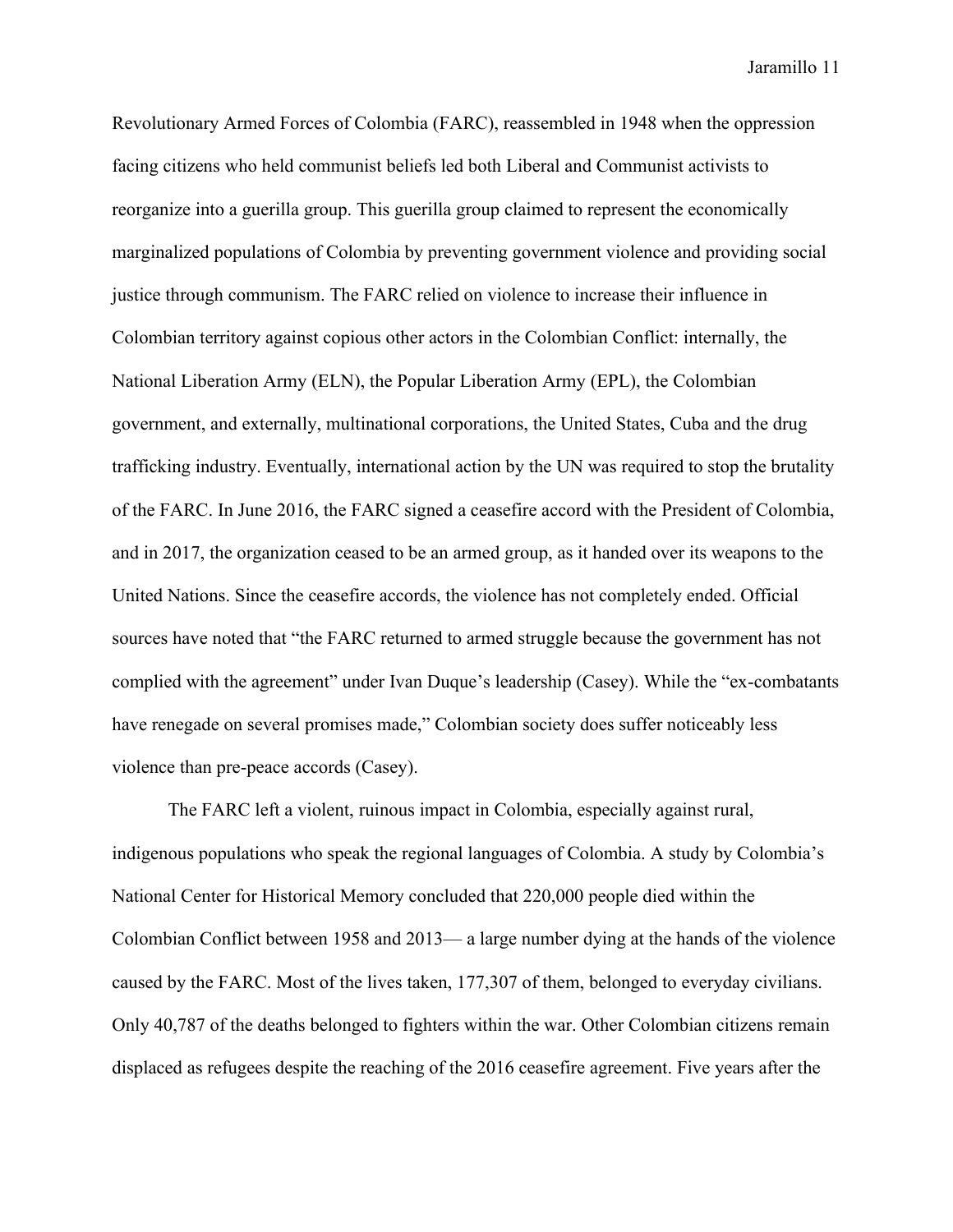peace deal, approximately 5 million people are displaced by armed conflict (Norwegian Refugee Council). The International Work Group for Indigenous Affairs (IWGIA) notes that the FARC targeted and murdered indigenous leaders consistently. Once the peace agreement with the FARC was signed in 2016, 250 murders of indigenous leaders still occurred between 2016 and 2020 ("Indigenous Peoples in Colombia"). Another point of conflict between the FARC and indigenous groups was the "coca growing" that occurred on approximately 14,000 hectares of the Indigenous reserves. While indigenous leaders are proposing coca farming to be substituted by the Colombian government, the FARC is responding violently一threatening leaders, displacing citizens from their territories, and murdering community members. The IWGIA notes that Indigenous authorities in regional rural areas have become "the military targets of drug trafficking rings" ("Indigenous Peoples in Colombia").

In Colombia, violence from the country's longstanding conflict forced an estimated 44,000 children out of education in 2018 alone. That year, teachers, 2,285 of them, and students alike, stayed home after classes were suspended due to clashes of armed groups that could turn violent (Briggs). 80 schools are estimated to have temporarily stopped educational instruction to avoid the FARC's disturbances in rural, indigenous regions where battles over coca farming break out (Norwegian Refugee Council).

#### **Two Countries Pursuing Educational Advancement**

After major steps towards peace and development following the de-escalation of major political conflict and termination of guerilla warfare, Colombia and the Basque Country have the time and money to refocus political and social energy on the resources available to students.

Turning from the political strife faced under the Franco regime, the Basques have recaptured their culture and now aim to promote the use of Euskera and the traditions of Basque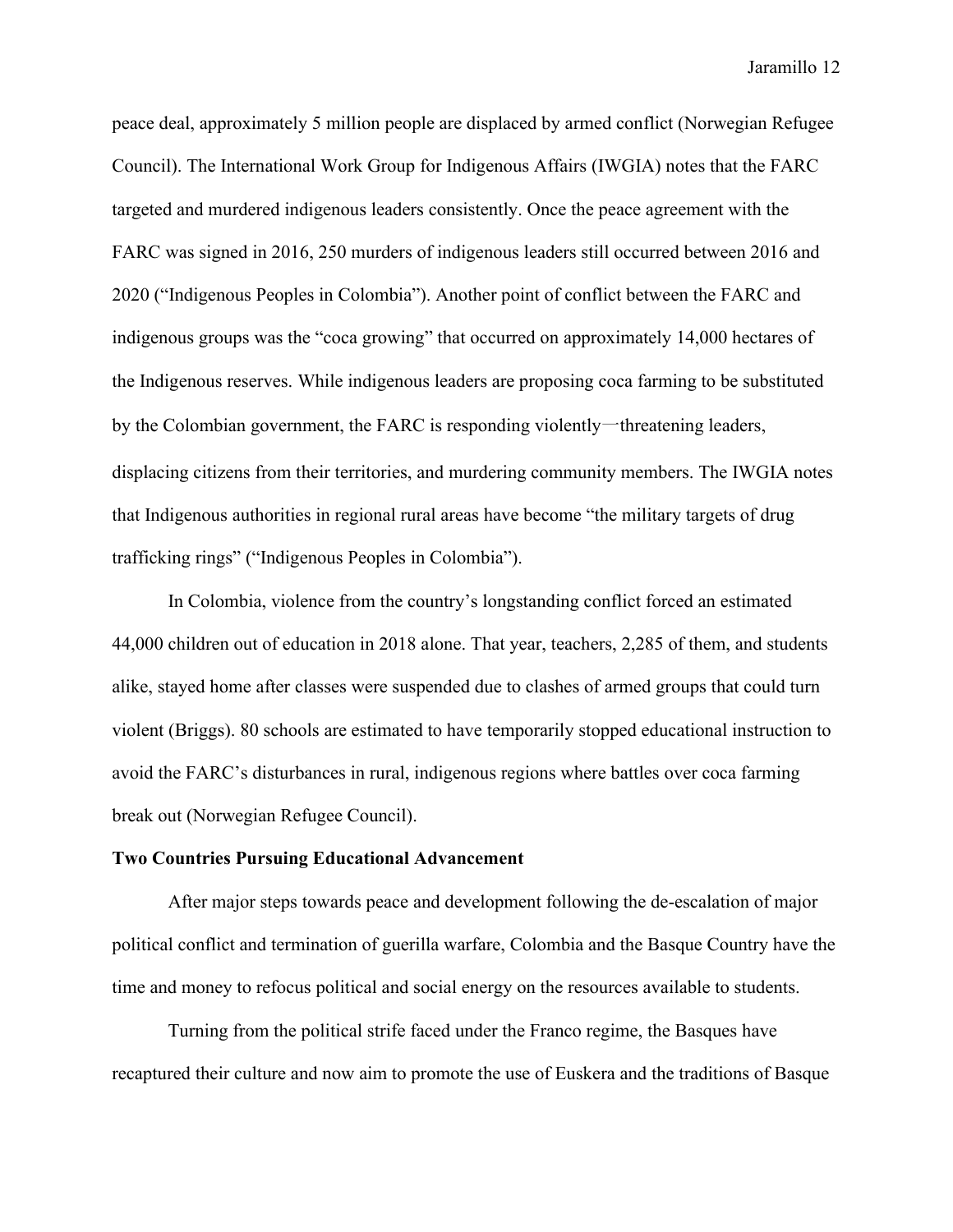culture through their regional education system. Since gaining a high level of autonomy as recognized by the Federal government of Spain post-Franco regime, the Basque Country has heavily invested into education (Coughlan). Euskera has entered the curriculum of schools in the Basque Country as mandated by the Spanish government (Coughlan). The measures taken to protect the Basque heritage and language within the education system are relatively new and therefore are still evolving and changing to fit the needs of the Basque Country and its people. The Basque Country tops any other region in Spain when measuring education expenditures. Public expenditure per non-university student in the Basque Country falls at 6,572 euros, compared to Madrid's 4,015 euros per student ("The Basque Country Leads"). The BBC article titled "Basques reinvent themselves as education power," informs us that in just the past 30 years, the Basque Country has revolutionized their education system with an indebted commitment to maintaining and promoting the region's national identity.

Colombia is home to a comparatively successful education system within South America. Colombia's access to education is increasing in the 21st century as the government raises "efforts to increase spending and participation in education" (Carroll et al). President Juan Manuel Santos'—Colombia's president from 2010 to 2018—goal to make Colombia the "most educated country" in Latin America by 2025 pushed the Nation's "tertiary gross enrollment ratio (GER)" to 55 percent in 2018, almost double the 28 percent stat from 2004 (Carroll et al). Illiteracy rates in Colombians above the age of 15 dropped from 7.2 percent to 5.8 percent between 2002 and 2014. Similarly, school enrollment for "lower secondary" students rose from 62.3 percent to 71.9 percent between 2005 and 2014 ("Secondary and Tertiary"). And finally, the number of years that students are expected to be in school has risen by two years since 2007 (Carroll et al). Colombia has proven itself to be changing educational policy in recent years. The government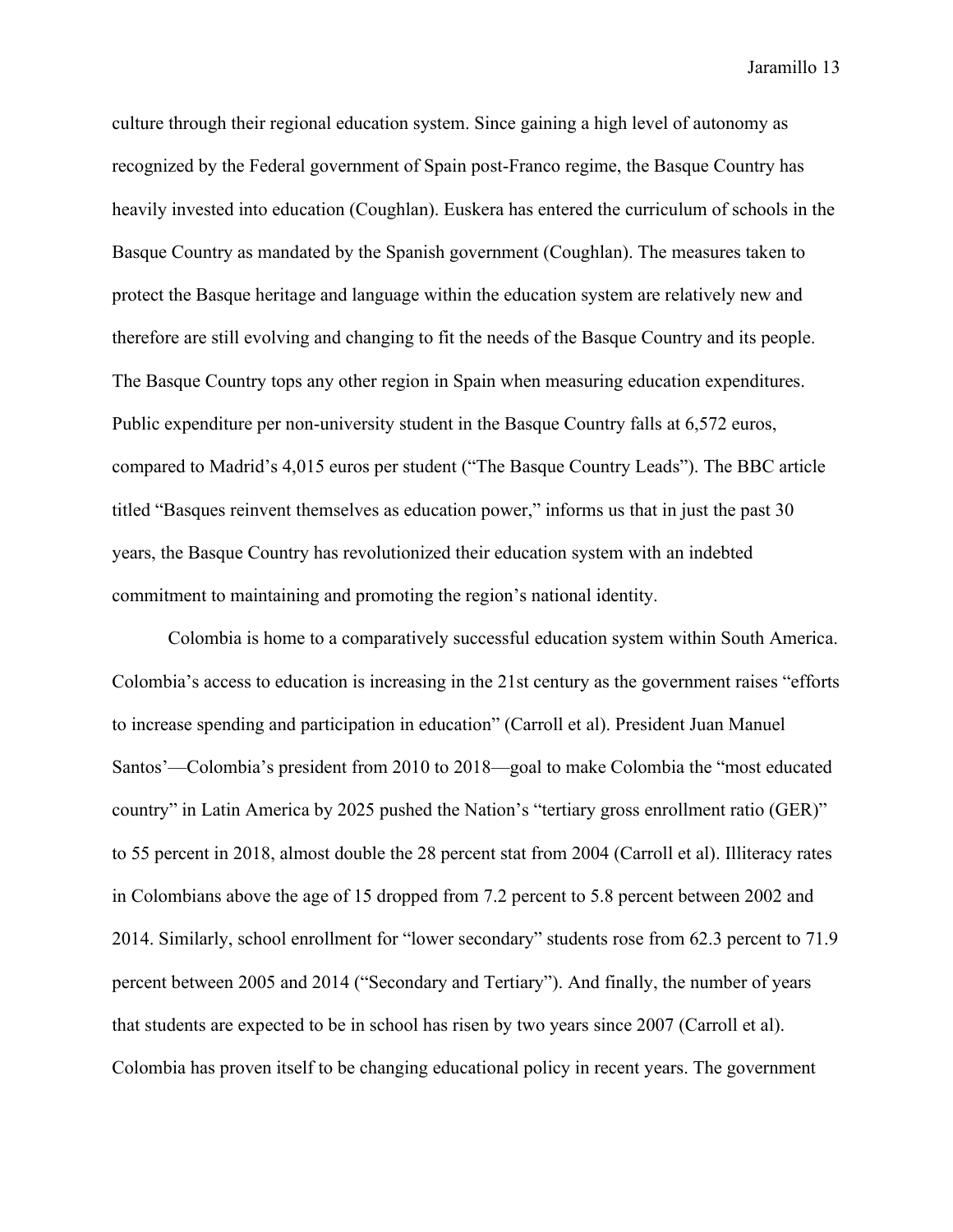has pumped national funding through the system and has adopted modernized policies to better Colombian schools. With a more modern entry to democracy, Colombia has experienced recent timelines of educational expansion, placing the country in the position to move towards progressive cultural growth via regional language education policies.

### **Chapter 2: Theoretical Framework**

As the world globalizes and the economy encourages international systems to move towards a more universal language system, regional language education takes the backseat. More common curriculum pushes the primary use of English and other broadly used major languages. Regional languages throughout the world "have been subjected to genocidal processes, governmental policies entrenched in linguistic imperialism" (Chiblow 1). These local languages still remain culturally relevant across the globe in order to facilitate communication with millions of people living in almost every country. Not only essential to communication, local, and often lesser spoken, languages possess "a unique, relational way of naming, seeing, and relating to the world, which is particular to a specific area, land, and ecosystem" that is lost when the language is neglected to be passed down via the education system (Chiblow 2). Developmentally and culturally, acquisition of a regional language strengthens societal relationships and communal, cultural systems (Biyalstok, Mitchell).

Broadly, education consistently serves as the foundation and the solution to improving both the health and wealth of a nation. At its best, education works to inform and empower each individual citizen so that they can make knowledgeable life choices to protect themselves and others. In contrasting scenarios, education forms a societally conforming citizen, unaware of their own self-determination. Second Language Acquisition is a key aspect of the first and stronger situation in which the student succeeds with intrinsic motivation and knowledge of their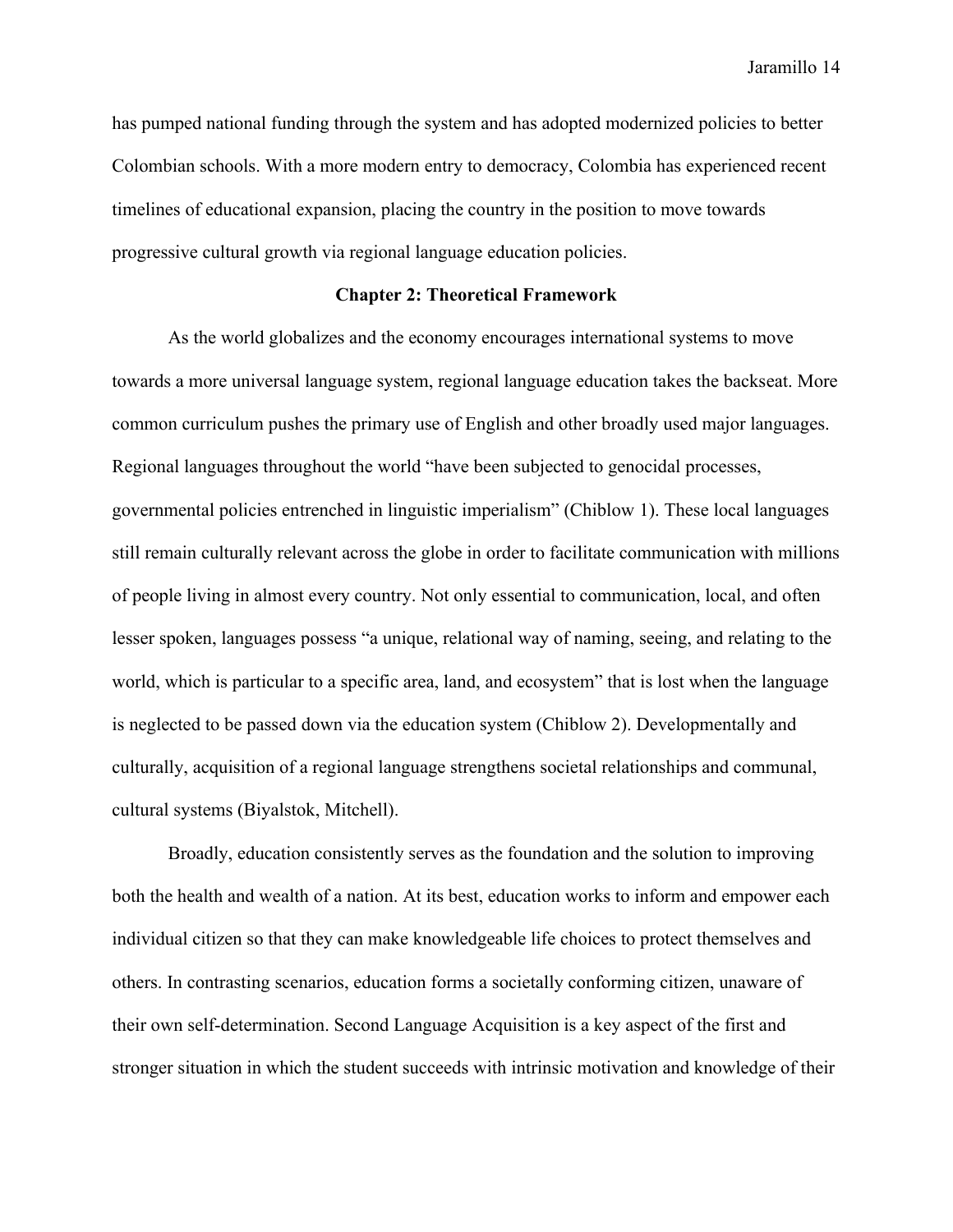identity as an individual. The "Self-determination theory," when applied to language learning, draws a connection between the individually energized student and language speaking abilities. This theory contends that when a student is personally invested in their educational experience then the results of their time in the classroom are much more evident in their language speaking abilities. In the context of "language pedagogy," the internally motivated learner holds enhanced "target language performance, proficiency, and intercultural competence" (Davis 1). From this connection, we learn that schools who see success in language learning goals foster an environment that invests in individualized learning and the advancement of each student. The Self-determination theory in relation with language education supports schools that promote student-centered approaches to classroom learning.

There is a proven developmental importance for second language learning. These developmental differences can be seen starting in young populations of language learners. In "Second-language acquisition and bilingualism at an early age and the impact on early cognitive development," Ellen Bialystok concludes that the overwhelming effect of early bilingualism is positive (3). Bilingual children tend to experience increased metalinguistic awareness, the understanding of linguistic structure, when compared to monolingual children. Bilingual children between the ages of 4 and 8 have heightened problem-solving skills and demonstrate advanced abilities in controlling attention and conceptualization of a problem in salient and non-salient categories (Bialystok 2). The same is true for young second language learners who may not yet be bilingual. In her study titled "Weighing the benefits of studying a foreign language at a younger starting age in a minimal input situation" Jennifer Larson-Hall concluded that there is an overall benefit to beginning foreign language study as young as possible, even when input is only minimal. Students who started learning their second language at a younger age, obtained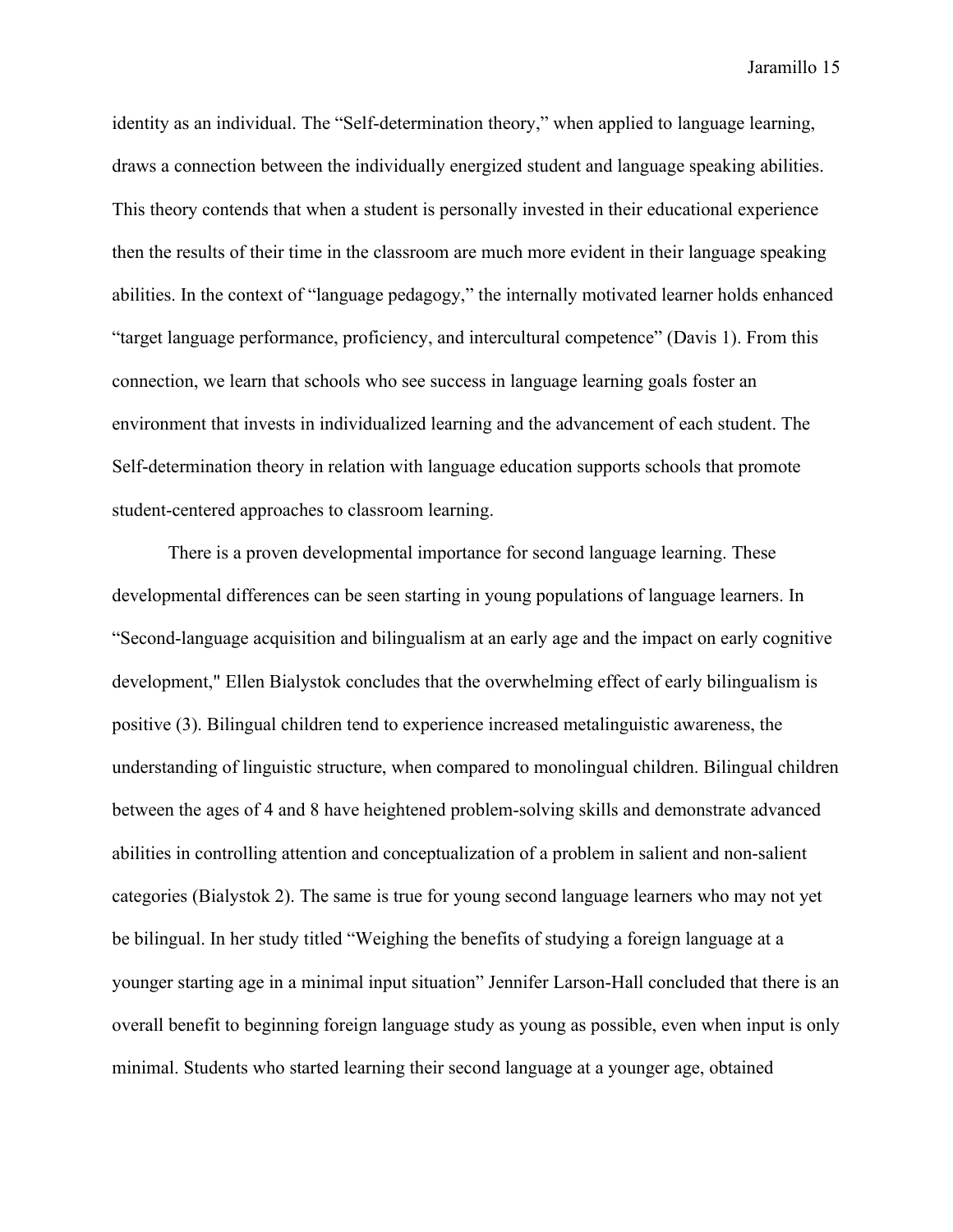enhanced phonological and basic morphosyntactic abilities (Larson-Hall 58). The American Council on the Teaching of Foreign Languages (ACTFL) cites a multitude of positive effects stemming from childhood second language proficiency: improved memory, enhanced creative thinking, improved verbal and spatial abilities, higher standardized test scores, higher academic performance at the college level, to name a few. Second language acquisition, especially at a young age, gives students a cognitive advantage that positively affects their developmental abilities in the future.

There also exists a major cultural importance for second language acquisition for students who learn a regional language second to their native tongue. Language is an essential element of culture, so when a student begins to learn a new language, they are often introduced to an unfamiliar culture as well. Within second language acquisition research, the Acculturation model of Second Language learning by John Schumann initiates the connection between culture and language learning. In his 1978 theory, Schumann argues that familiarity with a certain culture facilitates the language learning process of that culture's language. Schumann identifies second language acquisition as just one category of many within the acculturation process (Zaker 81). Vice versa, it is important to recognize that language acquisition facilitates cultural understanding. Language socialization and tradition researchers believe that language and culture are inseparable; these two factors are interdependent as increasing knowledge of a language promotes increased knowledge about a culture and vice versa (Mitchell 235). Second language acquisition of regional and indigenous languages therefore promotes added cultural perspective within diverse societies such as the Basque Country and throughout regions of Colombia.

In contexts of bilingualism, especially considering the linguistic norms of the Basque Country, familiarity with a regional language that is a student's native tongue "increases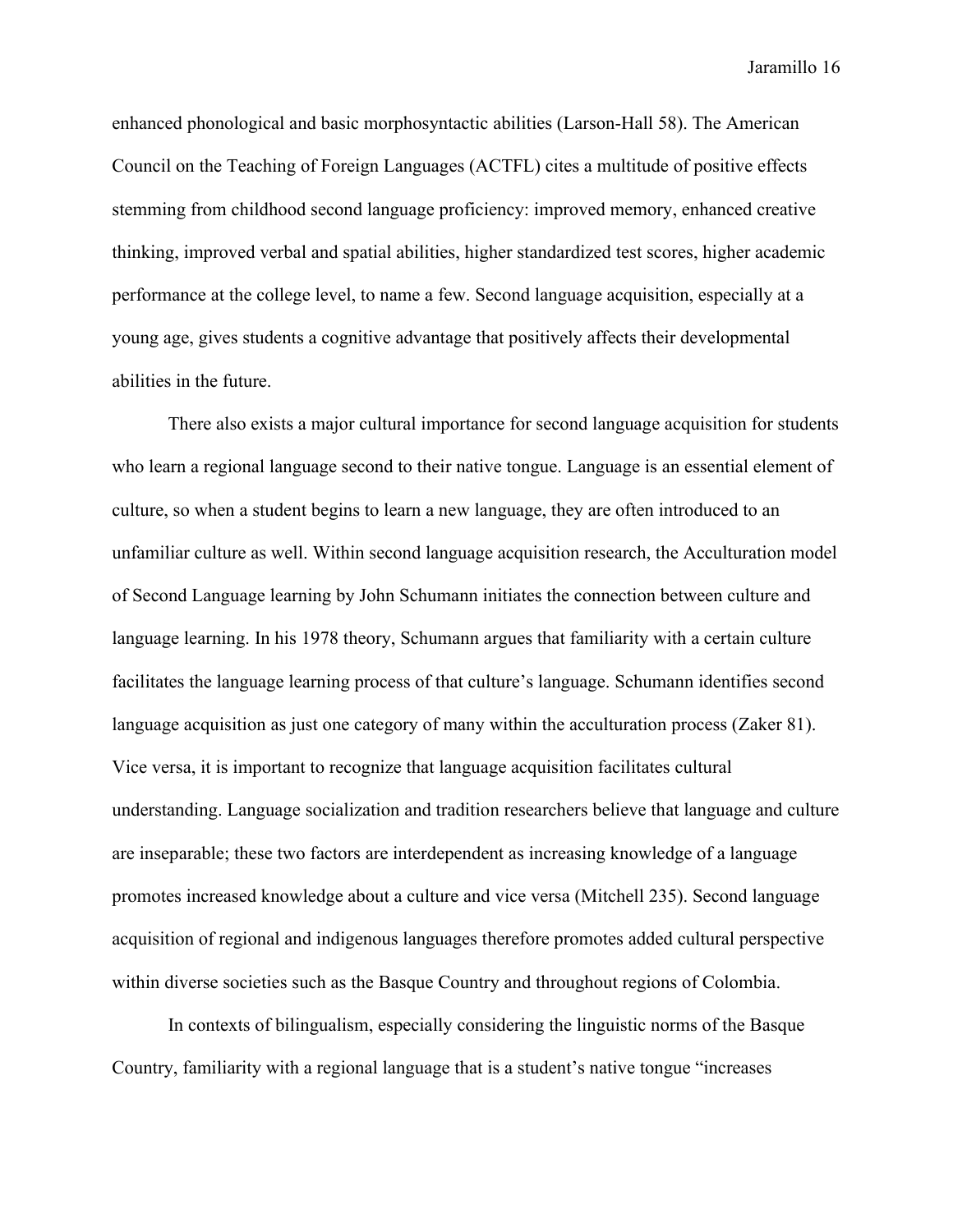students' metalinguistic awareness, allows students to learn more academic content, and gives students more well-developed identities and self-esteem" (Ryan). So, while Basque students may not be introduced or familiarized with a new culture by learning Euskera at school, these students do grow in comfort with their native Basque identity when Euskera is taught in conjunction with Spanish by teachers. This caveat is especially important to remember in societies like the Basque Country and Colombia where regional groups faced past discrimination. Now, efforts to teach these groups' native tongues in the classroom revert the once difficult and shameful cultural practices into prideful and appreciated cultural transmission via regional language learning (Ryan).

As a result of the positive cultural effects that second language acquisition provides, my research project promotes cultural continuation for regionally located cultural groups in both Spain and Colombia through language education. Cultural continuity is defined as the transmission of the meanings and values characteristic of a culture, down through time and generations (Auger 1). Preserving language, a key characteristic of culture, is one measure of preserving the existence of multiple cultural groups. Both the Basque people in Northern Spain and regional indigenous groups of Colombia do not dominate the mainstream national culture. Past governments and social groups attempted to override regional cultural influence via uniform education laws and social ignorance surrounding internal cultural diversity. My research evaluates educational plans laid out in previous and acting federal legislation that acknowledge cultural differences and promote the continuity of indigenous languages in schools. For example, I will analyze both acting federal laws for education in the Basque Country and Colombia, the LOMCE and the General Education Law of Colombia, picking out the clauses that strengthen or harm indigenous language education. By identifying the successes and failures for Euskera or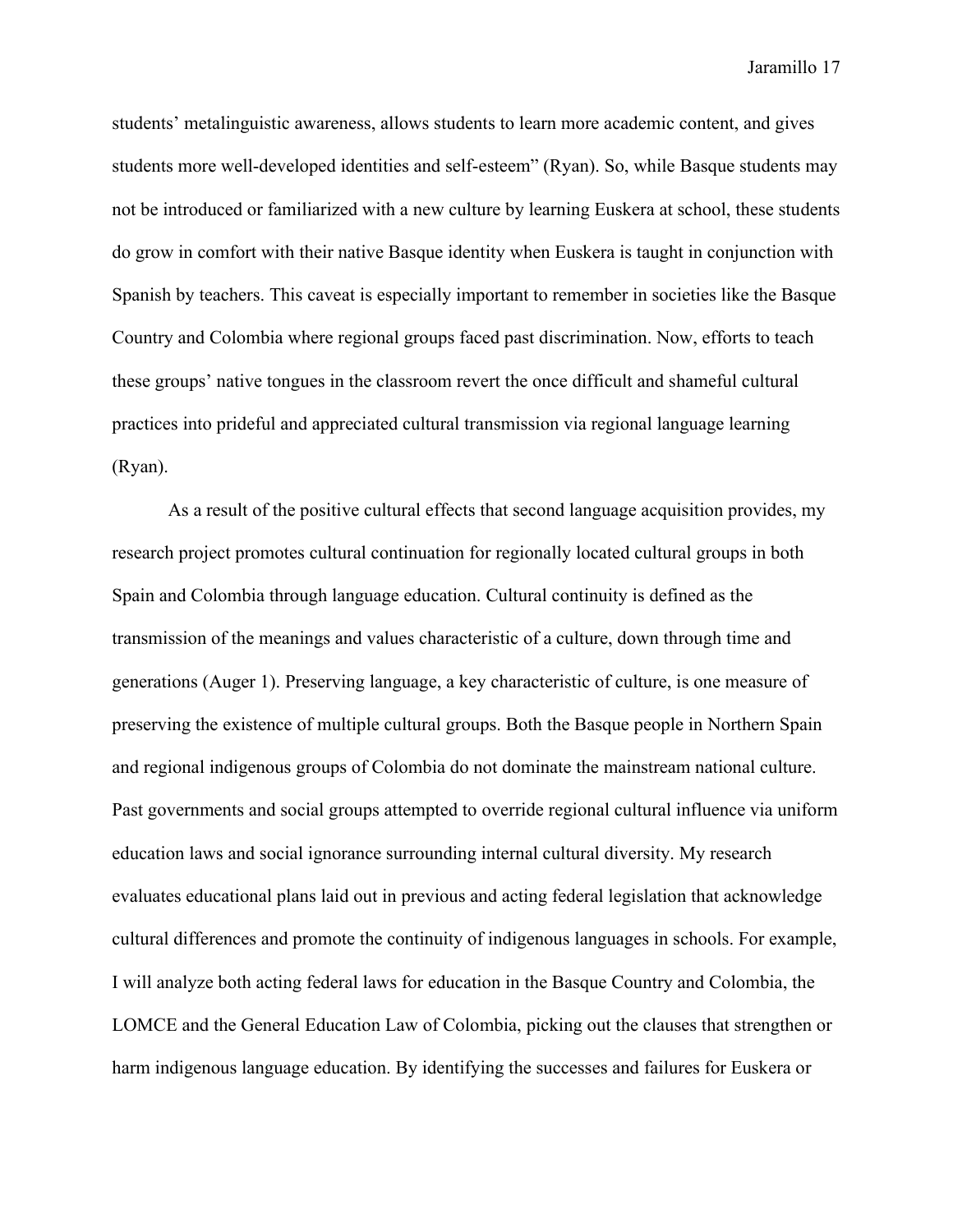Colombian regional languages as demonstrated by federal law, my research will advocate for strengthened legislation that pushes for the continuation of regional cultures within dominant societies.

Preserving language as a means of cultural continuity allows multiculturalism to flourish. Within my research, I argue that second language acquisition promotes the presence of several diverse cultural and ethnic groups within a society. Multiculturalism is justified by a few main factors: recognition, equality, freedom from domination, and addressing historical injustice (Song). With particular attention on the Basque Country and Colombia, this project attempts to use second language education of regional languages to undo the discriminatory practices put forth by past governments. Instead of the assimilative efforts extended by violent regimes, revised and successful local language policies will allow for regional cultural groups to maintain their individual traditions and identities alongside the dominant culture (Song). It will promote the equal treatment and recognition of culturally distinct students and community members. With the coexistence of many languages in the educational system, I am hopeful that the result is a multiculturalist society in which distinctive cultures also coexist.

To conclude, my thesis sets out to sharpen the international educational focus on learning regional languages as an integral piece of schooling that preserves cultural heritage across different continents. Very basically, this second language acquisition of a local language can be key in basic issues such as childhood development. In more nuanced areas such as cultural matters, regional language education is key to grow familiarity with non-mainstream ways of life and to therefore keep intact the daily interactions of multicultural societies. Regional language education facilitates the cultural understanding that grows general cultural competence within the dominant culture to create a society that honors the rights of non-dominant, secondary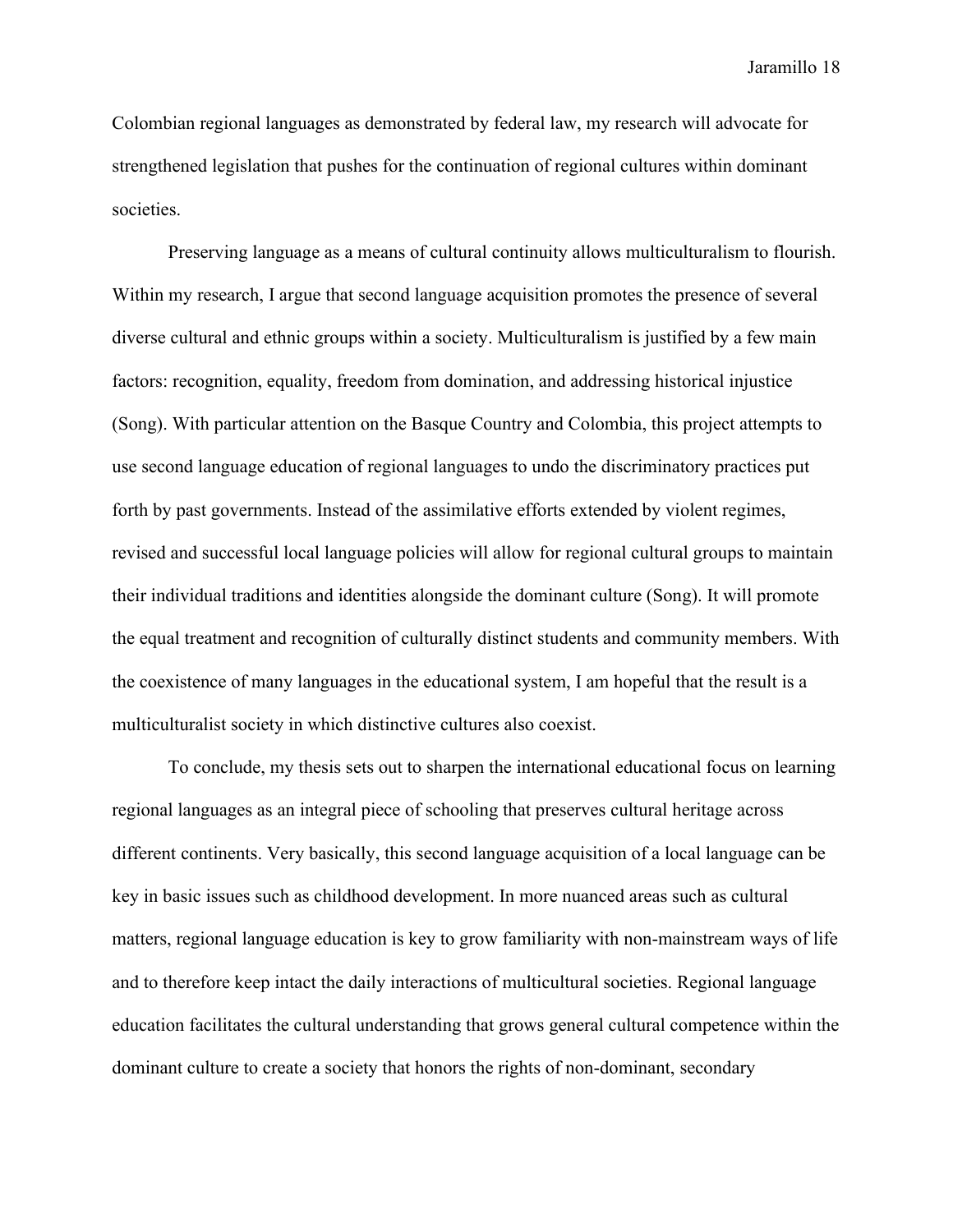populations. To promote the wellbeing of all citizens, especially the rights of those who have traditionally been previously discriminated against by the dialogue of mainstream populations and governments, education should linguistically honor smaller, local cultural groups by teaching languages such as Euskera and Colombian indigenous tongues in the classroom.

# **Chapter 3: Literature Review**

# **The History of Regional Language Education in Spain**

Euskera, the language of the Basque people, is an isolated language—the only language in its own language family. As the sole surviving pre-Indo-European language of Western Europe, there is little evidence that Euskera is related to any other language in the world (Le Pichon-Vortsman 70). Euskera and its majority counterpart, Spanish, have been in contact for centuries in a "diglossic situation in which Spanish has enjoyed greater prestige" (Elousa 688). Before the 19th century, little conflict existed between Euskera and Spanish, but the introduction of "industrialization, immigration, and the loss of the Carlist Wars" threatened the reign of Basque culture and language. Spanish foreigners soon took over primary industrial centers and the use of the Basque language "quickly declined" (Smith). Years later, Franco's rule deepened the discrimination facing the Basques as he outlawed all forms of Basque nationalism and the use of their language, going so far as to replace "birth, marriage, and death certificates with Spanish copies, and Basque names were scratched off tombstones" (Smith). Despite their history of perseverance against tense social, political, cultural inequity, the Basque speakers of the distinct Euskera have dedicated themselves to maintaining their linguistic independence the dominant Spanish culture.

At the turn of the 20th century, revitalization efforts took place in the Basque Country to undo the persecutory efforts against Euskera and to revive the spoken and taught Basque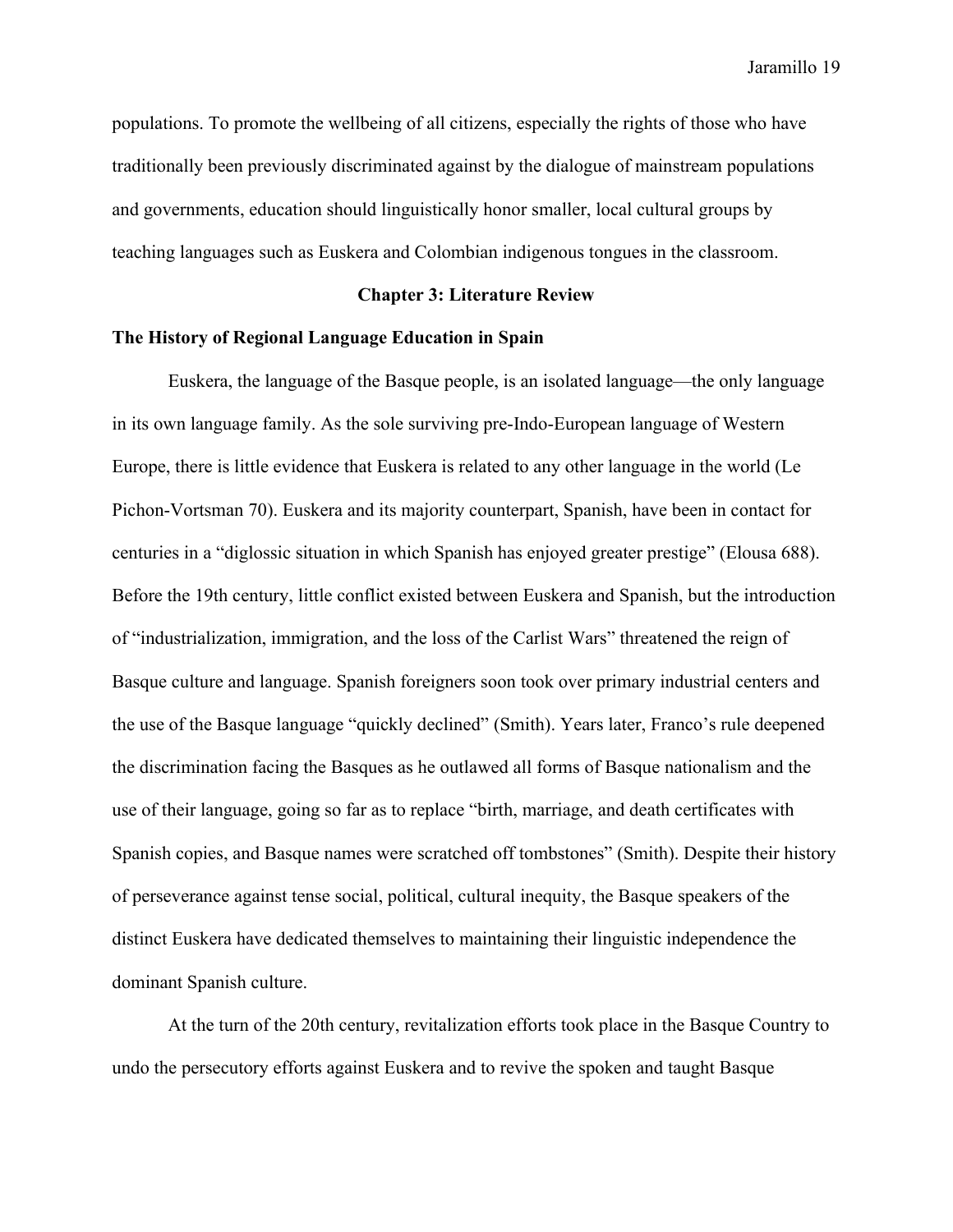language. At the second Basque Congress of 1918, pro-Basque officials established *Euskaltzaindia*, the project dedicated to creating a streamline dialect of the Basque language to be taught in a uniform manner. The group successfully developed a standard variety of Euskera which it named "*Batua,*" the variety used in Basque schools today (Echeverria 50). With a unified orthography and uniform written standard, the Basque Congress hoped that the use of Euskera would become less complicated and therefore more commonplace.

The Spanish Civil War from 1936 to 1939 halted these educational attempts to strengthen Euskera as both a subject and a medium of teaching (Gardner 2005 13). Amidst the wartime landscape, Franco ended supplemental cultural pursuits by the Basques. For one, his administration outlawed the Basque language "in all schools and public settings" (Smith). He stripped away customary Basque rights, banned any use of Euskera, and ordered an attack on the Basque establishment, Guernica (Blakemore). After the Spanish Civil war, Franco's repressive policies banning the use of Euskera simply accelerated the language loss that was already taking place. Under the regime of Francisco Franco, the percentage of Basque speakers fell from onethird to one-fifth of the population (Echeverria 49).

To recover from the governmental inequalities imposed on Euskera, the Basque people largely turned towards the education system. The Basque people first established *Ikastola* schools during the brief Second Republic (1931-36). *Ikastola* schools used Euskera as a medium of instruction to teach Basque language and culture to younger generations but were quickly banned by Franco's government. In the 1960s, hidden from the Franco regime, the *Ikastola* movement resurged. Clandestine *Ikastola* schools met after school hours in personal homes and garages teaching young children in Euskera until they mastered reading and writing (Echeverria 53). By the time of Franco's death in 1975, *Ikastola* schools constituted about 10% of the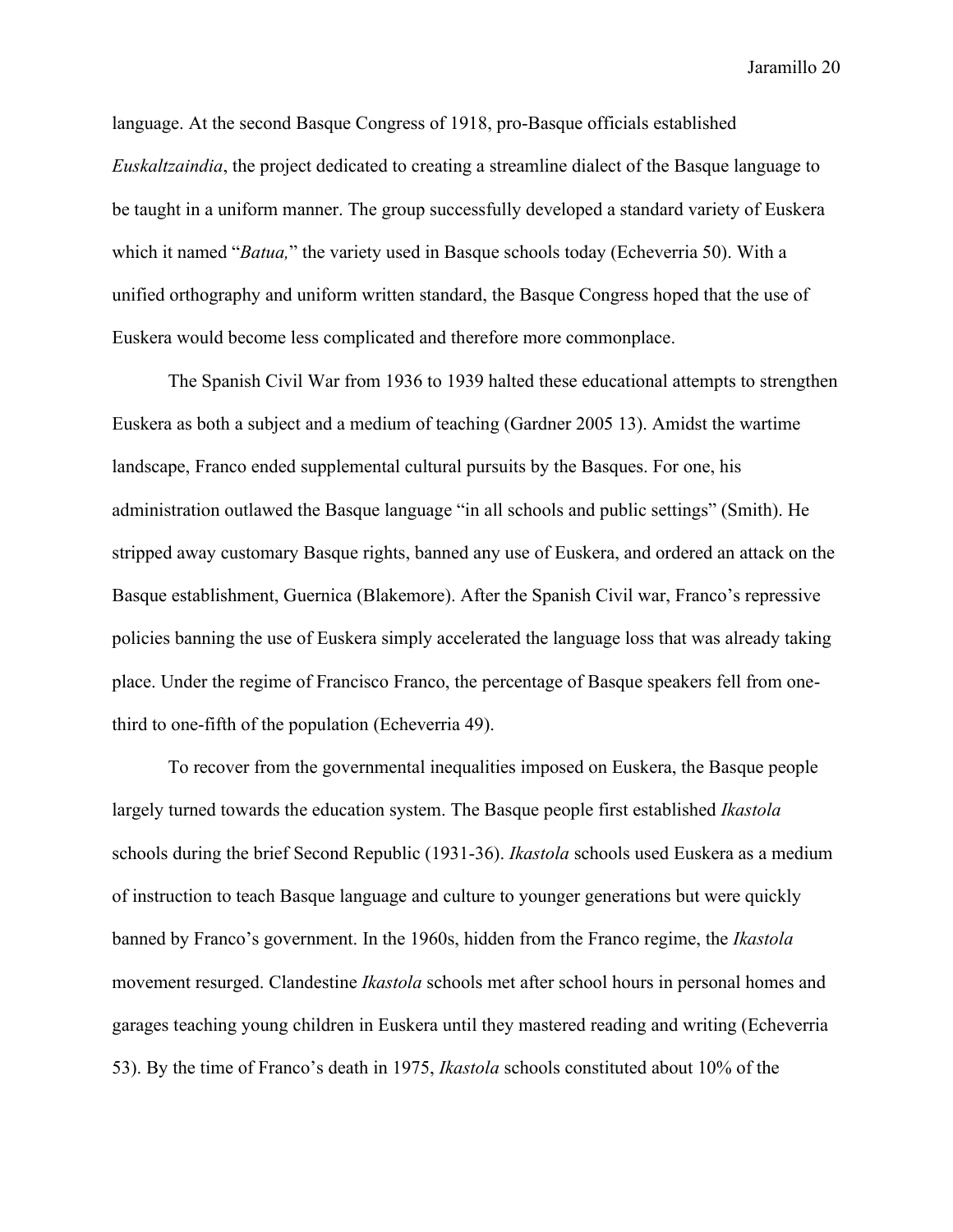primary school system in the Basque Autonomous Community (BAC), an estimated 110 schools (Gardner 2005 13).

Following Franco's death and therefore the end of his regime, legislative changes occurred that created a legal framework in which *Ikastola* schools could properly function and Euskera could spread. Under the newly adopted constitution of 1978, the Spanish state adopted a more positive stance on its minority languages (Gardner 2020 10). As a result of the 1978 constitution, Euskera was granted co-official status to Spanish in 1979. The 1982 Act Governing Standardization of the Use of Euskera specified that every inhabitant of the BAC has the right to know and use both Basque and Spanish. It required that upon completion of compulsory education, all BAC students should have "sufficient practical knowledge of Euskera" (Elosua 688). These new governmental standards inspired development plans to revitalize the language that then grew through the 1980s.

#### **The State of Basque Language Education Today**

The Statistic National Institute (Instituto Nacional de Estadística) estimates that the January 2018 population of the Basque Country stands at 2,846,642 and has seen consistent growth since 2013 (Gardner 2020 6). As the Basque population grows, so does the knowledge and use of Euskera. As of 2016, 33.9% of the Basque Autonomous Community (BAC) population speaks Euskera in addition to Spanish compared to 24.1% in 1991. Similarly, the percentage of Basque-Spanish bilinguals in Navarre has increased from 9.5% to 12.9%. This means that the acquisition of Basque has almost doubled in the past 35 years (Gardner 2020 7). Since the original legislation was created to promote Basquisation of Spanish society in the Basque Country, the spread of Euskera has seen major success via the education system.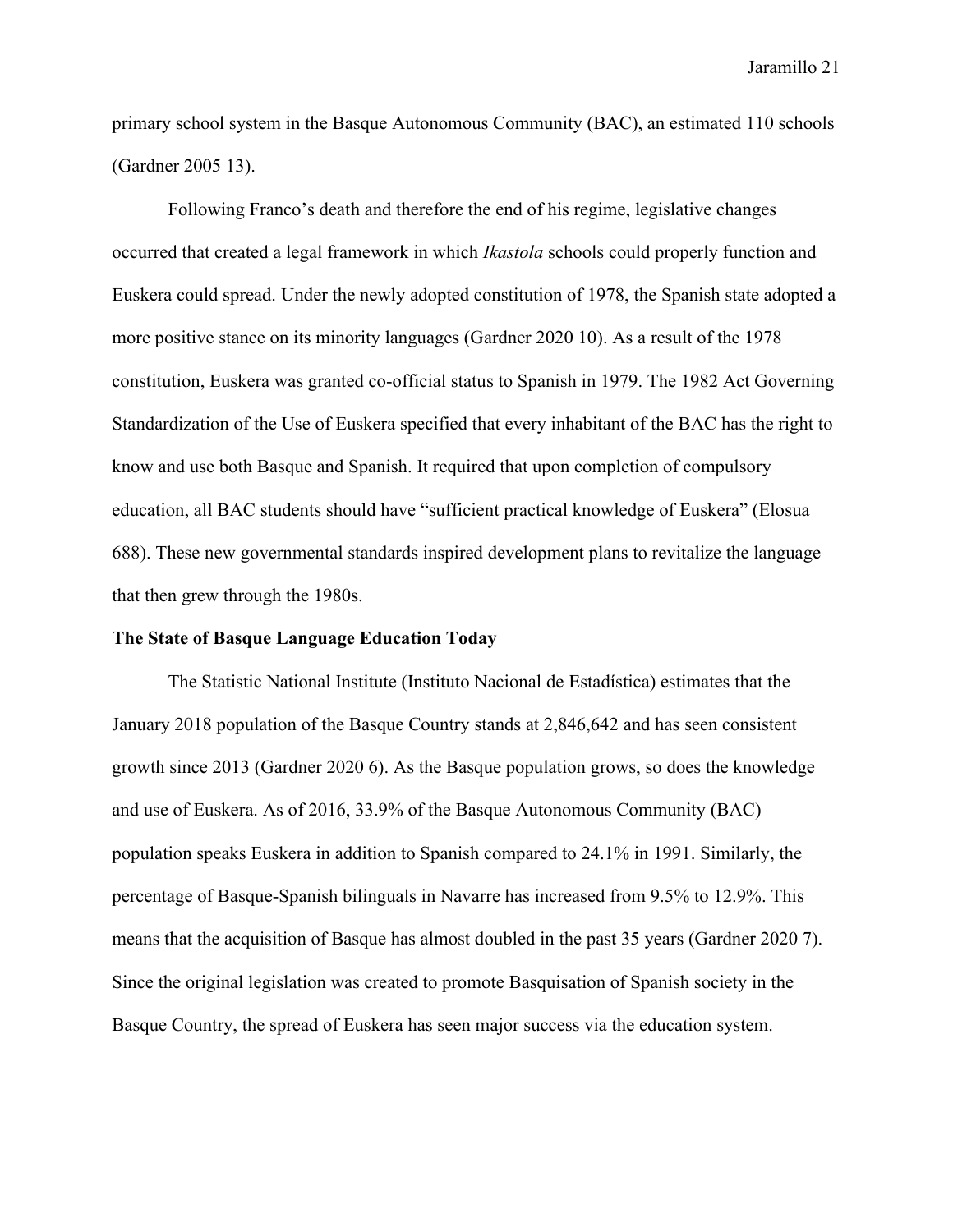The federal government of Spain sets the educational standards for schools throughout the country, but different levels of lower government maintain different responsibilities with regards to Spanish schooling. Regional governments, take, for example the government of the BAC or the government of Navarre, have the liberty to adapt and change language policy adhering to federal standards. Regional governments are also responsible for building construction, hiring teachers, curriculum development not set by the federal government, and control of the materials used in schools. At the lowest level, local councils control basic maintenance, and sometimes extracurricular activities (Gardner 2005 14).

In 1983, the regional Basque government established the bilingualism decree. This legislation, set forth by the Basque department of education, designed 3 bilingual educational models that are still used in modern schools: models A, B, and D. Each of these models fulfill Basquisation goals as they all attempt to increase the proportion of Basque as a language of instruction in both public and private institutions (Elosua 688).

First, in Model A schools, Spanish is the official teaching medium and Euskera is treated as a school subject. The number of weekly class hours spent in the Euskera classroom is established by the Department of Education and Culture. Once a high enough level of Euskera is acquired, the language is used as a teaching medium in the upper levels of primary schooling (Elosua 688). According to information from Eustat in 2016, 60,586 students (15.7%) in the BAC attend model A schools; 15,032 Navarre students (13.9%) attend Model A schools (Gardner 2020 15).

Second, Model B schools treat both Spanish and Basque as instructional mediums to teach other subjects and treat the languages as subjects themselves. Spanish is used to teach foundational skills such as reading, writing, and mathematics. Euskera is used to instruct in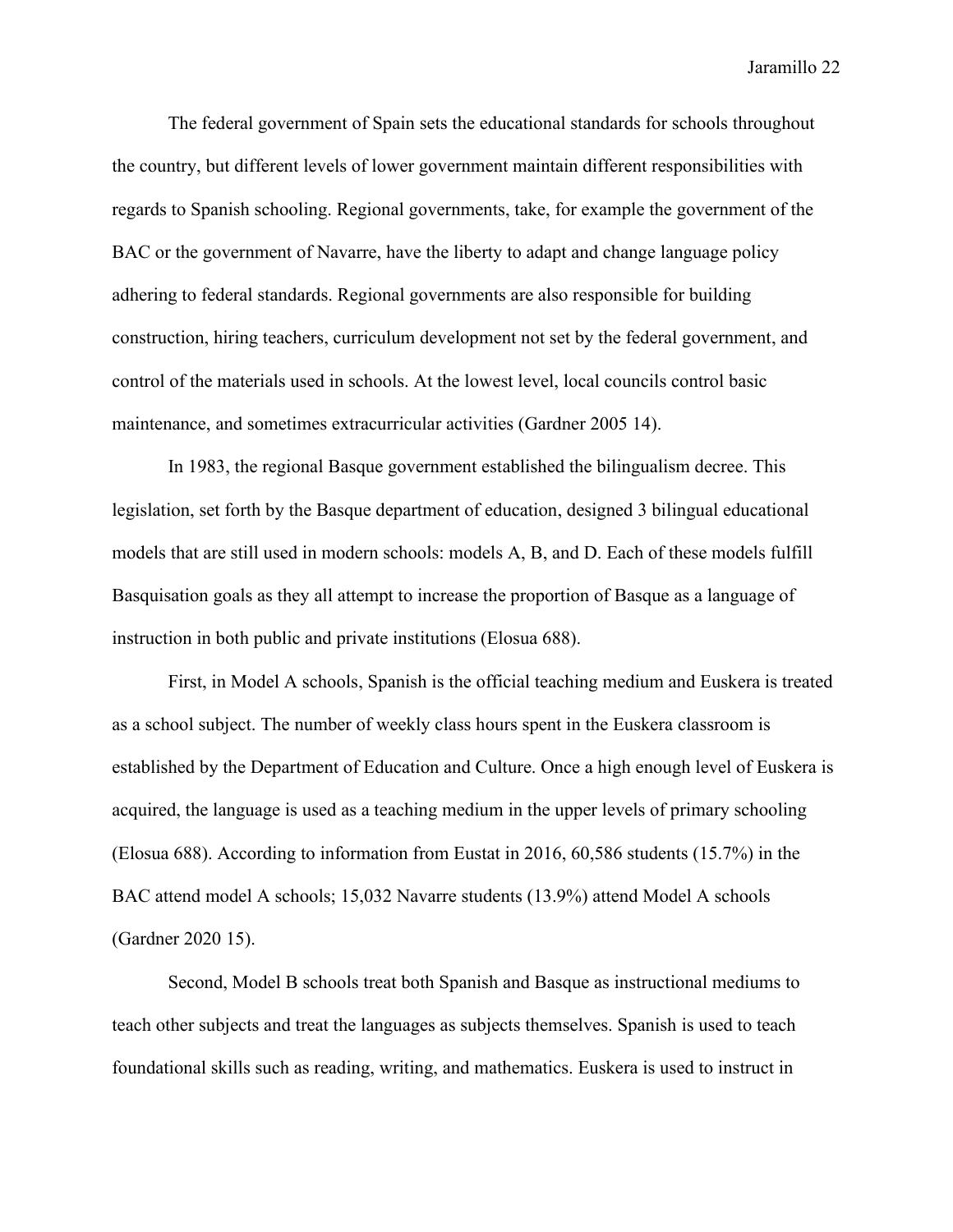supplemental subject areas: general science, art, and movement. Additionally, both Spanish and Euskera will form their own subjects with the number of weekly class hours established by the Department of Education and culture (Elosua 688). Eustat tells us that 69,559 students (18%) in the BAC are enrolled in Model B schools; In Navarre, this model is much less popular, with just under 1 percent of the population enrolled in Model B schools.

Thirdly, within Model D schools, all subjects are taught in Euskera, except for the Spanish language subject. In addition to being the primary medium of instruction, Basque will also be treated as its own subject. Again, the number of weekly class hours spent in the Euskera subject is stipulated by the regional Department of Education. In the BAC, Model D is overwhelmingly popular, with 253,877 students (65.7%) enrolled in the primarily Basque instructional model. In Navarre, 26,494 students (24.6%) participate in Model D schools.

Lastly, there also exists a Model X (in Navarre, Model G) that relies on Spanish as a teaching medium and does not use or teach Basque. In the BAC this model is marginally present—only 2,268 students (<1%) enroll in Model X schools. In Navarre, Model G does maintain the dominant percentage of enrolled students; 66,149 students (61.3%) participate in predominantly Spanish schools.

# **Current challenges facing regional language education in the Basque Country**

Data drawn from a 2012 Basque Government sociolinguistic survey shows that most of the BAC population holds a positive attitude towards promotion of Euskera, 62% to be exact. 26% of the population expressed indifference, and 12% expressed opposition (Elosua 694). This survey marks a historical shift in attitudes towards the Basque language as it portrays a drastic turnaround from the discriminatory narrative that Franco pushed throughout Spanish society.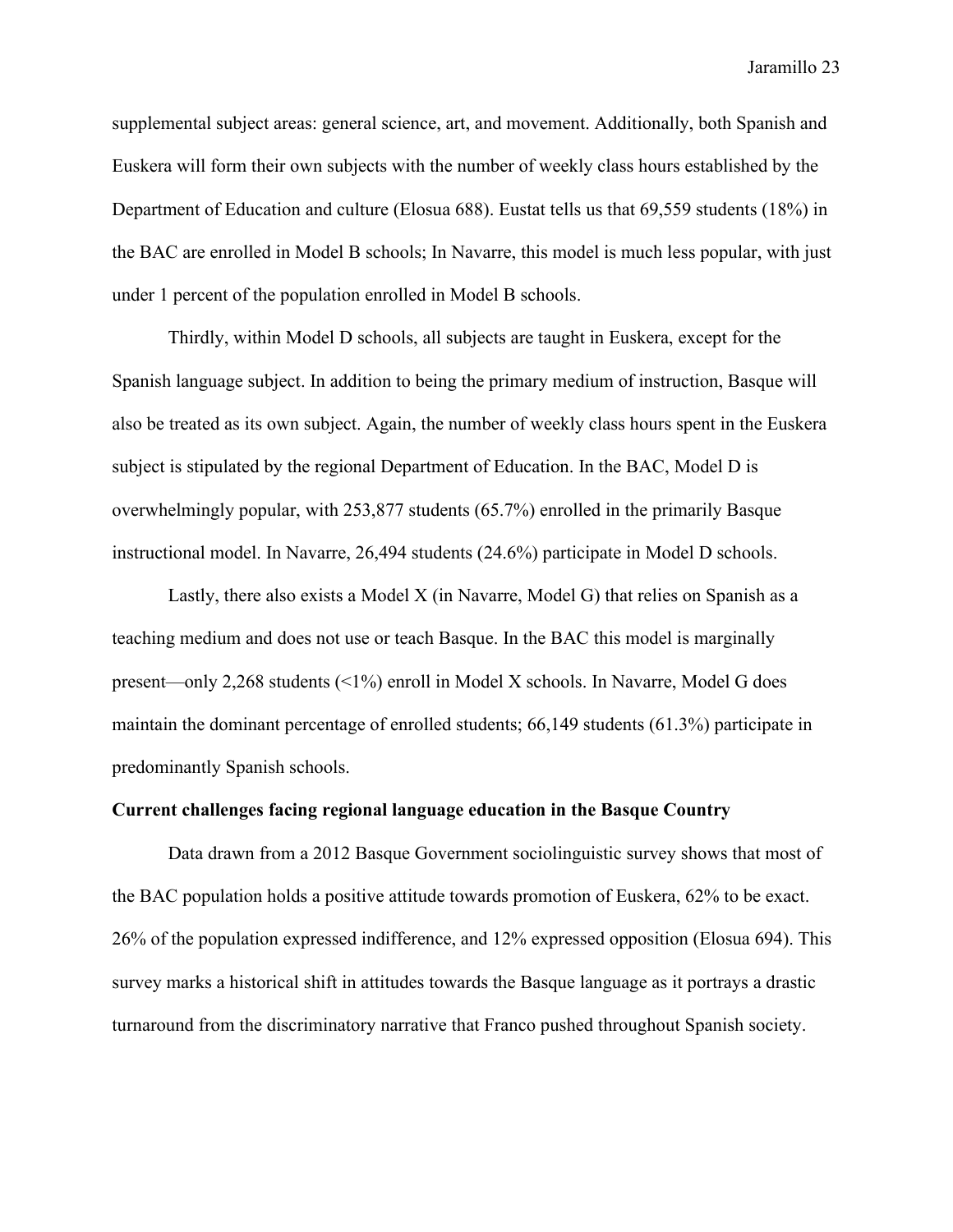While newfound popular support now exists for the promotion of Euskera, the language still faces many challenges in the societal and educational context of the Basque Country.

Societally, Euskera struggles because it is rarely the dominant language of the environment. Because Spanish is overwhelmingly dominant, Euskera is rarely relied on as a primary language, and is therefore rarely spoken fully or correctly (Gardner 2005, Gardner 2020, Le Pichon-Vortsman). For example, individual families utilize Euskera with varying levels of use contingent upon ancestry from diverse historical territories (Le Pichon-Vortsman 74). It is important to remember that virtually all people who speak Euskera are bilingual speakers of Spanish as well. This bilingualism does limit the speakers' language competence in Euskera (Gardner 2005).

Another societal challenge facing Basquisation is the rising level of foreign immigration (Gardner 2020, Le Pichon-Vortsman). As immigrants enter the Basque Country in Spain, the use of Euskera regresses as bilingualism between Spanish and other languages rises (Gardner 2020). In fact, page 41 of Gardner's 2020 report on "The Basque language in education in Spain" notes that there is a "noticeable" increase in foreign students who rely on a mother tongue other than Basque or Spanish. This rising use of non-official languages in the family context often complicates the Basque learning process (Le Pichon-Vortsman 74). Adding Euskera to the language capabilities of a student who is already having to learn Spanish to communicate is an educational challenge that many schools in the BAC and Navarre now face.

The societal lack of reliance on Euskera translates negatively into the education system. Students who learn Euskera at school are often taught by non-native, bilingual speakers who never attained the required degree to properly instruct the language. The dependence of Basque education on non-native speakers does not allow students to gain grammatically correct, properly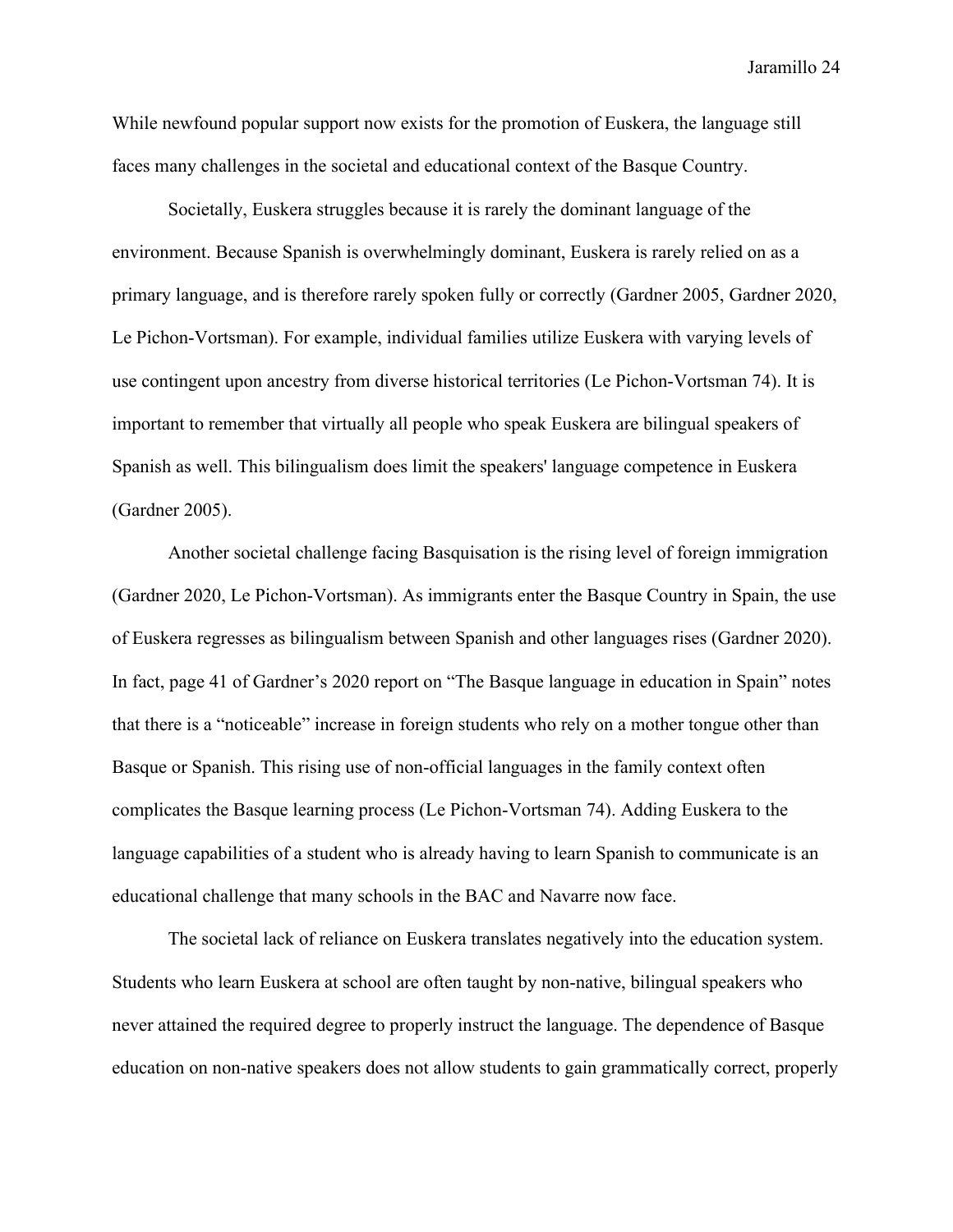pronounced, culturally comprehensive, classroom experiences in Euskera (Gardner 2020). Additionally, Basque schools have the option to rely on Euskera as the primary language of instruction and therefore the main vehicle for school communication. Since schools can rely on the regional language primarily, new challenges are presented in communication and comprehension as Euskera essentially functions as a lingua franca (Le Pichon-Vortsman 74).

The educational administration of Spain also faces challenges derived from language barriers. While schools in the BAC and Navarre often rely on Euskera and offer services in both Euskera and Spanish, the Departments of Education in these two communities do not employ the Basque language in school administration (Gardner 2005). The Department of Education in the BAC operates under the dominant language of Spanish even though more Euskera is spoken there than in any other regional government department within Spain (Gardner 2005). While some civil servants are proficient enough in Euskera to provide administrative services in the language, most of the linguistic project management with the Department of Education is administered in Spanish (Gardner 2020 17). Once again, the lack of linguistic consistency between school leadership and higher administration slows the Basquisation process in schools. Often, the administrative services offered by the Department of Education can't meet the demand shown by students and teachers (Gardner 2020). To fully promote the proper use of Euskera, change must be sought at all levels. From administration, to schools, to students, there must be an overarching language shift from Spanish to dominant reliance on Euskera.

# **The History of Regional Language Education in Colombia**

Colombia currently recognizes over 80 ethnic groups with 68 surviving native languages (Uribe-Jongbloed 218). Though data on literacy and linguistic competence is limited in Colombia, the Colombian Constitutional Court ruled that 34 of these indigenous groups and their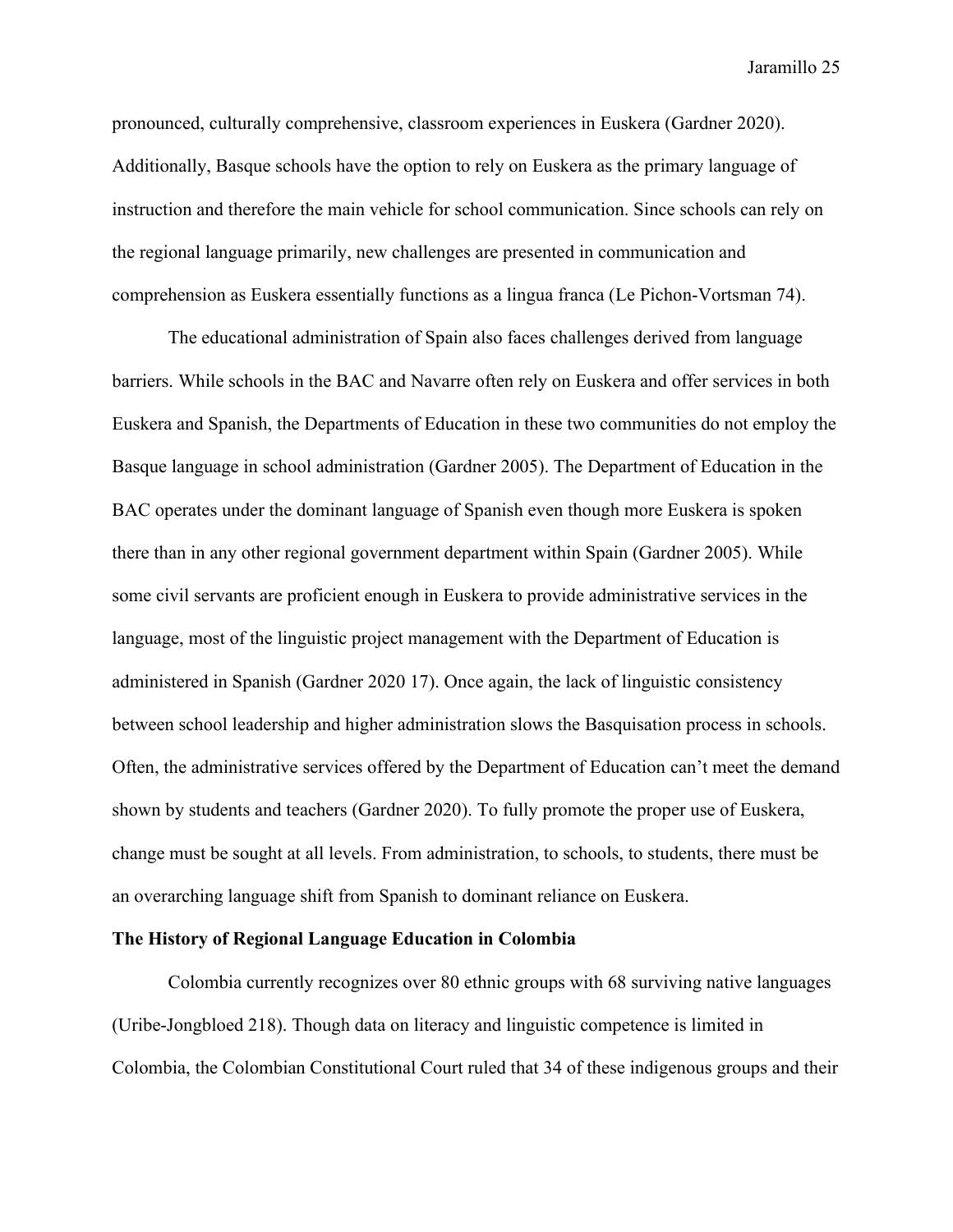regionally spoken native languages are currently "threatened by disappearance" (Uribe-Jongbloed 219). Indigenous languages of Colombia face a complicated history exacerbated by colonialism and systematized discrimination. Though the modern political discourse has shifted to recognize indigenous languages as an essential part of Colombian culture, it is important to understand the intense history that indigenous groups had to endure to gain official language recognition from the federal government. Additionally, the Colombian Conflict, heightened by paramilitary groups such as the FARC, only deepened the indigenous struggle to receive an education and therefore maintain linguistic competency in such a multicultural society.

The original repression of native multilingualism in Colombia originated with Spanish conquistadors who intended to impose Castilian. For example, Christopher Columbus renamed indigenous geographic locales and Colombian Indians who he baptized. The evangelism of the Catholic church required the primary use of Spanish as a vehicle for religious imposition (Nieto 13). Charles III completely prohibited the use of any indigenous language as Castilian was declared the "only acceptable language" (Nieto 14). These original accounts of interactions between colonizers, the Spanish Crown, and Colombian natives contextualize the modern inequalities that indigenous languages confront in Colombian society. The roots of unjust colonialism cause modern perceptions of indigenous culture as inferior to Spanish dominance.

Years after Colombia gained independence from Spain, the country established its first constitution in 1886, "La Gran Colombia," which designated Spanish as the official and only language of Colombia. This constitution reified European colonial power. For over 100 years, this document legally prohibited multilingualism from flourishing (Nieto 14). Additionally, rural, and therefore heavily indigenous, student populations lacked access to schools. This original Colombian constitution, paired with limits on early education infrastructure, is responsible for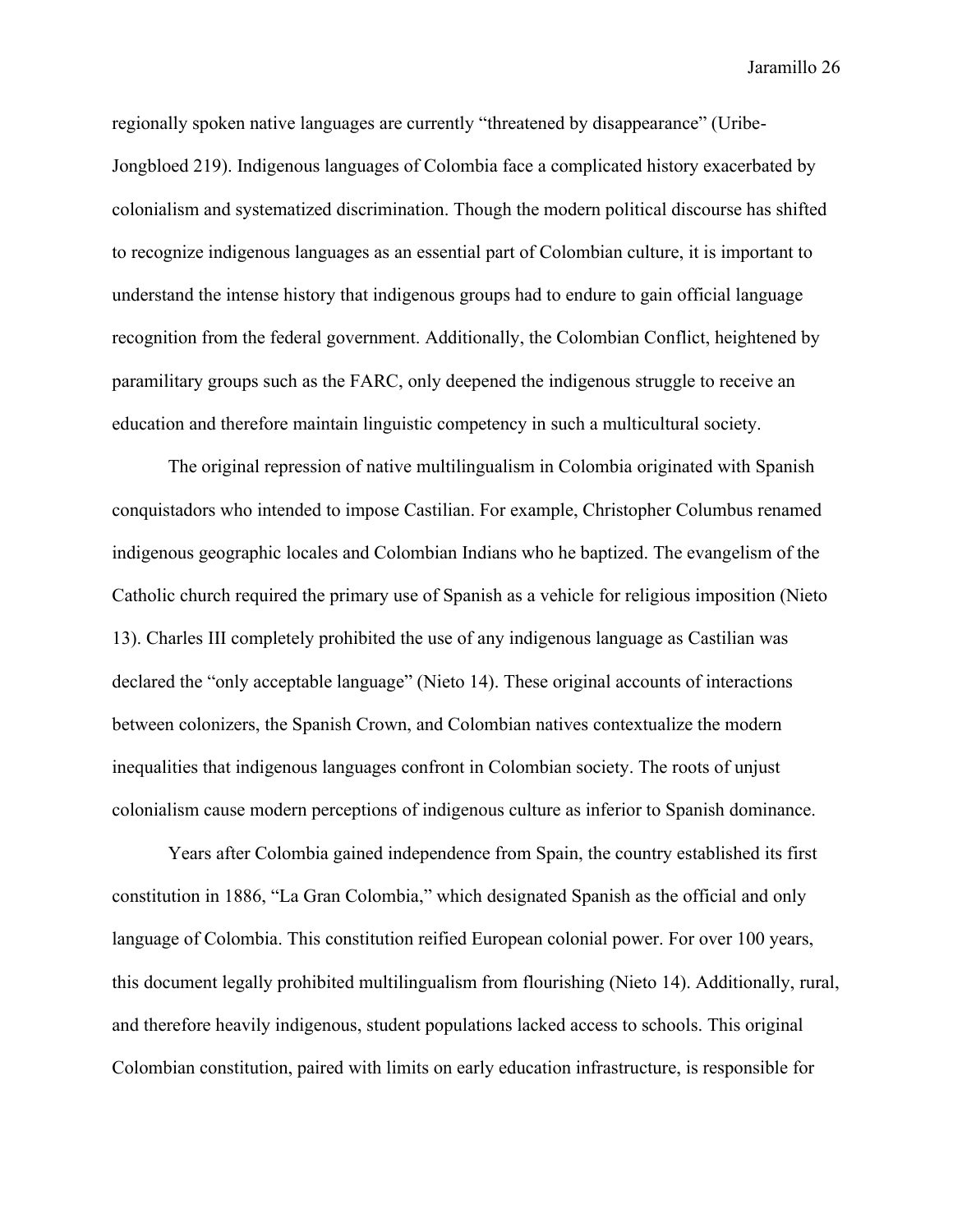worsening many of the challenges that indigenous communities still. It set the precedent for broad societal action against indigenous culture in the 1900s while ignoring the sweeping educational inequality faced by rural, indigenous populations.

In the 1960s and 70s, Colombian indigenous groups organized to claim their linguistic rights that the government confiscated (Nieto, Uribe-Jongbloed). As indigenous groups moved to reclaim their physical land, they also fought for the reclamation of their culture and languages. These grassroots movements saw the first successes in legislation recognizing native culture. In 1978, the Ministry of Education issued Decree 1142 which recognized the right of indigenous Colombians to an education "appropriate to their interests." It acknowledged that these indigenous populations should be involved in the creation and planning of their own curriculum so that it addressed their contexts and needs. Lastly the Decree mandated that teachers in indigenous communities speak that community language (Nieto, Uribe-Jongbloed). This landmark legislation within the Ministry of Education was the first governing document to legally inform standards and policy changes that benefitted indigenous populations. However, this was just an action taken by one department of the Colombian government.

1991 marks the true beginning of the story for the recognition of Colombian indigenous populations (Bonilla 186). Through a democratic process that involved indigenous leaders, political parties, student associations, and diverse ethnic and religious leaders, the new Colombian Political Constitution of 1991 was enacted (Uribe-Jongbloed 220). This contemporary document made steps towards unifying groups previously excluded from national debates, as Article 7 recognized Colombia as a "multiethnic and pluricultural nation" (De Mejía). In this constitution, officials kept Spanish as the "official language of the country," but indigenous languages were included as "official in their respective indigenous territories,"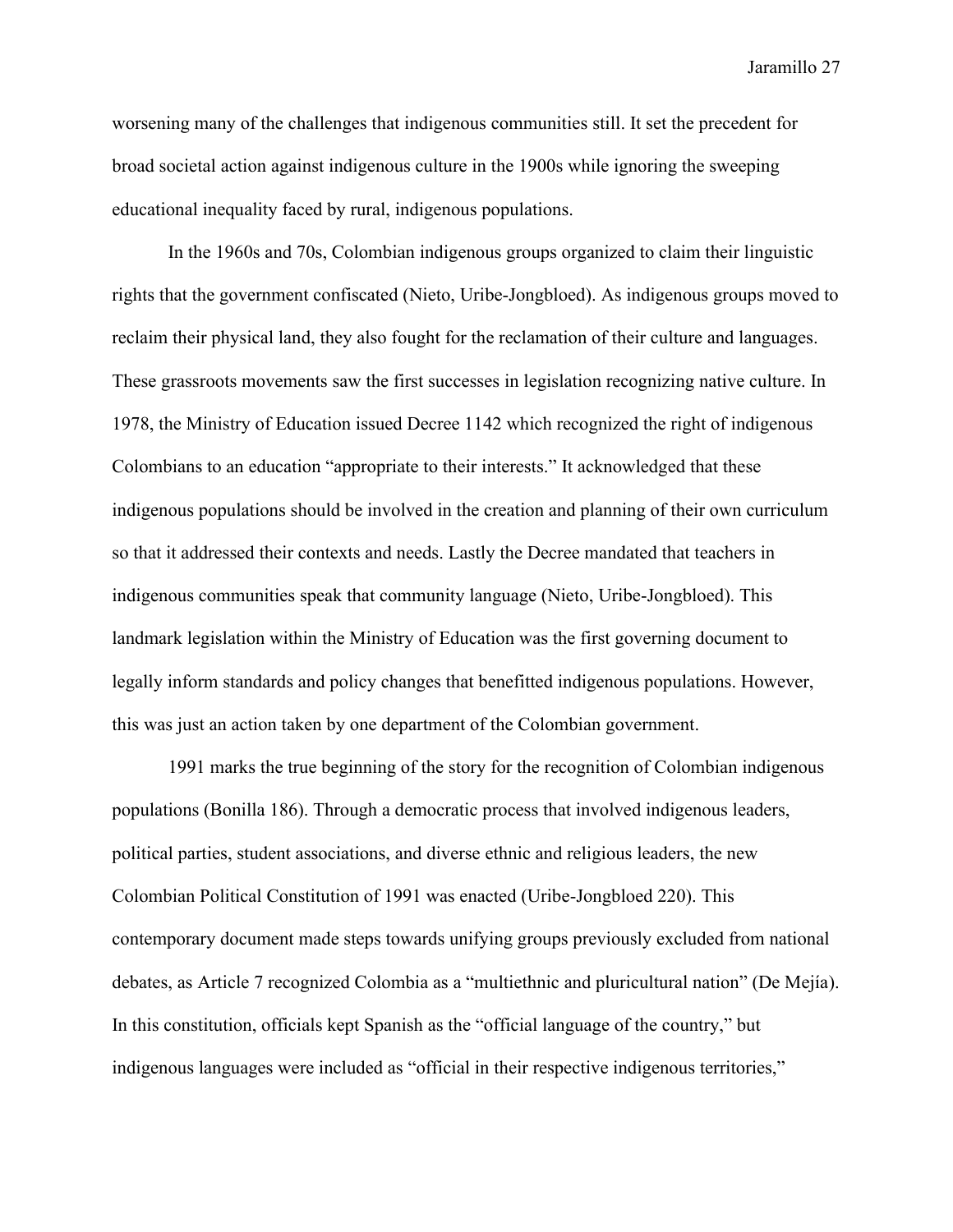implying that Colombia would allow bilingual education regionally and would respect diverse cultural identities (Constitución Política de Colombia, 1991). Steps made toward modernizing linguistic policies began after this constitution, characterized Colombia as the "multicultural and multilingual nation" we see today "where there is a convergence of indigenous languages, creoles, several foreign languages, and Spanish" (Nieto 12).

Contextually, this political constitution coincided with massive economic policy expansion that increased Colombia's total imports. The greater reliance on international trade encouraged Colombia's first push to improve the English level of students and teachers (Bonilla 187). Soon after, Colombia adopted the 1991 Colombian Framework for English (COFE). This program established a collaborative approach to English instruction using resources from the UK. The COFE project took a "grass-roots approach" that proposed changes to higher education programs for teachers and suggested "increasing the number of hours of English, as well as the inclusion of a research component" (Bonilla 187).

A landmark piece of legislation for the Colombian education system later surfaced as the General education law of 1994. This law, with a similar purpose to the COFE, "broadly stated the need for acquisition of conversation and reading elements in at least one foreign language" while neglecting indigenous language policies (Bonilla 188). After the introduction of this legislation, most schools elected to instruct English as the primary second language in the classroom due to the "international dynamics that were taking place" (Gómez 141). The General education law of 1994 lacked indigenous language policies and contained "no clear criteria, levels, or objectives" for language teaching. The law simply made a statement on the newfound need for diversifying language instruction without any means of then reaching that need. While promotion of second language instruction made leaps and bounds in the 90s, indigenous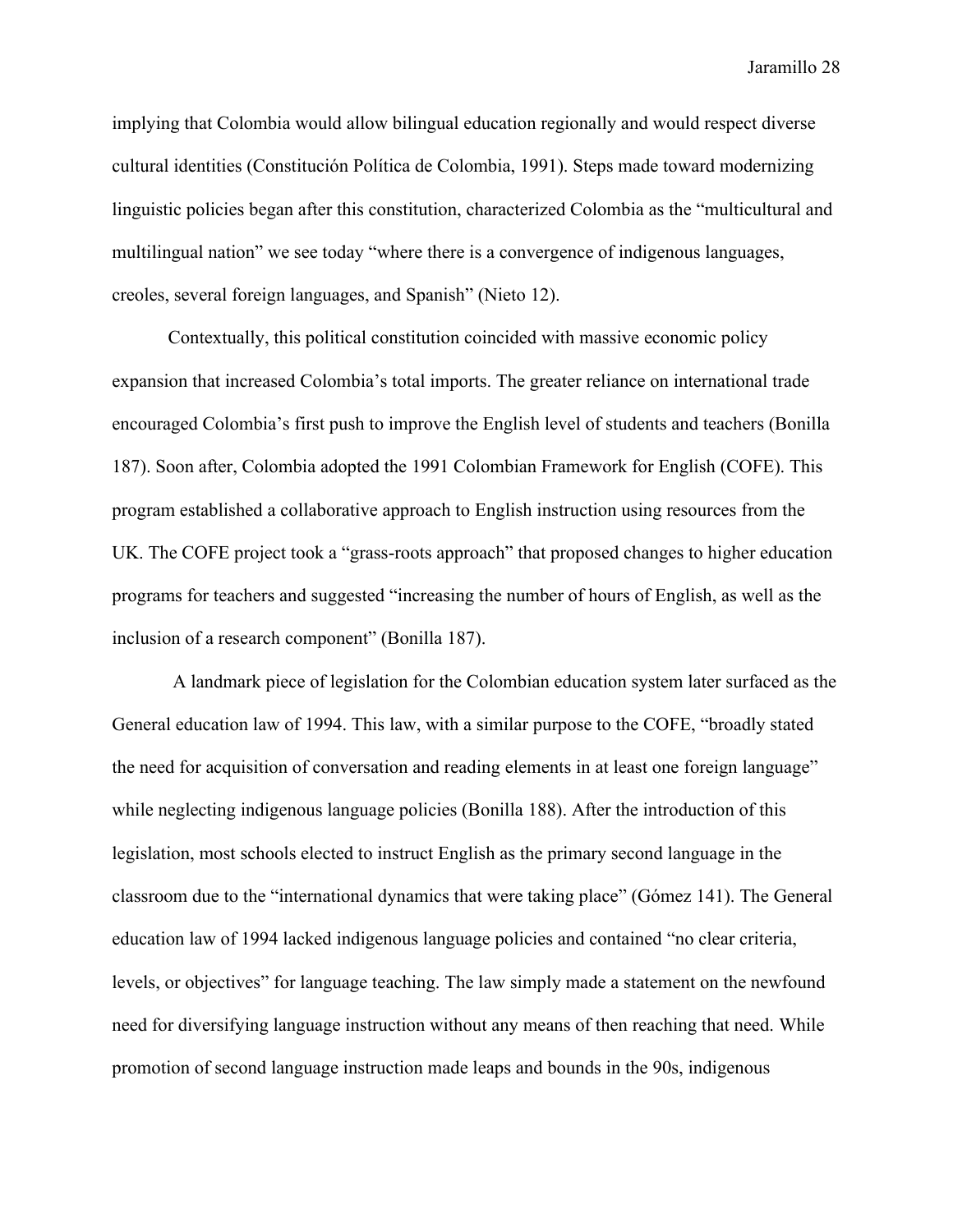language education was largely ignored due to the economic globalization occurring internally within Colombia.

#### **The State of Colombian Language Education Today**

Research states that around 65 Amerindian languages exist in Colombia, and they can be grouped into "12 language families." However, even this number is difficult to arrive at as the language of questions asked in the Colombian census make it nearly impossible to verify whether "any sections of the population are monolingual in languages other than Spanish" ("Language Data"). In general, data on the use of indigenous languages in Colombia is almost non-existent despite the number of them in use. And, to my dismay, this same lack of narrative dominates the current access to information on the state of language teaching within the education system. Statistics are few and far between on the use of these 65 Amerindian languages and how they are taught regionally in the classroom. In addition to the lack of information on indigenous linguistics, the major educational focus in Colombia is on English. In the public domain, access to information on English bilingualism programming is abundant, while other languages seem to have disappeared.

To properly introduce the modern educational landscape regarding language learning, I will summarize Colombia's official bilingualism programs as they dominate the most recent language education events. Though most of the governmental reform in these plans is heavily related to the promotion of English, I believe that a summary of these programs properly portrays the current challenges that face indigenous populations in Colombia and the English-dominated environment that I will study.

In 2005, the Colombian Ministry of Education (MEN) addressed concerns regarding a lack of linguistic guidance by creating new governmental platforms and programs to increase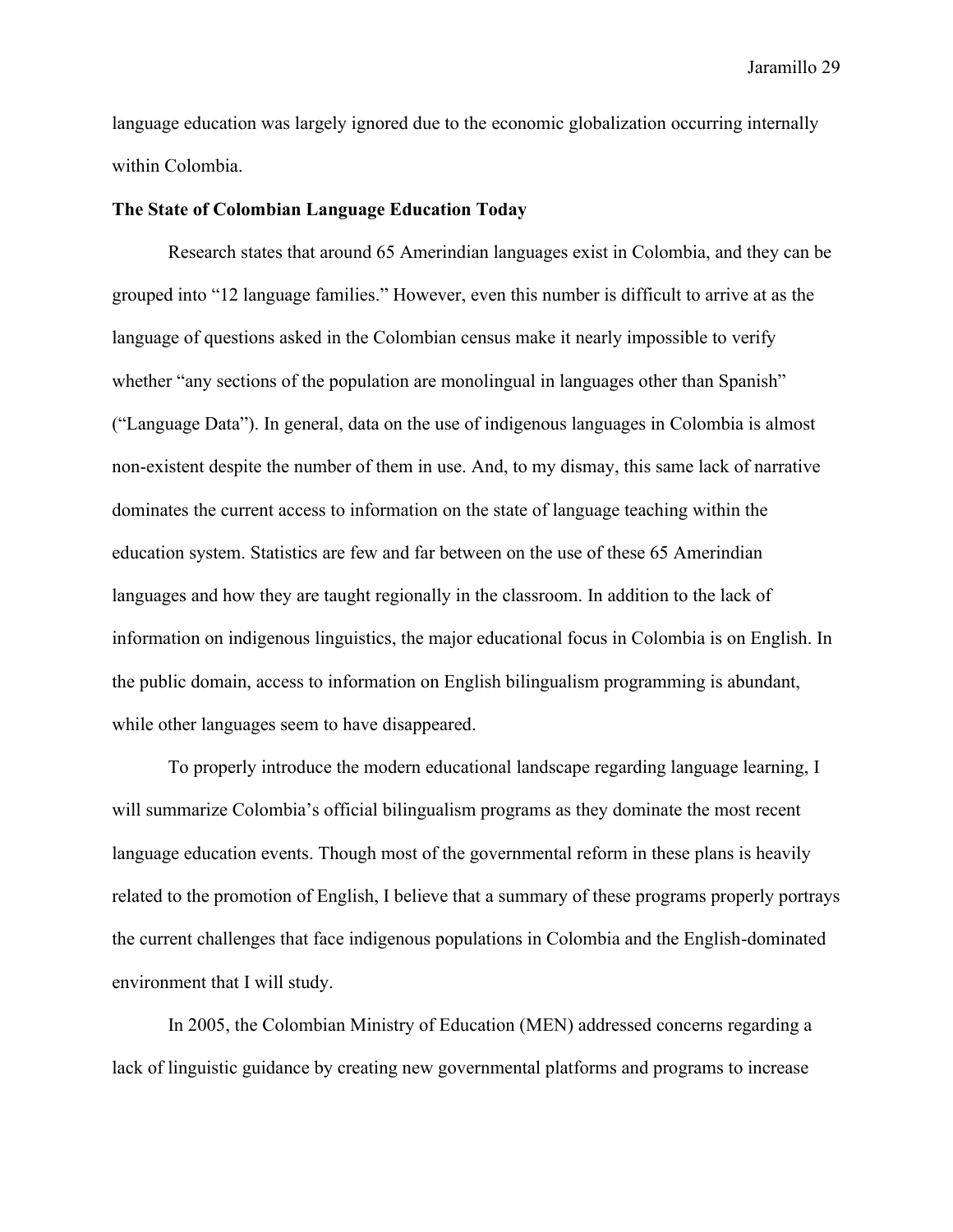second language use by students. The MEN admitted that previous verbiage, "terms such as 'low, medium, and high' or 'basic, intermediate, and advance,'" were insufficient for clearly defining goals as teachers designed their courses or prepared for their evaluation (Gómez 141). Following the open recognition of the MEN's flawed and immeasurable statutes, "four national bilingualism plans" proceeded (Gómez 142). I will briefly summarize these four plans below as they are pertinent to understanding today's educational environment regarding language instruction in Colombia: each with a heavy primary focus on English, occasional mentions of the importance of regional indigenous languages, and divergent courses of action.

First, the National Plan of Bilingualism (PNB for its acronym in Spanish) was implemented in 2004 with the guiding principle of focusing on the "bilingualism necessities" of all Colombian populations while still "considering the multiculturalism of the nation" (Gómez 142). Under this aspiration, three courses of action were taken to administer the plan: ethnoeducation in each indigenous community's "aboriginal language," regulation of "the teaching of foreign languages," and the growth of communicative competence in all institutions. While this initial program does acknowledge the importance of regionalism and the local use of regional languages, it praises English as the "mainstream" form of communication in the "global knowledge economy" to "boost national competitiveness" (Uribe Jongbloed 225). By prioritizing English as the language of business and monetary success, the National Plan for Bilingualism deepens "the great gulf" that exists between ethno-education and English instruction intellectually and economically.

Second, the Program for Strengthening the Development of Competences in Foreign Languages (PFDCLE for its acronym in Spanish) launched in 2010 following the change in government and ran until 2014. This program simply echoed the desires of the PNB with a shift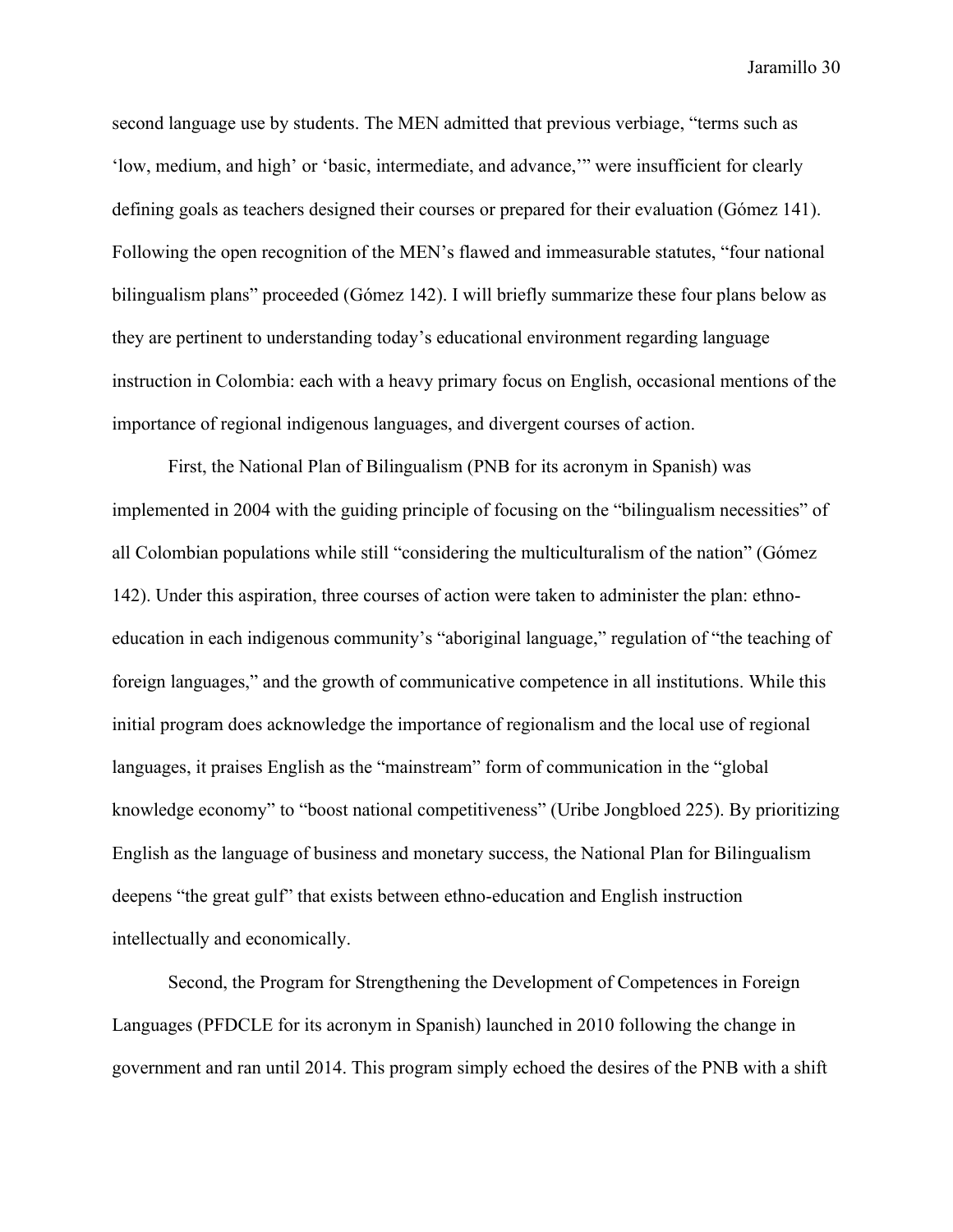towards the prioritization of English. The Ministry of Education stated that the aim of the PFDCLE was to assist Colombian students in "developing communicative competencies in foreign languages, emphasizing English" so that "Colombian human capital" may enter the "global knowledge economy and the international job market" (Gómez 144). Though the name of this program signals a change, the implementation portrays ideology closely aligned to the PNB that advanced the English preparation occurring in Colombian schools.

Thirdly, the Colombian government launched the "National Plan of English: Colombia Very Well! 2015-2025 (PNI for its acronym in Spanish)" in 2014 (Gómez 147). This program marked a strategic shift in strategy to advance the spread of English. After analyzing the PNB and the PFDCLE, the MEN concluded that these two initial programs "had limited results" (Gómez 147). The PNI was born out of a need to keep past strategies in place while adding new strategies to that same list. The main goal stated in this plan was to have "50% of 11th graders achieve a B1 English level" by the year 2050 (Gómez 147).

It wasn't long after the establishment of PNI that the Colombian MEN strategically pivoted once again to push a new plan into action. Just "five months after the beginning of the implementation of the PNI" the government launched yet another new plan for language education titled "Bilingual Colombia" (CB for its acronym in Spanish). This program was an attempt to recover after the PNI received harsh criticism as it focused on solely English as a foreign language, displayed all too clearly in its title. Though this plan still sets goals for attaining a certain percentage of high school English speakers by 2018, it lessens the focus on English as publicly perceived in the title. From this quick governmental pivot, I observe that Colombia's system for language instruction is still adapting and growing to find a healthy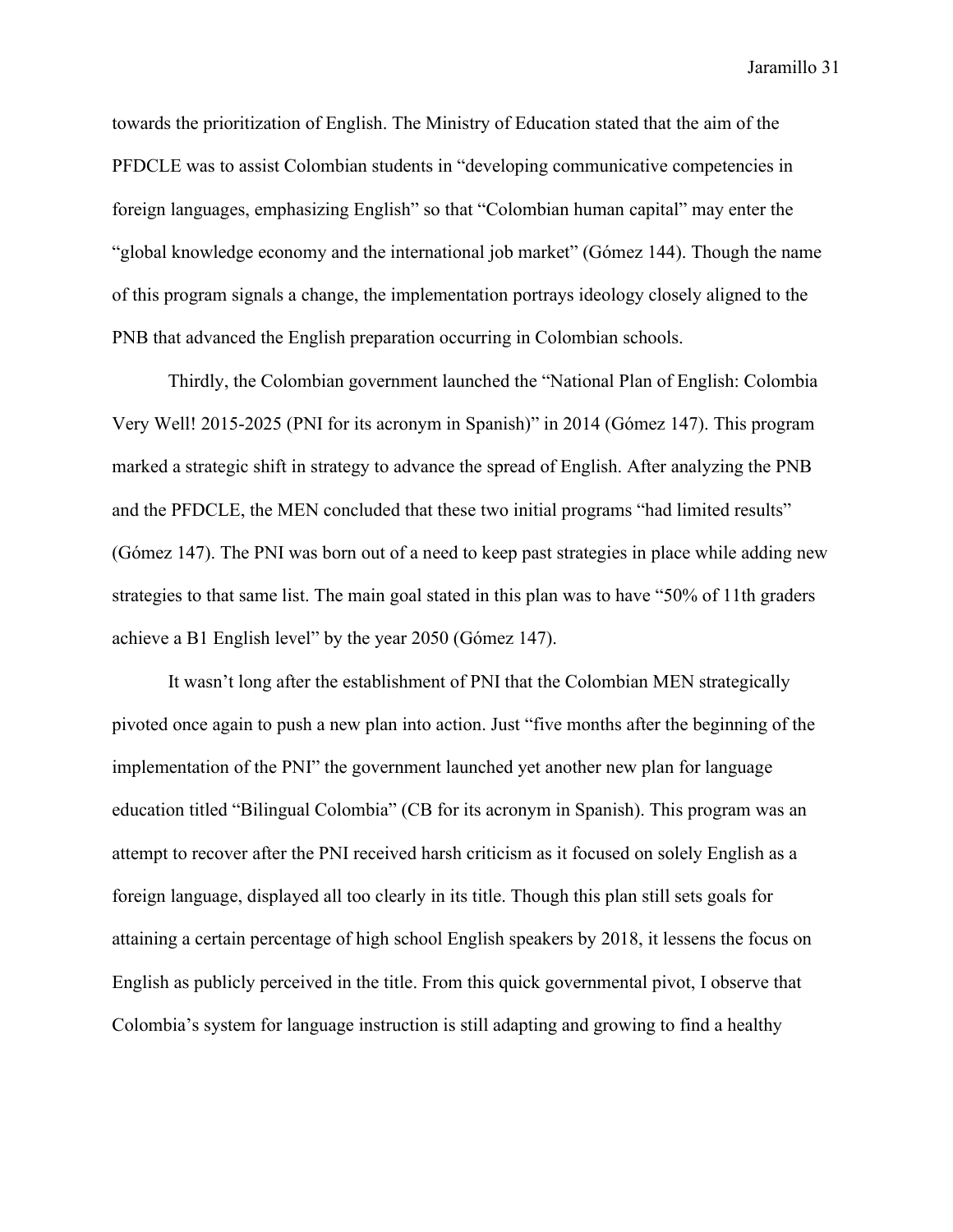balance between a focus on bilingualism in English, Spanish, other foreign languages, and indigenous languages.

# **Current challenges facing regional language education in Colombia**

First, and likely an obvious challenge after the introduction to such a long and unstable list of language programming, the lack of continuity and consistency in planning by the MEN "results in a feeling of low-achievement and frustration" (Gómez 148). Each change in plans, happening just every few years, causes drastic shifts in policies and strategies on the ground for teachers and schools. As a direct result, progress has been minimal. This constant variation in government preparation reflects the "absolute absence" of clear, understandable policies to reach the targets laid forth by each bilingualism program. These ambiguous measures then expand the gap "between the government's intentions and the actual social conditions" (Bonilla 190).

The second challenge I identify is the intense focus by the MEN on "Employability Instead of Social Development" (Gómez 149). Bilingualism is justified with economic reasoning such as improvement in the job market, trade, and a globalizing world—therefore promoting the teaching of English over every other language, especially regional ones. For example, the "common denominator" of the PNB and the PNI is the claim that learning a second language leads to "social development specifically because it brings forth job opportunities" (Bonilla 187). With this mindset, the value of learning regional languages is lost. Outside of the economic point of view, indigenous languages carry value culturally and socially, just to name two categories of importance. Language is not only a means to a job: it is a means to social connection, cultural preservation, and protection of Colombian heritage. Colombia and its MEN exclude this beneficial form of ideology in past documents.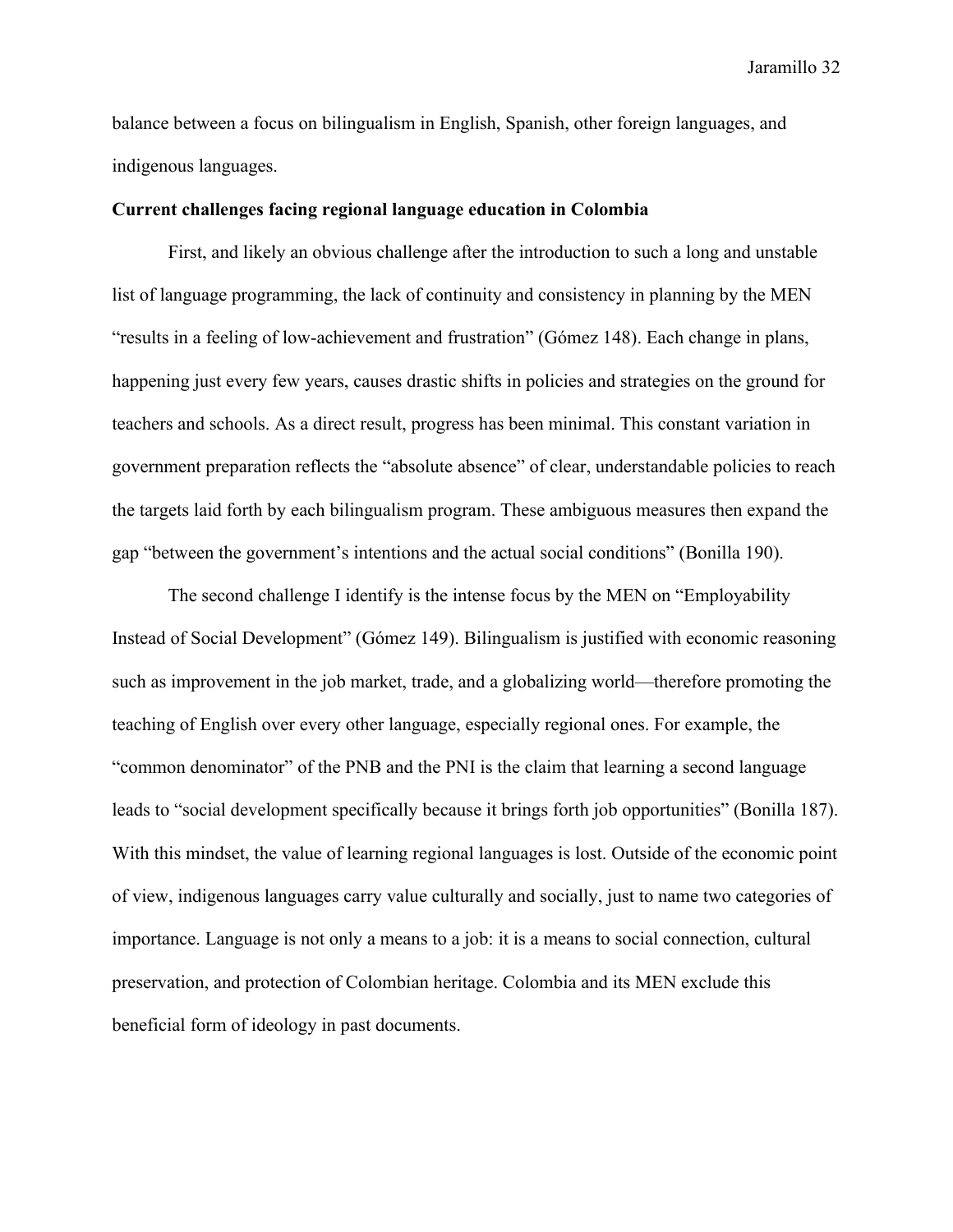Namely, the third, and arguably most substantial challenge is the Colombian "Misconception of Bilingualism" that gives English a privileged position in schools at the expense of the full recognition of all indigenous languages and the multilingual nature of the country (Gómez 187, Bonilla 190). Essentially, the "Misconception of Bilingualism" prioritizes English as the only language that grants bilingual capabilities when spoken in addition to another language. The reality is that any language, not just English, spoken in addition to your native tongue is a marker of bilingualism. One issue with educational culture centered around English is that often, learning English comes with such great pressure that the native language, most often Spanish, is neglected. Before students can master fluency in their country's own official language, English education overtakes the classroom causing lacking skills in "deduction, induction, argumentation, and critical reading" (Bonilla 190).

Not only does the push for English overshadow other classroom priorities, but it also represents a "doorway to a market" that only accommodates high-class citizens (Bonilla 191). Latin American countries like Colombia view English as an "elite" form of bilingualism, whereas "minority" bilingualism lives at the other end of the spectrum (Uribe-Jongbloed 230). The "elite" partner on the spectrum, English, is viewed as "socially acceptable and economically advantageous" while the minority language in bilingualism is associated with "poverty and backwardness" (Uribe-Jongbloed 225). Bilingual education (teaching of English) and ethnoeducation are administered by "different departments," mimicking the "asymmetry" that assigns value to English as "a language of the powerful" and all regionally instructed ones as "powerless" (Nieto 21). Overall, I observe that the MEN, as part of the Colombian federal government, ignores that indigenous, regionally spoken languages too can be learned as a culturally and socially beneficial second language.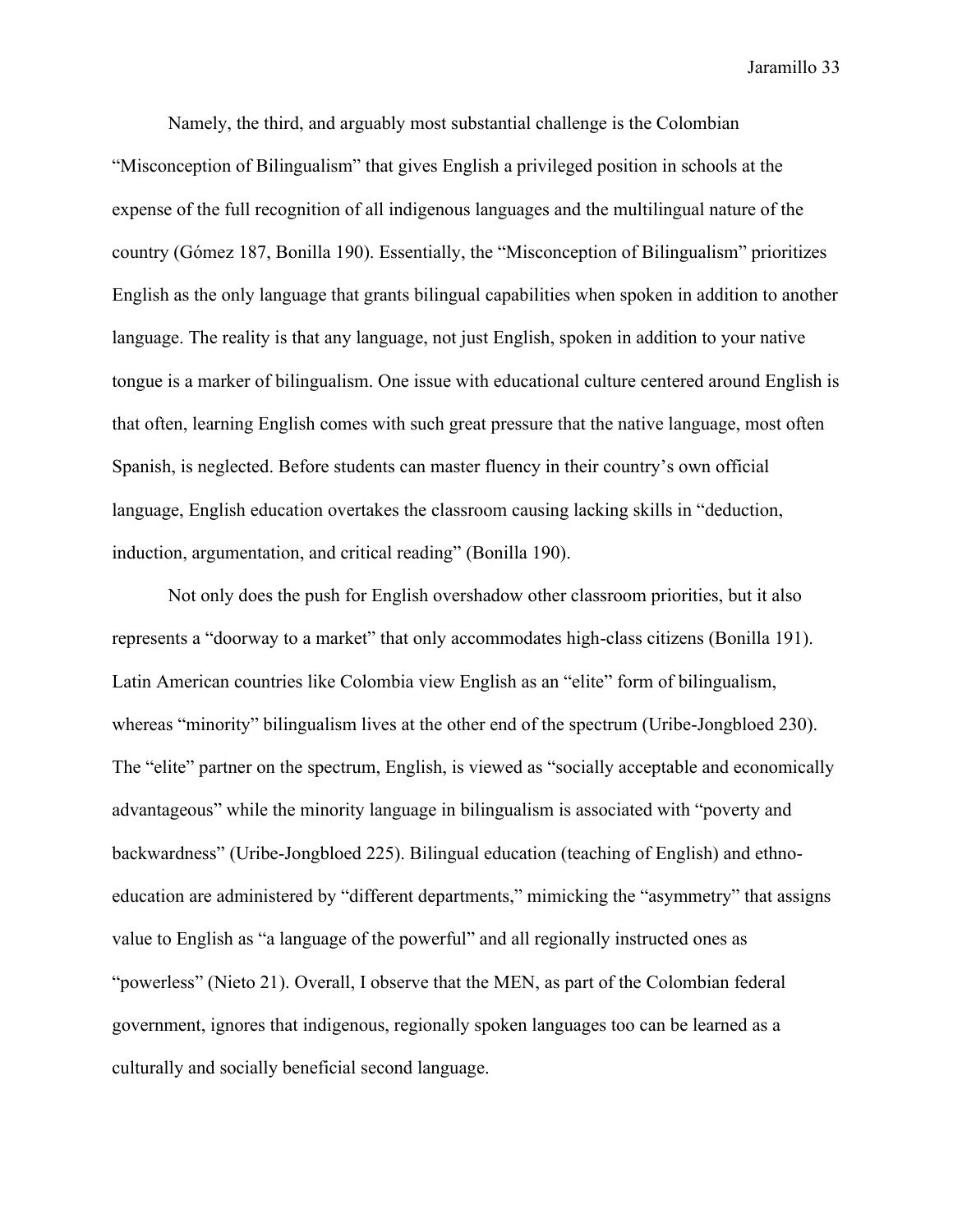### **Chapter 4: Methodology**

To research international approaches to teaching regional languages in the Basque Country and Colombia, I focused on the federal education legislation that mandates these processes as my primary data source. Beginning in Spain, I read and analyzed the two largest general education laws, the LOE and the LOMCE, which reference language education and regional autonomy. I paid closest attention to the individual clauses that affect regional languages and then analyzed the measures laid forth in these clauses. Next, I used the Colombian equivalent to the general Spanish education law as the primary document for my research in Colombia, Law 115. To better grasp the Colombian regional linguistic landscape, I also analyzed Ethno-education as it is a program for regional language education outlined in Law 115. In both countries, federal education law that codifies regional measures for language education serves as my primary source for data and analysis.

#### **Chapter 5: Spain Legislative Analysis**

To begin my legislative research in Spain, I first visited the Ministry of Education's official website, [https://www.educacionyfp.gob.es.](https://www.educacionyfp.gob.es/) While navigating the page, I found the government's pertinent foreign language education legislation by following the proceeding tabs: "contenidos," "estudiantes," "enseñanzas de idiomas," "referencia legislativa." According to the Spanish Ministry of Education, the following laws are listed as the principal contributors to the foundational regulations and general requirements for Spain's foreign language education: Ley Orgánica 2/2006, de 3 de mayo, de Educación, Ley Orgánica 8/2013, de 9 de diciembre, Real Decreto 1041/2017, de 22 de diciembre, Real Decreto 1/2019, de 11 de enero, Orden EFP/365/2020, de 22 de abril, Real Decreto-ley 31/2020, de 29 de septiembre.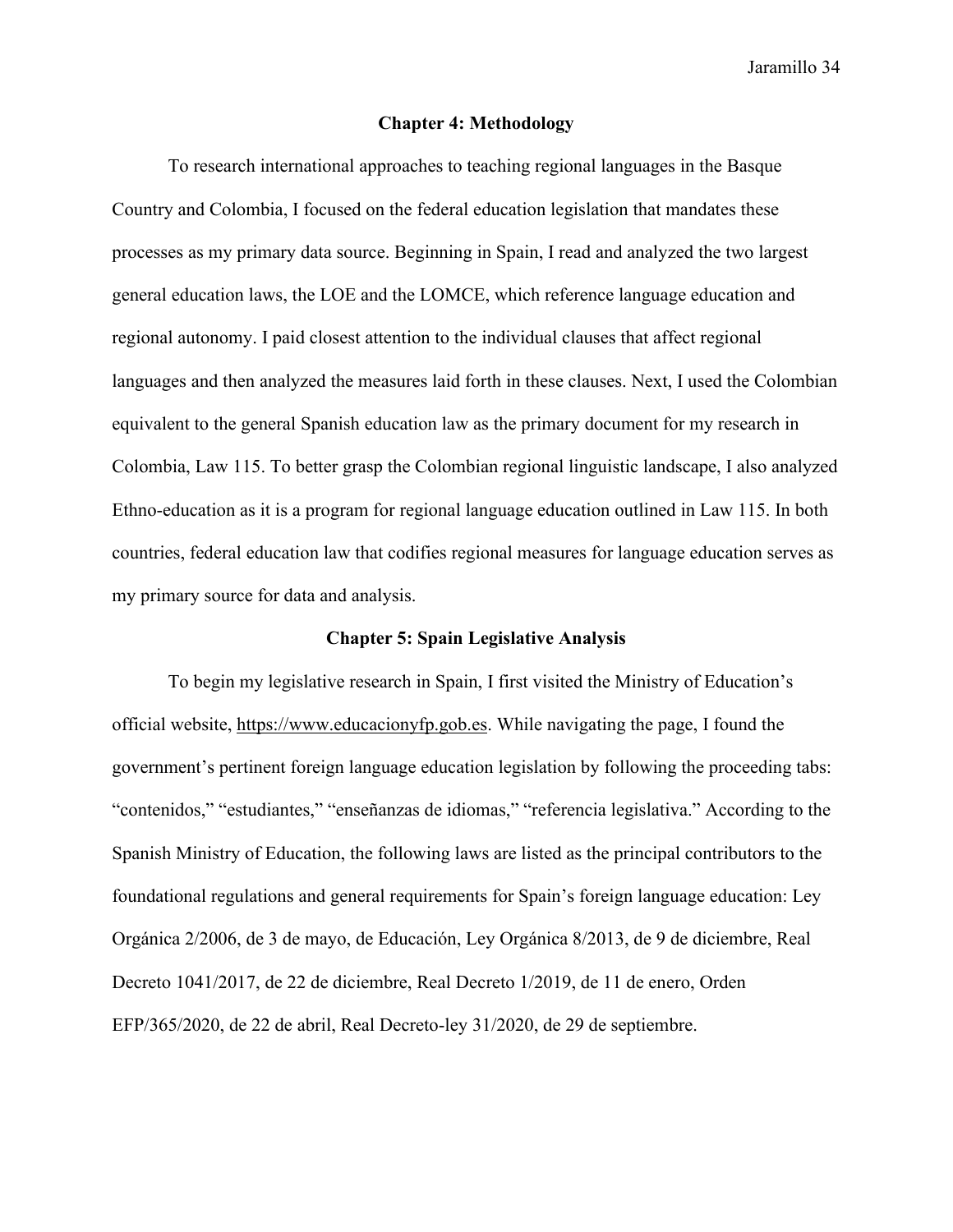I will analyze two of the six laws listed under the "referencia legislativa": Ley Orgánica 2/2006, de 3 de mayo, de Educación and Ley Orgánica 8/2013, de 9 de diciembre. The other four listed laws, Real Decreto 1041/2017, de 22 de diciembre, Real Decreto 1/2019, de 11 de enero, Orden EFP/365/2020, de 22 de abril, Real Decreto-ley 31/2020, de 29 de septiembre, are pieces of legislation that are too specific in nature to be applied to my research topic. In fact, two of these laws were released during the pandemic, and account for changes made "ante la situación de crisis ocasionada por el COVID-19" that I do not find relevant to my holistic understanding of language learning in the Basque Autonomous Community (BAC), so I chose to exclude them from my analysis.

"The legislative framework" that governs and guides the education system of Spain, overarching that of the Basque Country is principally composed of "the Spanish Constitution (1978), the Organic Act on the Right to Education (LODE, 1978), the Organic Act on Education (LOE, 2006) and the Act on the Improvement of the Quality of Education 8/2013 of 9 December (LOMCE, 2013)." The latter two listed documents are the ones which I will analyze. Very basically, LOMCE was created after the LOE to "develop the principles and rights established in it." (European agency). Since 2000, these two documents stand to be the most fundamental in creating federal education standards and curriculum in Spain at the national level.

It is clearly noted underneath this listed legislation Ministry of Education's official website, as is defined in the 1978 constitution, that the "Normativa desarrollada por las Comunidades Autónomas para la aplicación de los citados reales decretos en sus respectivos territorios." Basically, each autonomous community of Spain has the freedom to create more specific language learning regulations under the general Spanish law. In turn, the role of the Ministry of Education is to enact the basic standards which specify the constitutional right to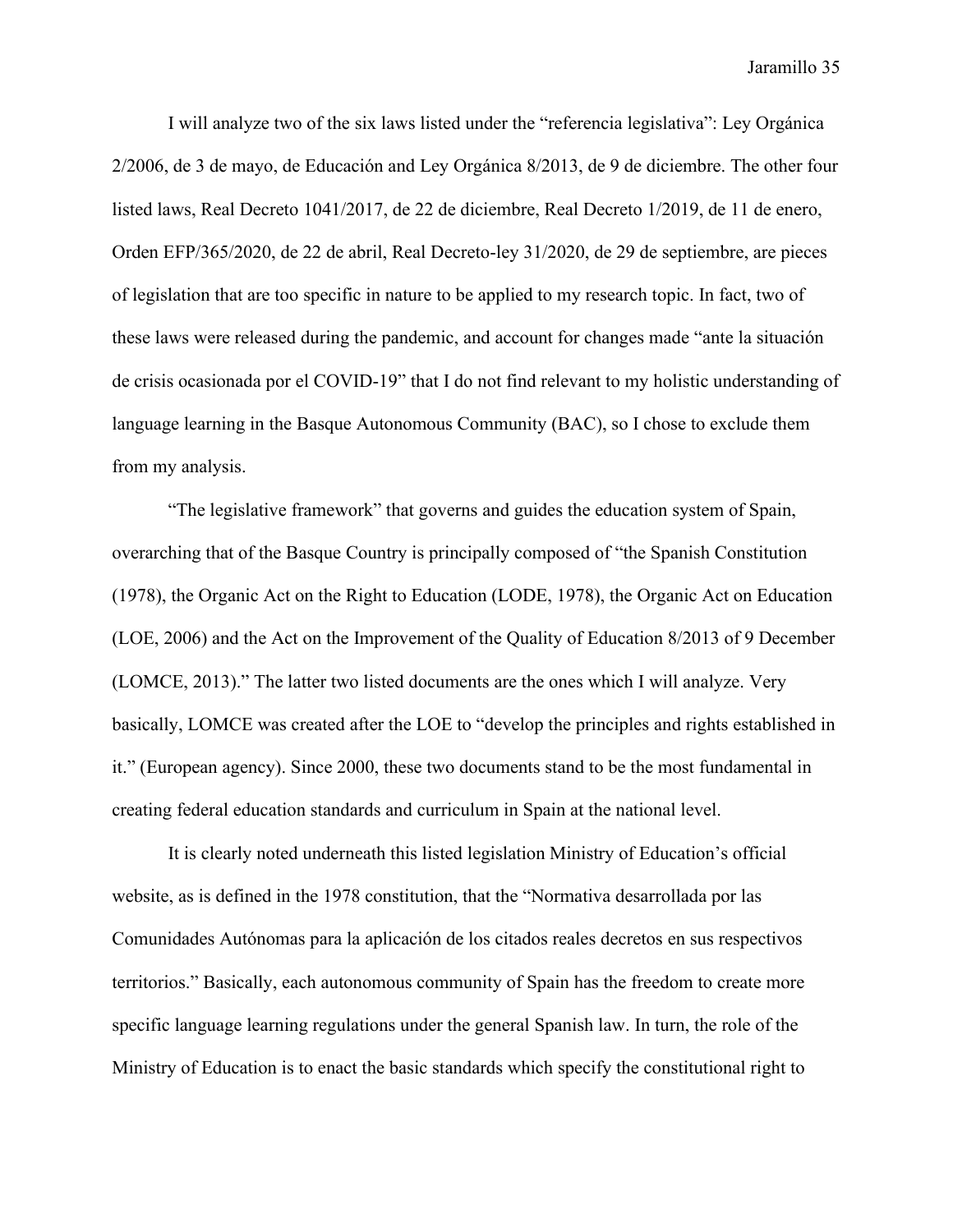education. Because of this statement that establishes autonomy, each of these laws pertain to my basic understanding of the language education laws in the Basque Country.

# **Ley Orgánica 2/2006, de 3 de mayo, de Educación**

The first listed law as seen on the Ministry of Education website, Ley Orgánica 2/2006, de 3 de mayo, de Educación (LOE), is an indispensable original general education law established in post-Franco Spain. This principal state law regulates education in Spain at all its levels and stages (Arango 4). In force since the 2006-2007 academic year, the LOE understands education as "la mayor riqueza y el principal recurso de un país" (LOE 4).

Following the "preámbulo," the section titled "principios y fines de la educación," states very clearly the broad principles and purposes of the governing document. Notable principles include, "la calidad de educación," "la libertad personal," "la ciudadanía democrática," "la igualdad de oportunidades" (LOE 15). Each of these principles highlight the goals set forth by UNESCO that the Spanish government responded to via the LOE. The law was intended to be a unifying document that utilized the force of education to satisfy internal and external standards. Coinciding with the expectations set forth by UNESCO, the LOE of Spain attempted to provide a quality education to all young citizens of both sexes, marking a stark governmental change when compared to the inequitable education system headed by Franco's administration. The LOE highlights a shift in the role of Spanish education. Now, the role of education in society is to give all students an equal chance to learn, "constituting a clear commitment on the equity of the Spanish system" (Arango 4). The 2006 Education law does not follow the previous hierarchical system that benefits the few while further marginalizing outside populations

With respect to regional language policies, the LOE "regula las enseñanzas de idiomas... que por primera vez se ordenan en una ley de educación" (LOE 12). Relevant to my research,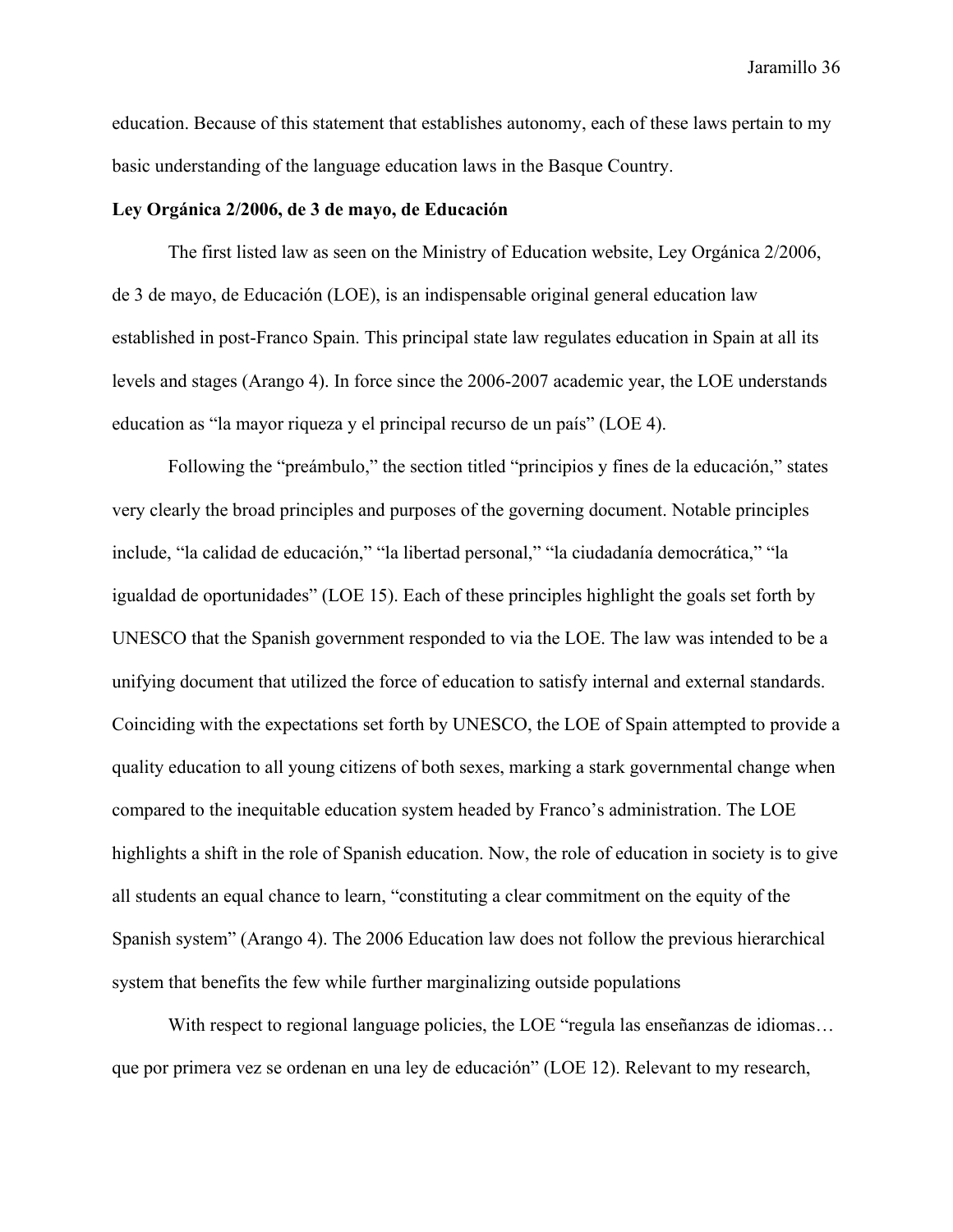this is the first Spanish educational law that arranges government standards and state control for language teaching in Spain's schools. Under the goal of creating a quality and equitable education, the LOE contends that language learning is central to forming a culturally aware and holistically minded student. "Artículo 2, Fines" point G establishes that a main purpose of the LOE is "La formación en el respeto y reconocimiento de la pluralidad lingüística y cultural de España y de la interculturalidad como un elemento enriquecedor de la sociedad" (LOE 16). In this clause, the societal motivators behind the LOE's language education policies are revealed: the importance of the existence of multiple cultures and the interaction of these cultures together to create a better society. Essentially, the LOE assigns the Basque Country its own regional autonomy within the realm of language education because the stronger Euskera is, as taught to Spain's students, the more prosperous the Nation is. This tie一established between strength of culture and strength of the country as a whole  $\rightarrow$  fundamentally explains why Spain's students carry the necessity of learning and maintaining Spain's linguistic multiplicity. The Basque Country, although it identifies as somewhat separate from Spain, still contributes to Spain's cultural landscape through the increased use of Euskera.

When interpreting the clauses affecting "lenguas cooficiales" within the LOE, it is necessary to understand the legal relationship between las comunidades autonomas and the state government of Spain. As defined by the LOE, in the section titled "Disposición adicional trigesima octava. Lengua castellana, lenguas cooficiales y lenguas que gocen de protección legal" las comunidades autónomas are legally required to protect las lenguas cooficiales alongside "la lengua castellana" (LOE 100). There are 4 basic protections that both languages deserve as listed in this section. First, students of Spain have the inherent right to "recibir enseñanzas en castellano y en las demás lenguas cooficiales." Second, "al finalizar la educación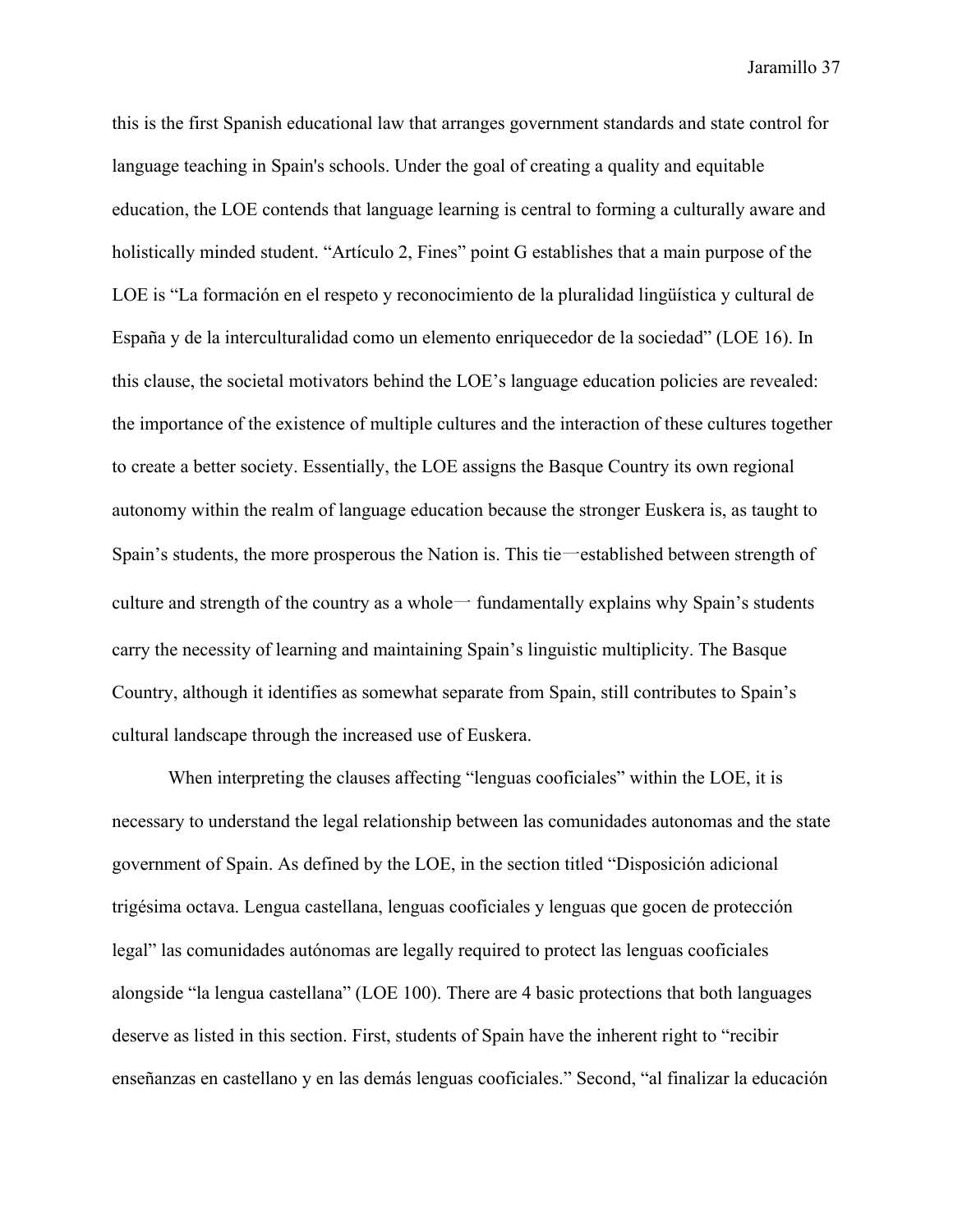básica" (La educación primaria, la educación secundaria obligatoria y los ciclos formativos de grado básico constituyen la educación básica LOE 17) every student should reach "el dominio pleno" in Spanish and the cooficial language recognized in the respective region. For example, in The Basque Country, Euskera is the only official language alongside Spanish. If a student wanted to learn, say, Catalan—not co-official in the Basque Country—this language is not offered in the typical school place setting. Third, "Las Administraciones educativas" should apply the instruments of control, evaluation, and improvement of the educational system ensuring that all students "alcance la competencia en comunicación lingüística" in Spanish and the cooficial language. And lastly, each language shall be taught in its own language. Better stated, Spanish language and literature shall be taught in Spanish and Basque language and literature shall be taught in Basque (LOE 100). The fifth and final attached statement within this section establishes the role of the law in uphold the prior four clauses. If they are not met, then the terms of this section shall be followed.

As far as curriculum is concerned, I will focus on the language learning objectives laid forth by the primary system of education as they lay the foundation for language education. Very broadly, "Capítulo 3, Artículo 6, punto 4" establishes that the minimum educational requirements set forth by the LOE will require 50% of "los horarios escolares" for the autonomous communities that have a co-official language, compared to 60% in the autonomous communities that claim Spanish as the sole official language (LOE 19). This policy shows an attempt by the federal government of Spain to give 10% more time to regions with cooficial languages to implement their linguistic curriculum. Moreover, the chapter titled "Educación primaria" states that one of the main objectives of the primary education system is "Conocer y utilizar de manera apropiada la lengua castellana y, si la hubiere, la lengua cooficial de la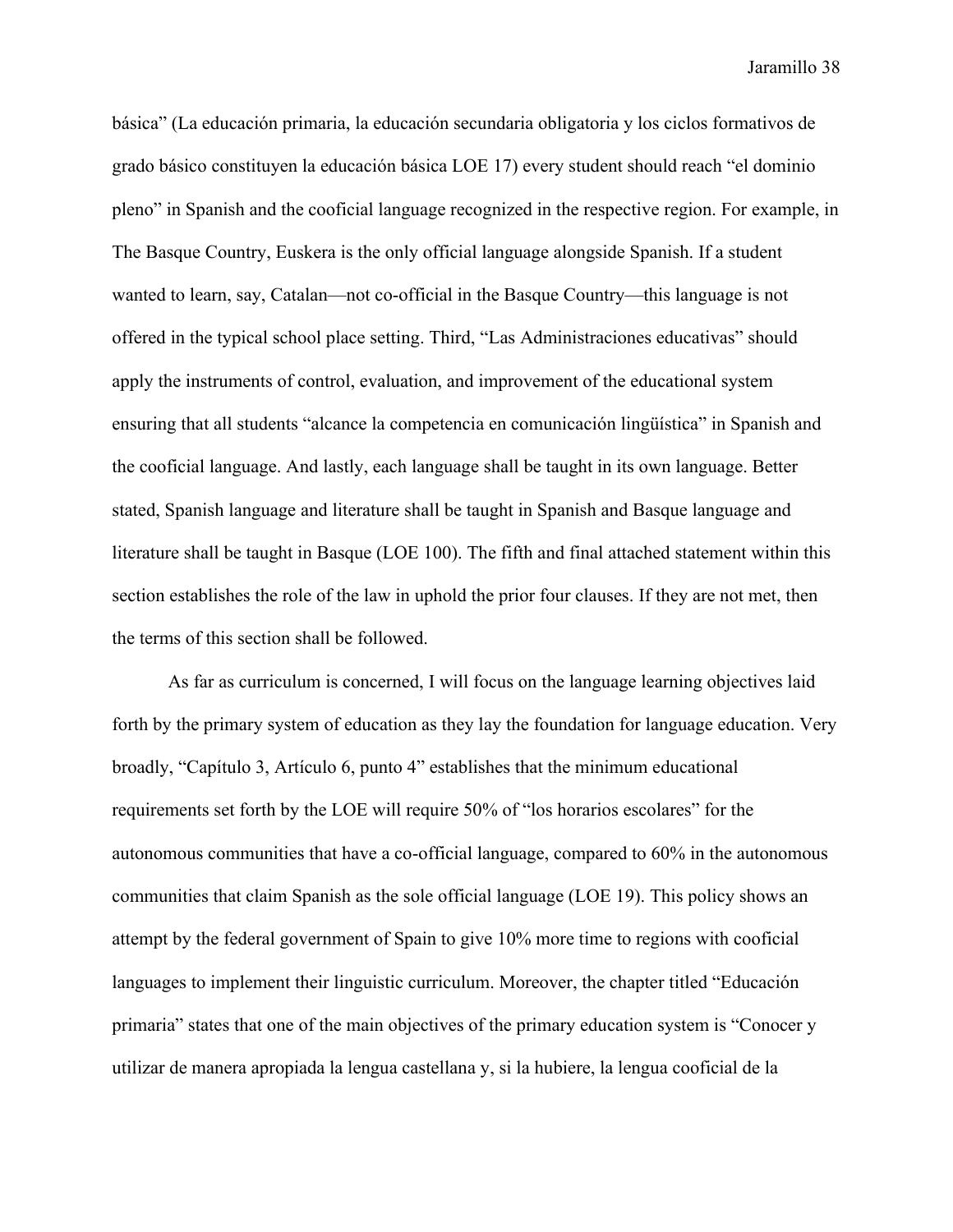Comunidad Autónoma y desarrollar hábitos de lectura" in Article 17 point e (LOE 24). This article creates the foundation of all education in the cooficial language such as Basque. By implementing a basic objective of early education to promote the use of a cooficial language, the LOE attempts to push multilingualism in Spanish society. By requiring the development of Basque language skills starting at a young age, this law does have the possibility to grow Basque language use in a significant way.

To critique the LOE, the basic language of the law frames "las lenguas cooficiales" as a secondary thought and therefore inferior to Spanish. In general, every statement that mentions "las lenguas cooficiales" essentially adds a qualifying phrase after mentioning "la lengua castellana." This repetitive sentence style treats cooficial languages as secondary in the educational context. If they are "co" official, then the two languages should be understood and learned side by side, with equal attention given to the regional co-official language such as Basque. The LOE creates statements that acknowledge the need to learn co-official languages, but it places primary emphasis on the federal state language, el castellano, and leaves the coofficial languages towards the end of each clause, linguistically framing them as a governmental afterthought.

To conclude, the LOE is the first Spanish law to establish legal recognition of "la enseñanza de idiomas" within the educational system. This initial high level of recognition of the Basque language as legally official is absolutely foundational in the power of Basque language education. Federally, it establishes the baseline curricular standards and legal protections for "las lenguas cooficiales." The law also establishes the dynamic relationship between the state government and regional governments in legislating and implementing educational provisions within schools. The federal government produces the minimum standards and expectations while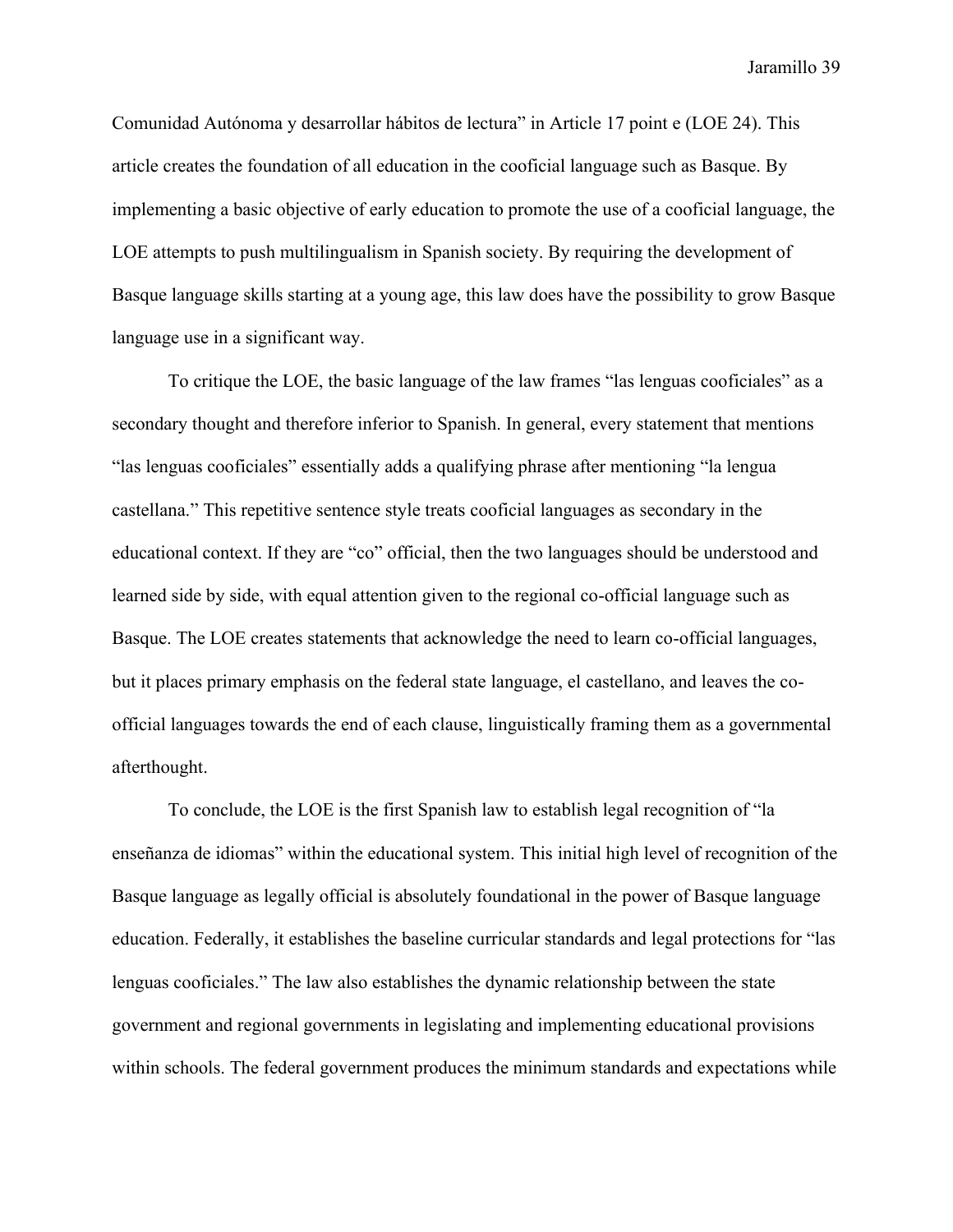giving the regional governments limited freedom to create school policies with regards to specific subjects such as the classroom language learning of co-official regional languages. Through this autonomy, Basque people themselves are given more power in the creation of educational plans to preserve their own language and culture. However, the law does follow a sentence pattern that treats co-official languages as secondary in thought. While this pattern may be established for purposes of organizational flow, it is important to observe how it may reify the insignificance of languages other than castellano. Overall, the LOE frames Basque as a secondary language learning concept that shall be taught in the regional communities that demand it.

# **Ley Orgánica 8/2013, de 9 de diciembre**

Under the lens of my study of regional language education, I will examine three principal changes that I observe as altering the Basque education system, as guided by the LOE, within the LOMCE: the changes in "las asignaturas troncales," the obligatory offering of teaching in the vehicular language of "el castellano," and changes to "la educación plurilingüe." Though many other changes received national attention that resulted in national movements, I identify that these 3 alterations most closely affect my research on Basque speakers and Basque language learners in the Spanish education system.

First, the LOMCE changed the LOE by assigning the "asignaturas troncales" as determined by the federal government. As stated in part IX of the preámbulo the LOMCE promotes…

"La racionalización de la oferta educativa, reforzando en todas las etapas el aprendizaje de materias troncales que contribuyan a la adquisición de las competencias fundamentales para el desarrollo académico de los alumnos y alumnas" (LOMCE 8).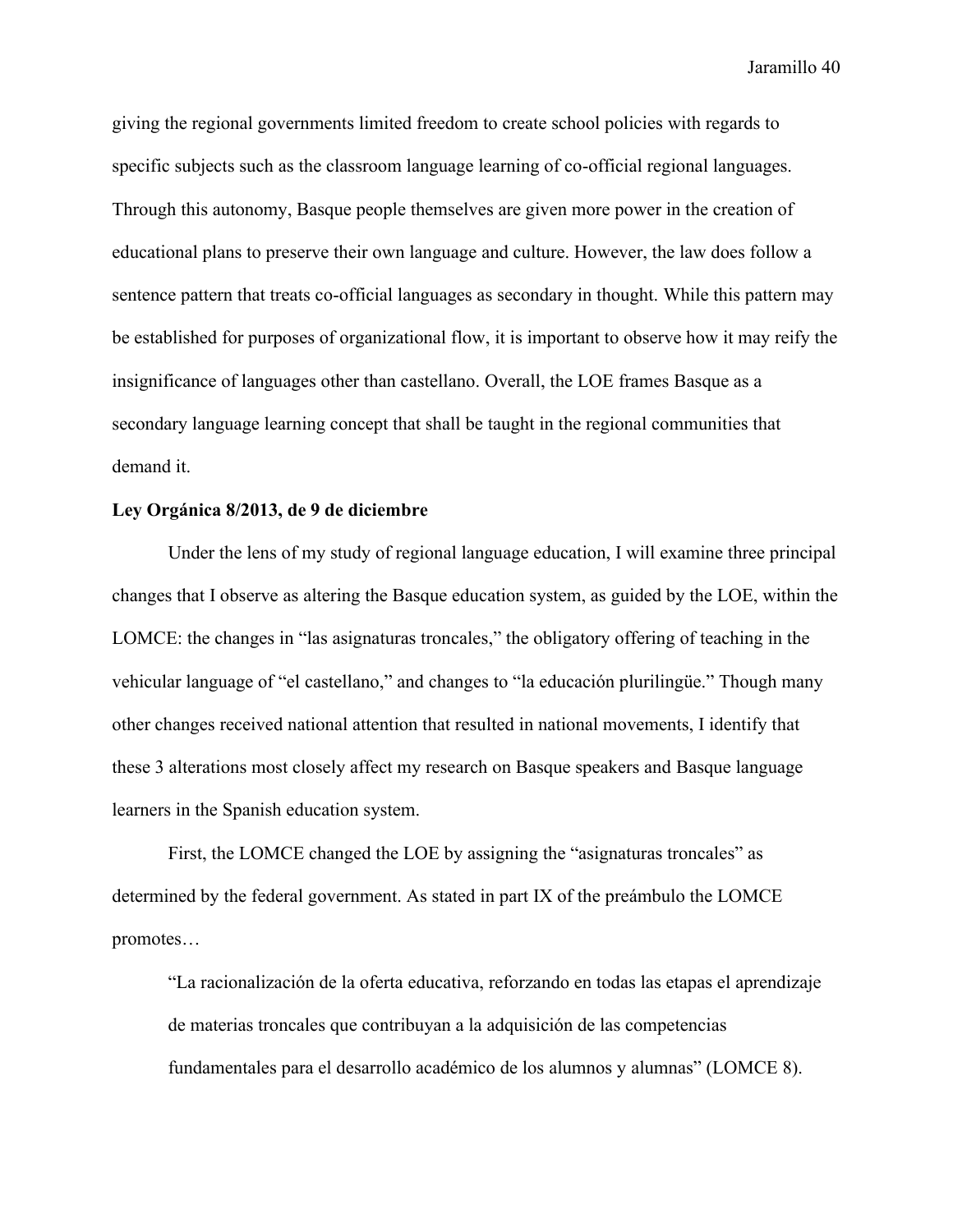These "asignaturas troncales" are then mentioned 52 times throughout the LOMCE, as compared to 0 times in the LOE, proving their newfound importance to the educational amendment. The "artículo 6 bis" lays out the framework of these "asignaturas troncales." With respect to these core subjects, it is the role of the federal government "Determinar los contenidos comunes, los estándares de aprendizaje evaluables y el horario lectivo mínimo del bloque de asignaturas troncales" (LOMCE 13). The "asignaturas troncales" of "la educación primaria son "Ciencias de la Naturaleza, Ciencias Sociales, Lengua Castellana y Literatura, Matemáticas, y Primera Lengua Extranjera" (LOMCE 15). Here, las lenguas cooficiales are ignored, not even treated as a core subject in the regions that speak said cooficial languages. In secondary education as well, "las lenguas cooficiales" goes without mention as a core subject (LOMCE 17). The caveat to this section is stated below. At the end of each section listing "las asignaturas troncales," the government states in a secondary clause that…

"Los alumnos y alumnas deben cursar el área (la materia) Lengua Cooficial y Literatura en el bloque de asignaturas de libre configuración autonómica en aquellas Comunidades Autónomas que posean dicha lengua cooficial, si bien podrán estar exentos de cursar o de ser evaluados de dicha área (materia) en las condiciones establecidas en la normativa autonómica correspondiente. El área (la materia) Lengua Cooficial y Literatura recibirá un tratamiento análogo al del área Lengua Castellana y Literatura" (LOMCE 15, 18, 19, 26, 27).

This quote shows us that although co-official languages are still recognized, their importance is recognized as secondary to the core subjects of education, one of which is the Spanish language and another that is named as foreign language. These core subjects laid out by the federal government ignore the primary importance of language education in the secondary and co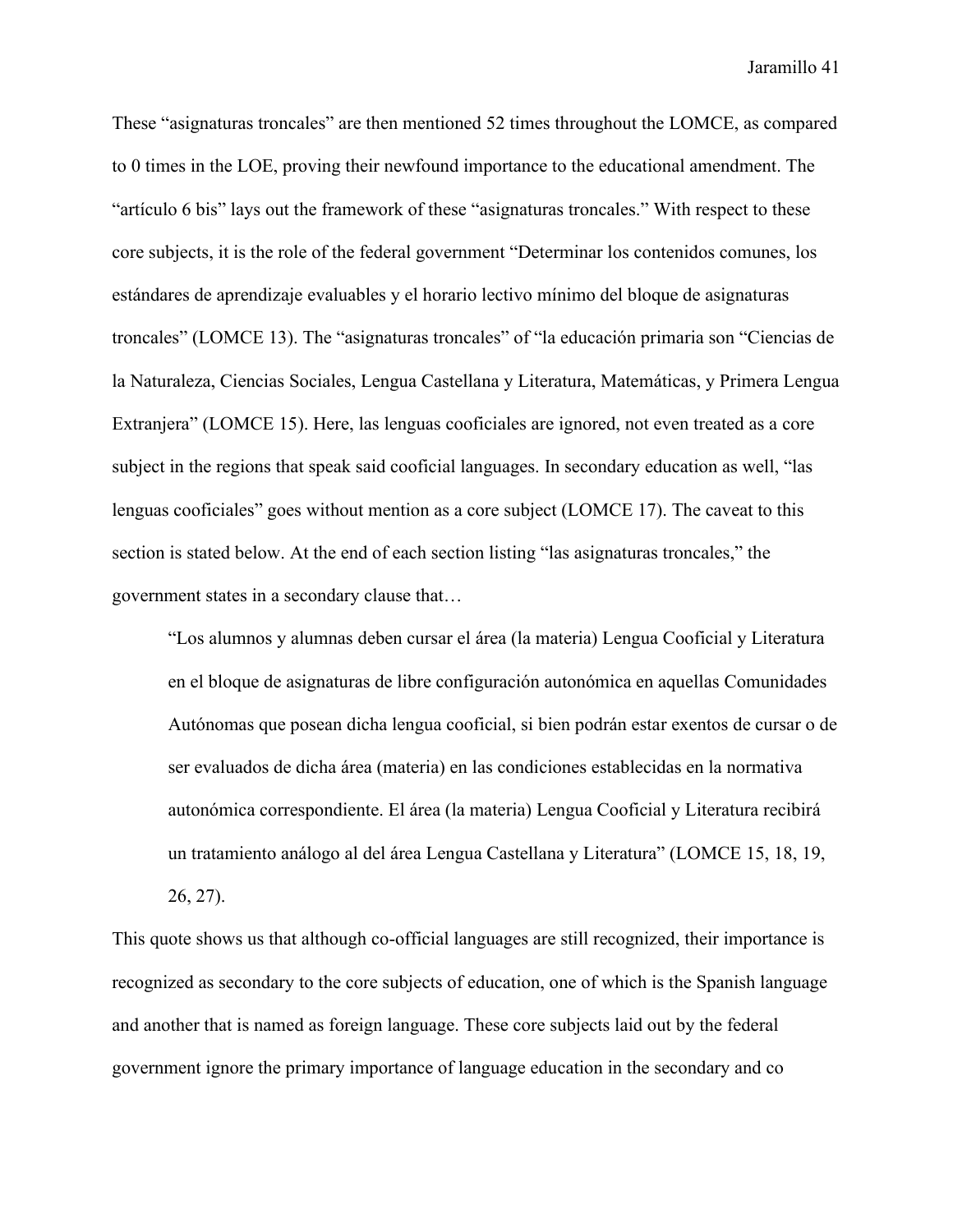official languages. Once again, as laid out in the LOE, the legislative patterns of government speech place co-official regional languages in a secondary position when compared to the Spanish language.

Secondly, the LOMCE obliges the educational system of Spain to offer teachings in the vehicular language of Spanish. While the LOE allowed for regional autonomy in decisions about vehicular languages in language education, this newly added clause insinuates that regional autonomy to educate in the cooficial language must follow a reasonable proportion of both the cooficial language and Castilian which is advised to "compromise 50% of the school curricula" (ICEF). In the "Disposición adicional trigesima octava," the law directly states that…

"Las Administraciones educativas determinarán la proporción razonable de la lengua castellana y la lengua cooficial en estos sistemas, pudiendo hacerlo de forma heterogenea en su territorio, atendiendo a las circunstancias concurrentes" (LOMCE 54).

This caveat basically implements a new balance between the official language of Castilian and regional cooficial languages as determined by "las administraciones educativas" that didn't exist before. It is a clause that puts another limitation on the regional autonomy of communities like the Basque Country. In fact, in Catalonia, the opposition facing this legislative change was "so fierce" that the federal government claimed there would be consequences if the vehicular language of Spanish was not appropriately used. The central government threatened to "give" parents money to enroll their children in private schools" therefore decreasing the amount of funds normally transferred to Catalonia from the capital city (ICEF). In a similar nature, Minister Wert once claimed that he wished to "espanolizar" or "Hispanize" students across Spain, provoking criticism from even the King of Spain (Blitzer).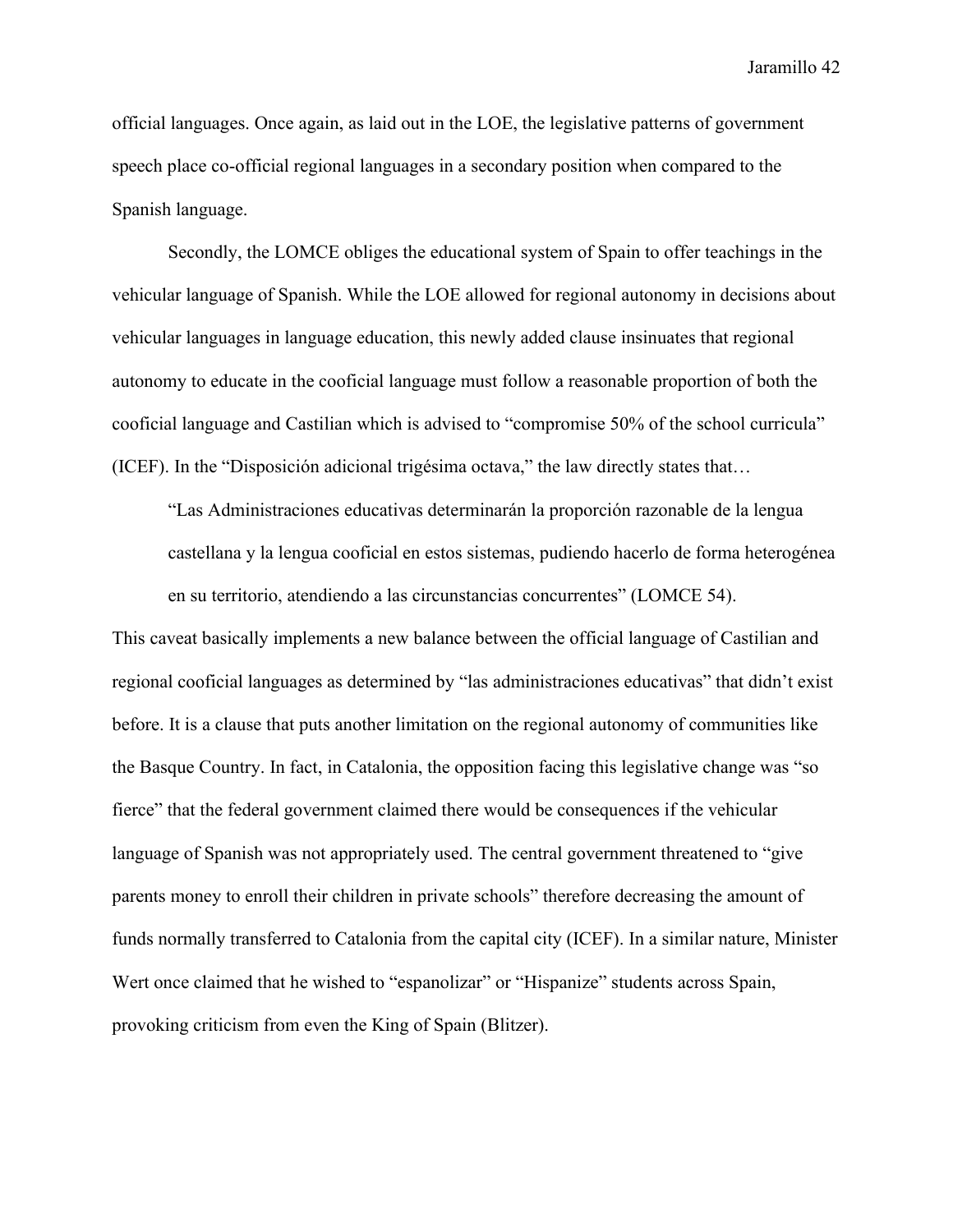Thirdly and lastly, the LOMCE promotes the incorporation of "expertos con dominio de lenguas extranjeras" as language teachers in Spain's classrooms (LOMCE 54). In the "preambulo" of the LOMCE, the law claims that Spain's teaching of foreign languages has become "una de las principales carencias de nuestro sistema educativo" (LOMCE 10). So, this new additional clause attempts to strengthen the forces of foreign language teachers throughout Spain by allowing foreigners to teach languages in Spain and by raising the requirements for current language teachers across the country. While the clause does particularly mention both "nacionales o extranjeros" as potential teachers, it extends the educational reach internationally in a way that had not been exercised previously under the LOE, incentivizing outsiders to perform a necessary role in Spanish schools. While the provision does strengthen the quality of teaching foreign languages by allowing native speakers into the classroom, it neglects to mention the use native language speakers of Spain in the promotion of indigenous languages in the classroom. Once again, the law centers its focus on foreign languages over the instruction of the regional languages native to Spain in the national curriculum. Without the federal dialogue mentioning the importance of these regionally recognized languages, growing concern and credibility for their treatment in Spain's education system will be challenging.

### **Chapter 6: Colombia Legislative Analysis**

#### **Ley 115 de febrero 8 de 1994**

First, I will outline the most pertinent General Law of Education in Colombia, or what I define as the Colombian comparative equivalent to the Ley Orgánica de Educación de 2006 de España. The General Education Law of Colombia or "Ley 115 de febrero 8 de 1994" was the first "consolidated law" that attempted to regulate the Colombian educational system after the newly established Political Constitution of 1991 (Mora et al). Basically, the law defines and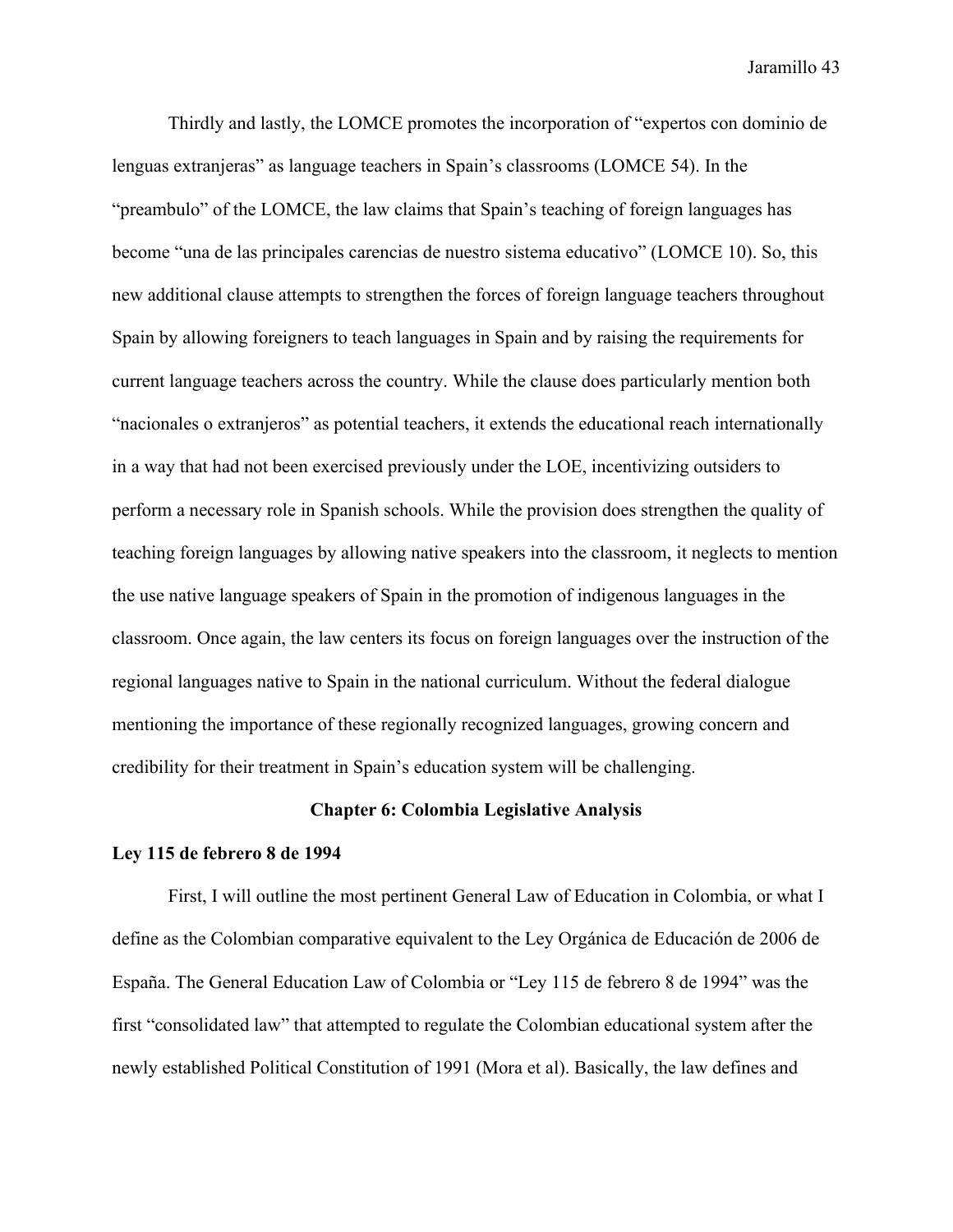develops the organizational structure of formal education in Colombia. It establishes the educational levels as "preescolar, básica (primaria e secundaria) y media, no formal e informal" (Law 115). The law directly states that its purpose is to signal "las normas generales para regular el Servicio Publico de la Educación que cumple una función social acorde con las necesidades e intereses de las personas" (Law 115). In addition to establishing the basic educational levels, Law 115 develops the standards for the rights of teachers, students, and educational institutions; it defines the "mandatory topics in school curricula, and goals for each of the education levels" (Johns Hopkins). Since 1994, Law 115 has been revised by a "number of national decrees" under the leadership of the Colombian Ministry of Education.

More specific to my research question, Law 115 is the first Colombian law that regulates language teaching in Colombian educational institutions (Mora et al 58). Throughout the law, the word "lengua" is mentioned 16 times in the context of language education, while the word "idioma" is found 3 times. First, the law outlines the necessities mandated by the government at each level of education. For example, Article 21, titled "Objetivos específicos de la educación básica en el ciclo de primaria." of Law 115 states that…

"El desarrollo de las habilidades comunicativas básicas para leer, comprender, escribir, escuchar, hablar y expresarse correctamente en lengua castellana y tambien en la lengua materna, en el caso de los grupos etnicos con tradición lingüística propia, así como el fomento de la afición por la lectura" (Law 115).

Here, in the Colombian law, there is an immediate statement that outright acknowledges the need for language education in not only Spanish, but additionally in the native regionalized tongues of ethnic groups outside of the dominant culture. This clause verifies Colombia's current legal corroboration of the cultural diversity their country holds at the federal level as recognized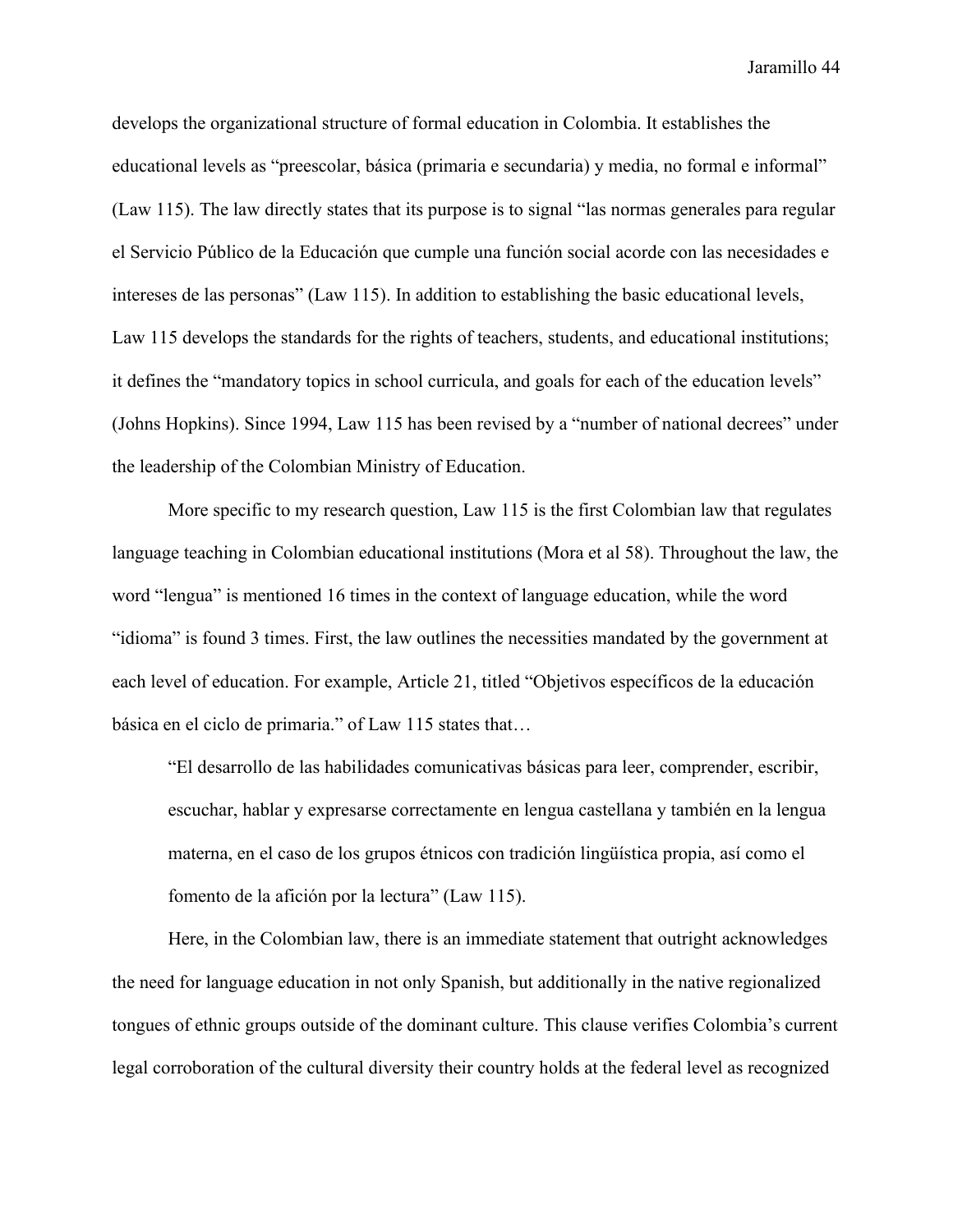by the Ministry of Education. This statement, though seemingly small, creates the foundation necessary for codified practices that positively influence the cultural continuity of regional languages within the currently dominant culture.

Chapter 3, titled "Educación para grupos etnicos" outlines the federal regulations put in place to protect and promote local and indigenous languages, or languages internal to Colombia other than Spanish (Law 115). First, this section defines "etnoeducación," which essentially gives ethnic groups their own individual educational model as understood by the federal law. Ethno-education is defined as education for ethnic groups "que integran la nacionalidad y que poseen una cultura, una lengua, unas tradiciones y unos fueros propios y autóctonos" (Law 115). As understood in this specific definition, to qualify for an individualized program under ethnoeducation, the group must make up a nationality, have a culture, a language, traditions, and their own and indigenous jurisdiction. After the definition, the federal law guides readers through the ideal enforcement and result of this type of education, stating that it should be "linked to its environment, to a productive social and cultural process, and should hold respect for beliefs and traditions" (Law 115).

Then, Article 57, entitled "lengua materna" advocates for regional teachings based on the needs of indigenous communities that operate under their own linguistic system. These communities are granted a linguistic curriculum that should be bilingual between both the regional mother tongue and Spanish (Law 115). Under these guidelines, students will be afforded the opportunity to continue their individualized cultural fluency, while also learning the dominant language of most environments across the country.

From the General Education Law 115 of Colombia, the ethno-education program and its regulations are described generally, as sharing the principal goal to culturally include groups who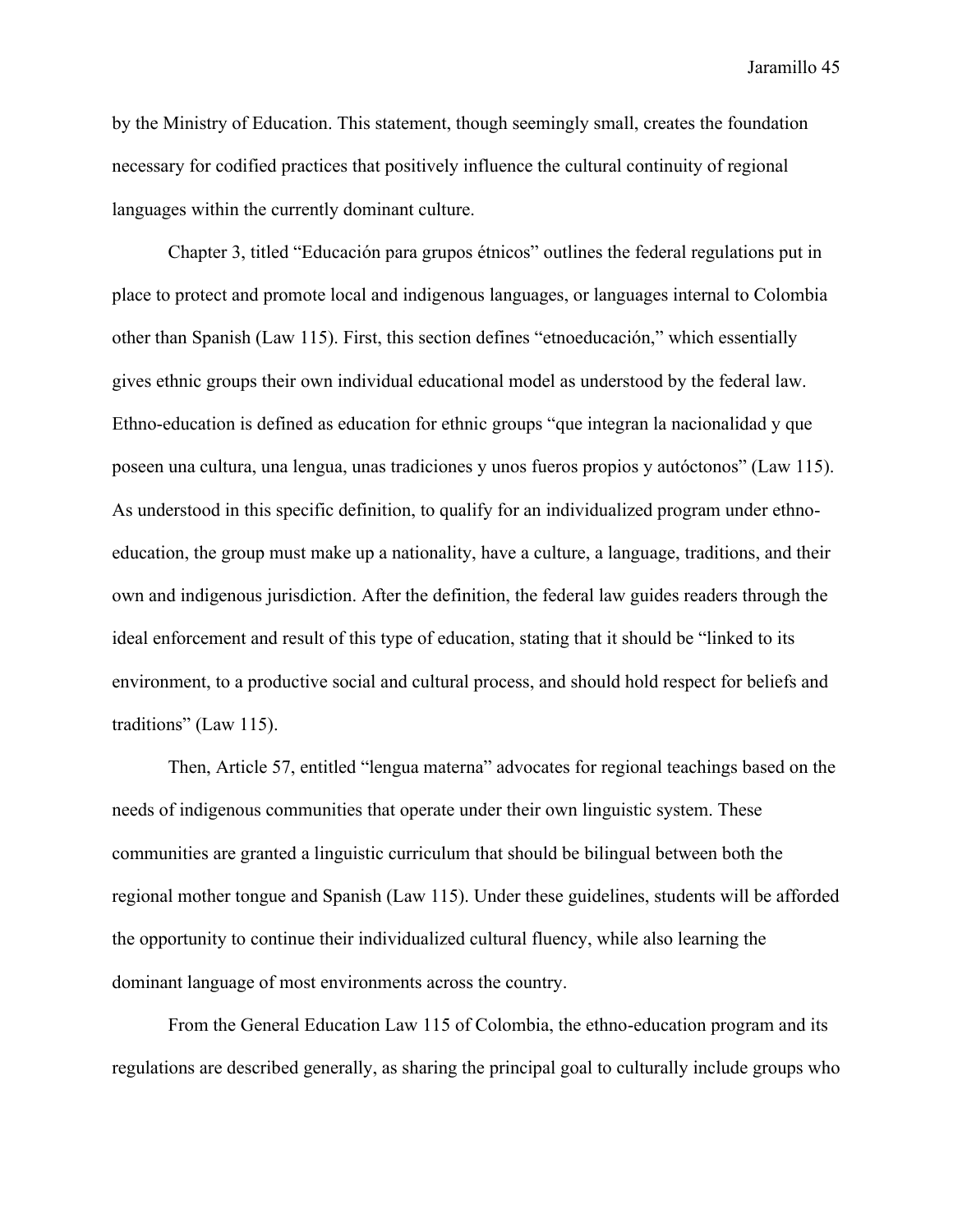speak regional indigenous languages across Colombia. This program, specifically dedicated to ethnic groups seems like a strong, yet separate, way of honoring the cultural diversity of Colombia. In the next section, I will analyze more closely the program and how it operates on the ground within real Colombian communities.

#### **Decreto 804 de 1995: Etnoeducación en Colombia**

During the late 1990s and early 2000s as the recognition of ethnic groups in legal frameworks began to appear more commonly, "several" Latin American nations adopted federally codified programs for ethno-education (Flores). The concept is said to have been brought to Colombia in 1984 when a group charged with leading the ethno-education was created within the Ministry of Education (Araque). The ethno-education division under the Ministry of Education was created in 1991 (Araque). On May 18th of 1995, a decree titled "Por medio del cual se reglamenta la atención educativa para grupos etnicos" to strengthen articles 55 through 63 in Chapter 3 of "la Ley 115 de 1994" as previously discussed ("Legislación Sobre Etnoeducación").

Throughout the decades that ethno-education has been in place in Colombia, the definition has changed many times. In Article 1 of "El decreto 804 de 1995,' the Ministry of Education further "complemented Law 115, making it more complex" than the brief definition stated earlier ("Legislación Sobre Etnoeducación"). This new definition expressed that ethnoeducation is a "permanent social process of reflection and collective construction, by means of which indigenous peoples and ethnic groups strengthen their autonomy in the framework of interculturality, bringing about the internalization and production of values and knowledge and the development of skills and abilities according to their cultural reality, as expressed in their life projects" (Flores). This definition, when compared to the earlier more general one, emphasizes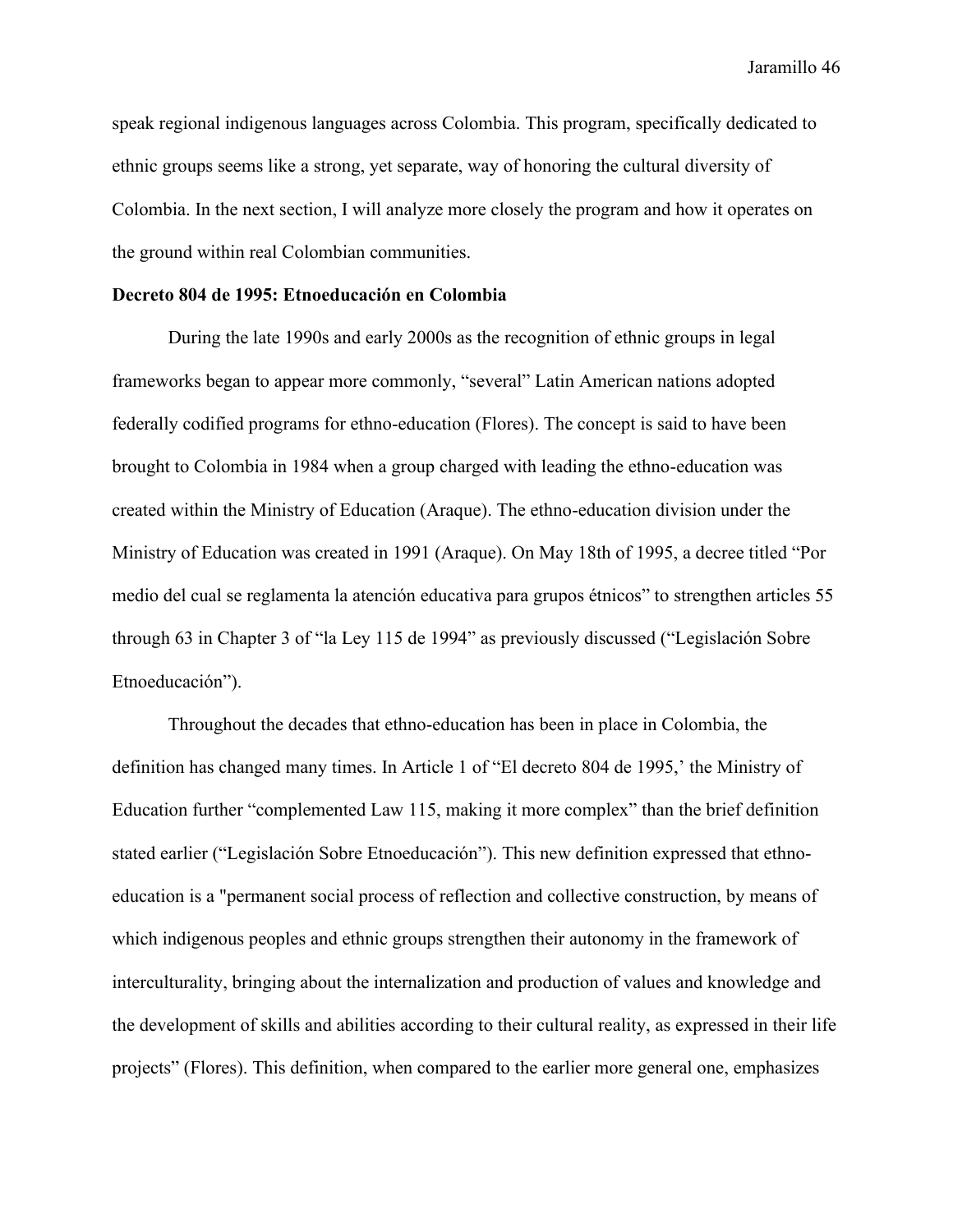three new concepts central to the program. First, it emphasizes that ethno-education is an ongoing, long-term process. Second, this definition sees ethno-education as an opportunity for political empowerment of regional groups to conserve their culture. Third, this definition establishes the desire for a collaborative approach towards regional models of learning, in which multiple actors participate, forming intercultural relationships (Flores).

Given this newly expanded definition, Article 2 of this decree states that the expanded objective of ethno-education, as stated by the Ministry of Education in Colombia, is more broadly to place "intercultural education" in all schools—both public and private— so that all kids and families understand that afro-colombian, indigenous, and gypsy cultures are part of the racial makeup that completes Colombia's nationality ("Legislación Sobre Etnoeducación"). Principally, ethno-education will advance interculturality, recognize and respect other diverse cultures, and develop cultural identity through multilingualism ("Etnoeducación una Política"). Specifically, point b references the goal of "diversidad lingüística," understood as the conception and construction of the world expressed via the regional languages that form the realistic Colombian nationality ("Legislación Sobre Etnoeducación"). This program meets each of these goals by "strengthening the autonomous decision-making capacity of a culturally differentiated society so it can lead its own development and exercise self-determination" (Flores).

Two of the key elements of ethno-education that are laid forth under both the expanded definitions and objectives, expressed in points c & d of Article 2 in Decree 805, are "autonomia" and "participacion comunitaria" ("Legislación Sobre Etnoeducación"). The Ministry of Education states that the collaborative approaches taken to design curriculum interculturally alongside regional groups, "los hacen protagonistas de su propio desarrollo" ("Normatividad Basica"). Together, governments and regional leadership create "planes de vida," a reflection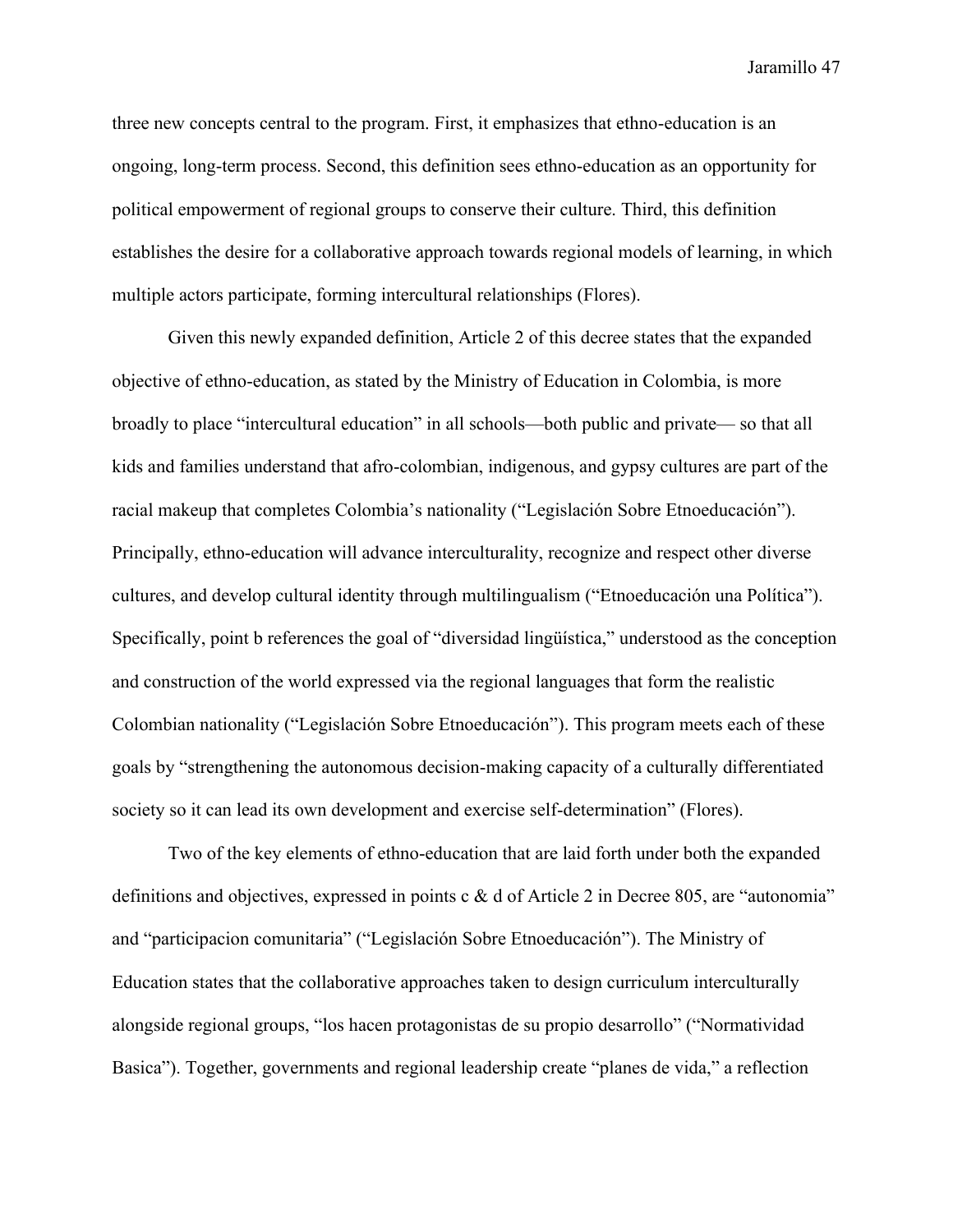that is born out of the needs of each community as seen in their own territory and identity ("Normatividad Basica"). Through this system, Colombia has created a conscious federally codified system that links educational authorities with district, municipality, or traditional authorities of regional groups. Colombia's education department believes that the designing of "large scale projects" in a collective, synergistic manner places ethnic groups in a position of leadership, in charge of their own perception and prospective future ("Normatividad Basica").

Ethno-education, as ideal as it sounds for recognizing the linguistic diversity across Colombia, still comes with several challenges. First off, and a key challenging factor that I recognized early in my research, the geographical dispersion of the target population, necessitates a broad and geographically dispersed approach from the Ministry of Education ("Etnoeducación una Política"). This geographic spread of regional ethnic populations speaking regional languages puts pressure on the Ministry of Education to offer appropriate coverage for all groups, located centrally and remotely across Colombia, often resulting in poor correspondence of the educational service with the reality of the people and inadequate administrative management. Finally, many regional ethnic groups live on the outskirts of the less developed Colombia resulting in poor infrastructure, coverage, and funding ("Etnoeducación una Política").

Though ethno-education still faces many challenges in Colombia, it is important to note its creative approach to a collaborative educational system. By prioritizing partnership with community leadership, the program makes strides towards a diverse federal approach that diversifies linguistic curricula across the Country so that they better serve geographically, culturally, and linguistically divergent populations.

#### **Conclusion**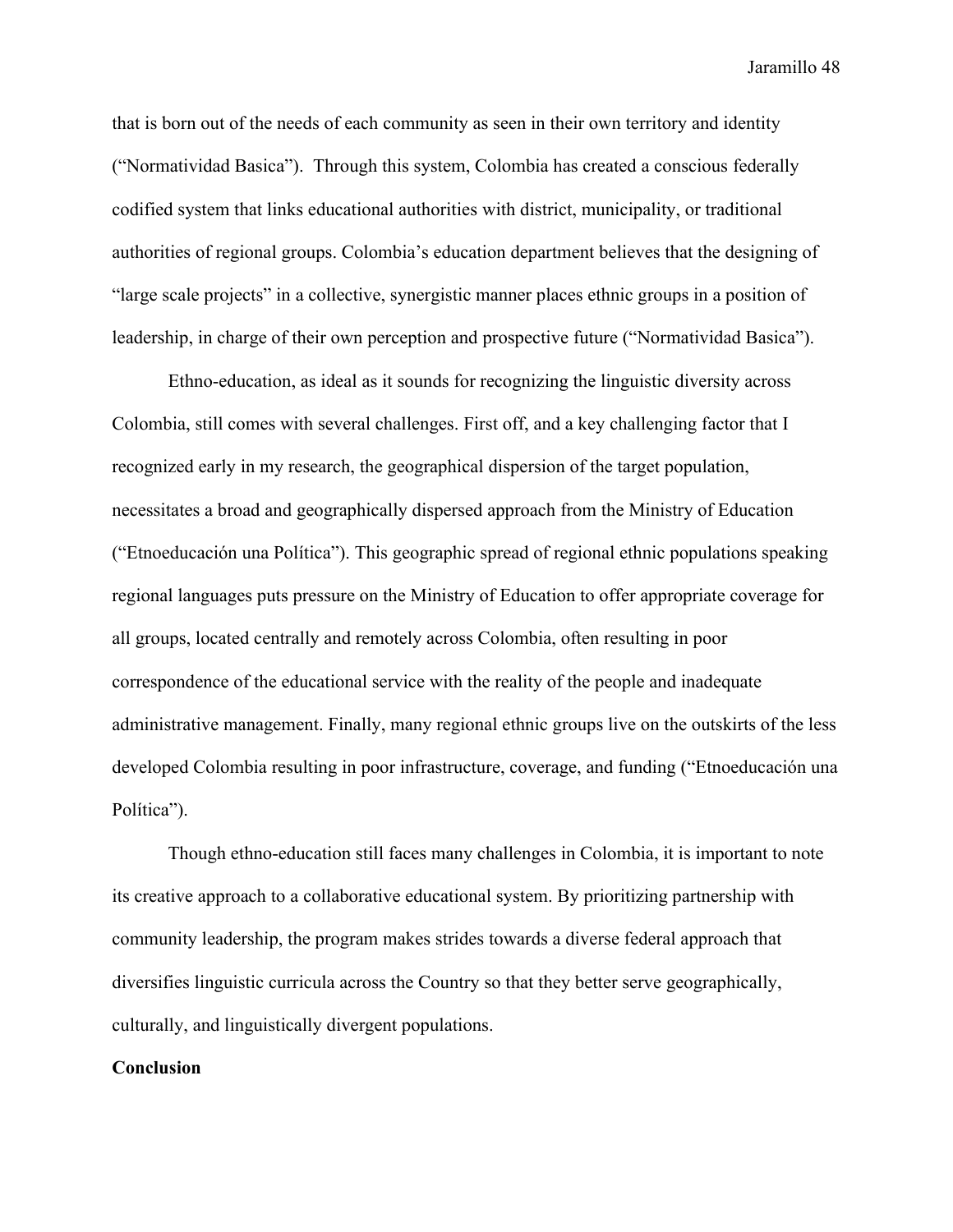To conclude and compare, regional language education in both the Basque Country and Colombia is a vehicle by which non-mainstream culture is nurtured after histories of conflict. In both cases, though under distinct curriculums, federal governments, through education legislation, have initiated efforts to maintain the use of local languages in the locales where they are traditionally spoken. From my research, it is observed that in two regions across the globe federal education legislation emerges as a key factor in determining language practices in both societies with regards to educational autonomy and mandated standards. In Colombia and the Basque Country, two differing legislative strategies emerge as a means of rehabilitating regional culture. Each federally backed strategy carries separate tools useful to international regional language learning and its role in safeguarding cultural variety. These tools have the potential to go further than solely linguistic and cultural maintenance—efforts in both regions may eventually increase the awareness and knowledge of regional languages in the future.

In the Basque Country of Spain, the LOE designates that Euskera is a "co-official" language alongside Spanish. This legal framework is pertinent to understanding the educational emphasis placed on learning Euskera. Without the governmentally assigned definition that places Euskera alongside Spanish, instead of beneath it, the federally mandated standards would not carry the same weight of importance for Euskera education. With a "co-official" definition, Euskera meets the legal qualifications for societal seriousness and governmental requirements in the classroom. In the Basque Country, I also observe that both the LOE and LOMCE demonstrate the importance of federally mandated educational standards combined with regional autonomy for language education. Students are, as mandated by the LOE and LOMCE, required to have access to schools that teach their native language, so with the presence of both native speakers of Euskera and Spanish, a variety of linguistic education is offered. In the Basque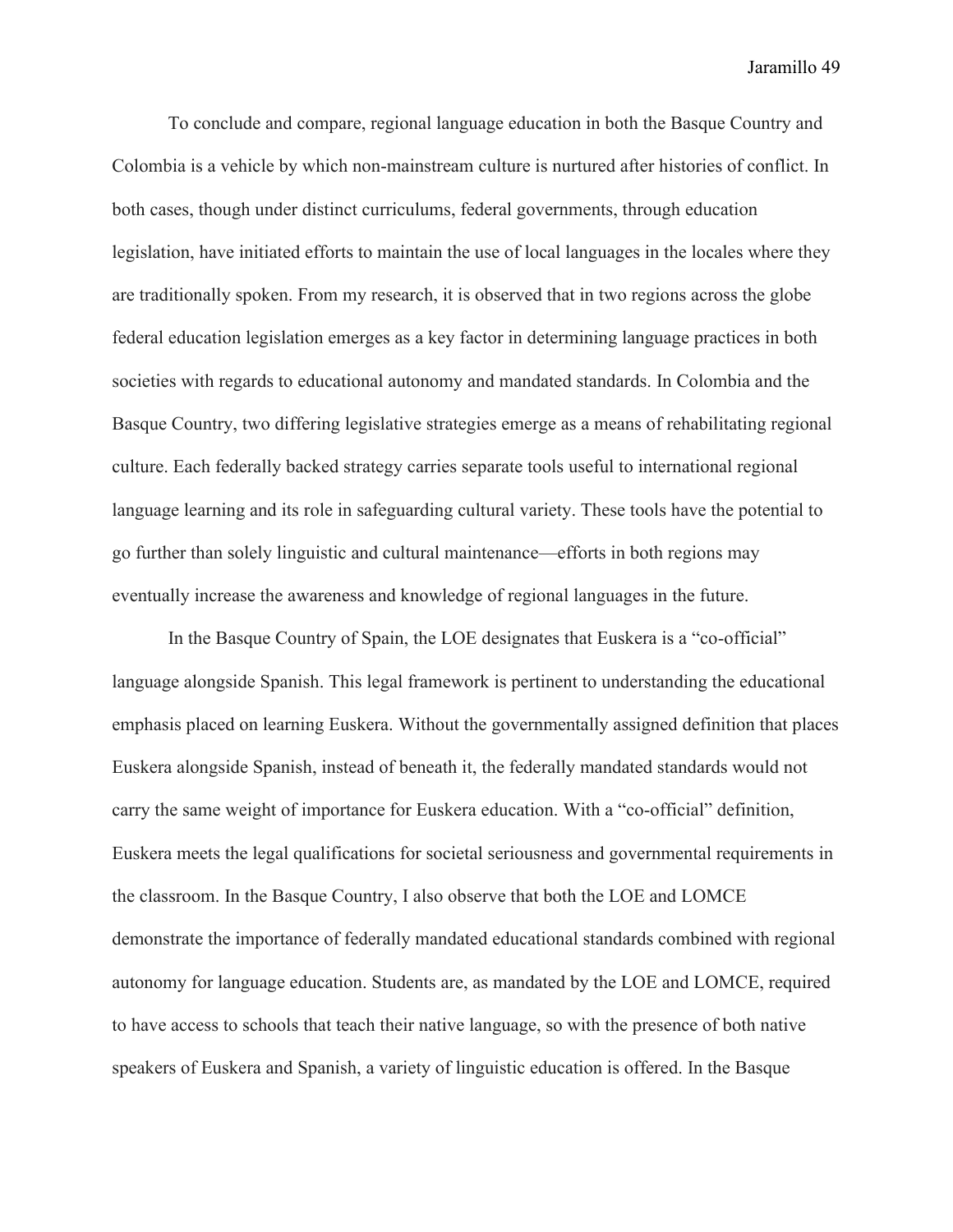Country, schools are offered in a variety of linguistic preferences due to the regional choices that the Basque Country has made separate from Spain's federal government. The federal government lays forth its expectations in the law and the Basque Country has the freedom to meet those expectations as desired. The LOE and LOMCE simultaneously show the relevance of federal oversight and regional freedom, a seemingly powerful separation of powers working together to grow the interculturality of the Spanish and Basque Education systems.

In Colombia, regional languages are recognized by the federal government, but go without a defined status under the law. Though consistently referred to in Law 115, they are given the title "lengua materna" without any recognition as "official" under the Colombian educational code. This difference, most likely related to the geographic spread and variety of languages in Colombia, does not aid the cultural gravity assigned by Colombian society when considering the relevance of regional languages. The Colombian government does create a national program built for regional collaboration, Ethno-education, that works to preserve local languages alongside local communities. Colombia's approach to regional language education highlights the importance of partnership and individualized educational planning under a federally supervised program. Instead of separating powers, Colombia places federal actors on the same level as regional leaders to compromise and create a linguistic curriculum built to properly serve all students. Instead of giving regional groups with languages the full charge of responsibility for creating an education system, the Colombian government works alongside the community, using federal experience and knowledge to guide communities towards appropriately reaching the needs and desires of their students.

The shared lesson that seems most prevalent between both the Basque Country and Colombia is the need for regional voices during the process of regional language education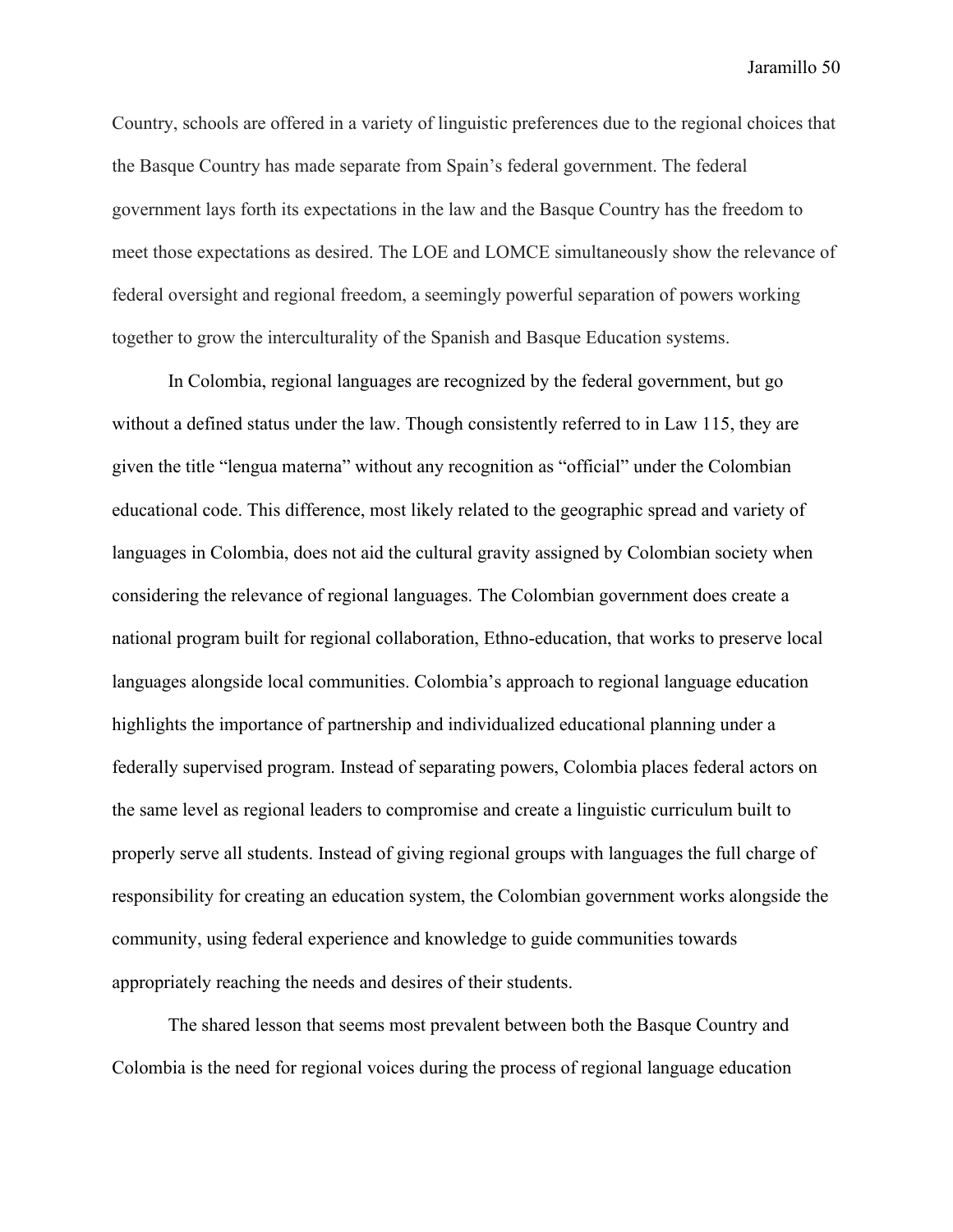planning and enforcement. The Basque Country and Colombia facilitate this local voice under differing levels of autonomy, but both countries recognize the need for regional language speakers to be involved in the planning of their own regionally enforced curriculums. This lesson is pertinent to growing cultural recognition internationally. The main actors in preserving culture are the members of that culture themselves as they can most accurately define and describe the practices, problems, needs, wants, and importance of their culture. Colombia and the Basque Country also both legally prioritize outlining ethnic languages in federal law. Again, each country outlines them differently, but at the foundation, each country's federal law recognizes regional linguistic differences to draw awareness on a national scale.

Looking at both the Colombian and Basque approaches alongside each other, there are strengths and weaknesses that can be pulled from both places. I observe that Spain grants stronger autonomy to the Basque Country which allows for better customized language education without the need to meet with any other organized bodies outside of the Basque Country. Under this framework, there is less hierarchical dissension and delay to set back regionalized education goals under federal regulations or challenges. Because of the regional autonomy, there are many school options customized to fit the actual linguistic needs of the Basque population based on the current linguistic landscape. Spain also gives a stronger legal definition to Euskera, naming it "cooficial." This title is much stronger than the lack of title given to any regional language in Colombia and raises the question of what title should be given to regional languages in Colombia.

Even amidst the strength of Basque language programming, Colombia is not the weaker system in my researched comparison. It is important to recognize that circumstantially, Colombia is making a strong choice to oversee regional educational programming given the country's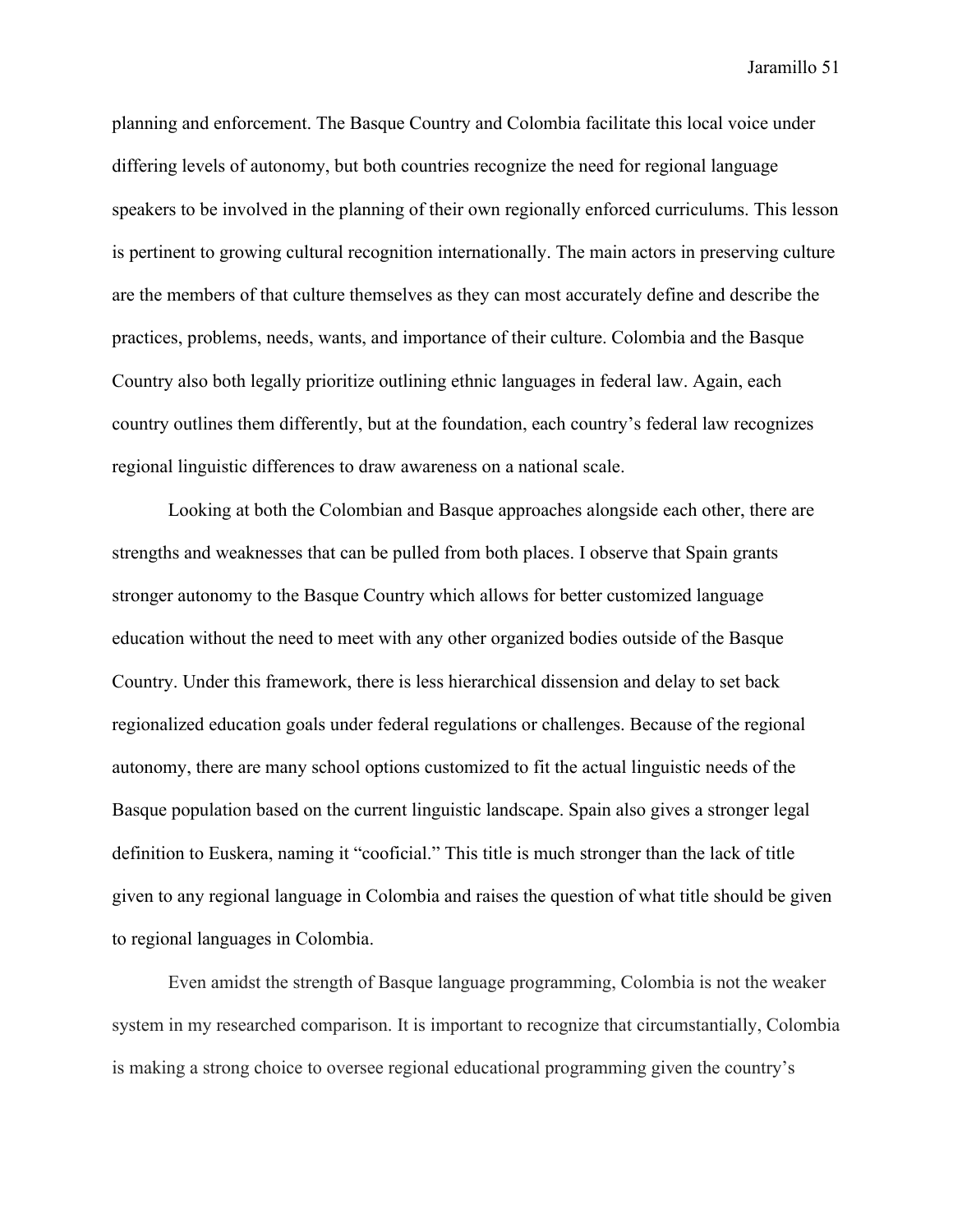challenges. Regional languages are often spoken in remote and lesser developed parts of Colombia that necessitate federal oversight and aid given the lack of resources in said communities. These regional communities also may not hold the institutional knowledge of larger cities in Colombia like the Basque Country does in Spain. The federal guidance, though it increases hierarchical challenges and delays, is an essential component to ensuring that regionally dispersed culturally diverse populations have the fundamental backing needed to properly run an inclusive, effective educational system that teaches regional languages.

These two cases appropriately demonstrate the international differences in growing regional language education. In different countries, there are different legal frameworks to support different linguistic landscapes. No matter which two regions of the world we study, differences will arise as no uniform system is built to fit the assorted global profiles that speak regional languages. However, these two cases converge on the importance of cultural rehabilitation post-conflict through regional language education within said language's home region. For cultural groups who suffered oppression under past regimes or national conflict, such as the Basques or indigenous groups in Colombia, facilitating language education as a federal priority is key to restoring one essential element of culture. LOMCE and ethno-education, the two most up-to-date federal laws with respect to regional language education in my two cases, are both fundamental in restoring and maintaining multicultural harmony in Colombia and the Basque Country. Regional language education is a peaceful and effective strategy that recognizes cultural importance and variety in once conflicted areas.

To further research this topic, I would be interested to evaluate student and teacher first person opinion from within and Basque and Colombian schools who teach regional native languages. To have the insider experience and opinion of the actors and participants who have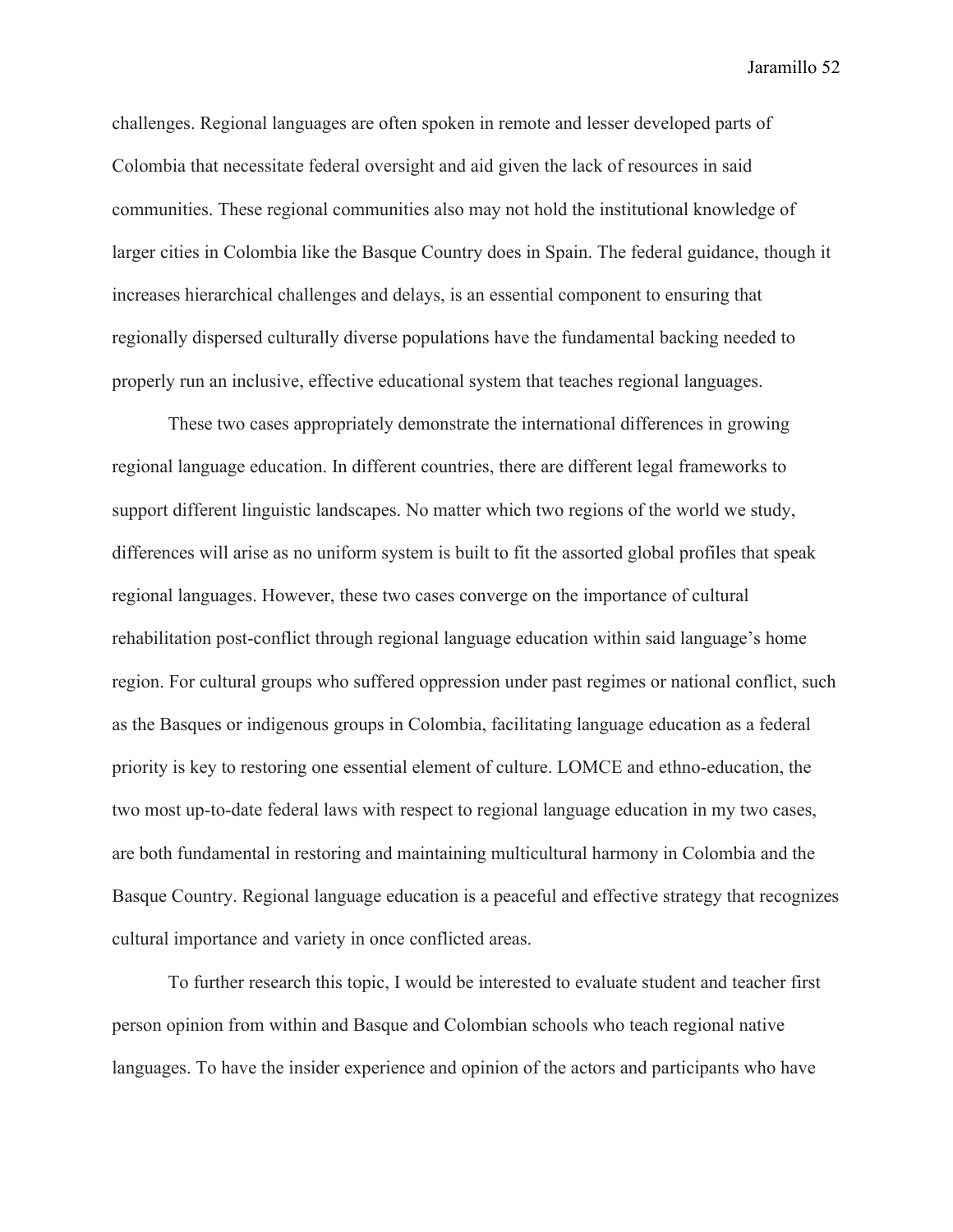personally experienced the implications of this federal legislation analyzed side-by-side would enhance my study by offering powerful glimpses into the realities of each system. Further research could also be completed on the relationship between increased peace and cultural growth via regional language instruction. As I bring my research to a close, I still wonder… Is a potential implication of these policies that if regional languages are supported, centered, and valued in education, could future conflict be reduced as a direct result? I am very intrigued at the possibility of a causal relationship between these two factors which would most definitely enhance the field of research.

In closing, my qualitative analysis on the role of federal education legislation in Colombia and the Basque country reifies the facilitative role of regional language instruction in cultural recognition for post-conflict societies. Both regions, though located thousands of miles away, are home to regional groups whose local languages were subject to cultural, political, societal discrimination. Now, in a post-conflict state, each region has implemented educational strategies, via federal law, that strengthen multiculturalism by teaching native languages in the classrooms of said regions. Though tackling this task in a variety of forms, the analysis of Basque and Colombian strategies creates a thoughtful comparison and contrast between effective procedures and programs to rehabilitate regional culture by teaching local languages in now peaceful and modernizing societies. Both Spain and Colombia, though with differing levels of autonomy, hierarchy, and programming, federally implement educational methods that can broaden international approaches and contribute to fostering a strengthened global effort to safeguard regional languages.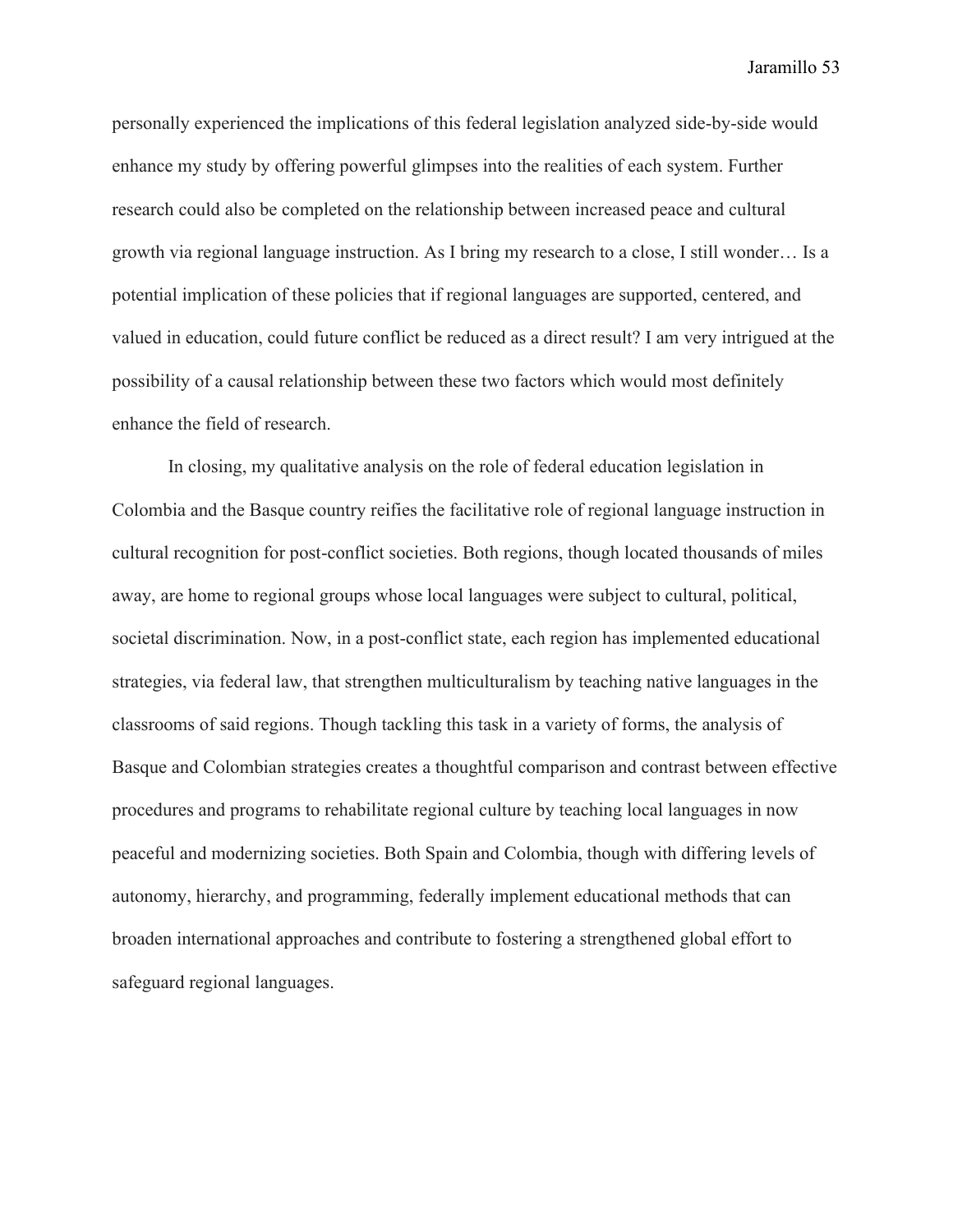#### Works Cited

- "ACTFL." *Benefits of Language Learning*, ACTFL, [www.actfl.org/resources/guiding-](http://www.actfl.org/resources/guiding-%20principles-language-learning/benefits-language-learning) principles[language-learning/benefits-language-learning.](http://www.actfl.org/resources/guiding-%20principles-language-learning/benefits-language-learning)
- Arango, Eduardo Coba, and Montserrat Graneras Pastrana. "Overcoming School Failure: Policies That Work - OECD." Organization for Economic Cooperation and Development (OECD), Gobierno De España: Ministerio De Educación, May 2011, [https://www.oecd.org/spain/48631820.pdf.](https://www.oecd.org/spain/48631820.pdf)
- Araque, Fabio Alberto Garcia. "La Etnoeducación Como Elemento Fundamental En Las Comunidades Afrocolombianas." *Diálogos Sobre Educación: Temas Actuales En Investigación Educativa*, Universidad De Guadalajara, 29 May 2017,

[https://www.redalyc.org/journal/5534/553462433005/html/.](https://www.redalyc.org/journal/5534/553462433005/html/)

- Auger, Monique D. "Cultural Continuity as a Determinant of Indigenous Peoples' Health: A Metasynthesis of Qualitative Research in Canada and the United States." *International Indigenous Policy Journal*, vol. 7, no. 4, 2016, https://doi.org/10.18584/iipj.2016.7.4.3.
- "Basque Country." *Basque Country - Place Explorer - Data Commons*, Data Commons, Aug. 2021,

[datacommons.org/place/nuts/ES21?utm\\_medium=explore&mprop=count&popt=Person&hl=en.](http://datacommons.org/place/nuts/ES21?utm_medium=explore&mprop=count&popt=Person&hl=en)

- "The Basque Country Leads the Ranking by Region of Investment per Student and Year in Non-University Education in the Spanish State." *Bizkaia Talent*, Bizkaia Talent, [https://www.bizkaiatalent.eus/en/pasivasco-lider-inversion-educacion/.](https://www.bizkaiatalent.eus/en/pasivasco-lider-inversion-educacion/)
- Bialystok, Ellen. "Second-language acquisition and bilingualism at an early age and the impact on early cognitive development." *Encyclopedia on early childhood development* (2006): 1-4.
- Bitong, Anna. "The Mysterious Origins of Europe's Oldest Language." *BBC Travel*, BBC, 24 July 2017, [www.bbc.com/travel/article/20170719-the-mysterious-origins-of-europes-oldest-language](http://www.bbc.com/travel/article/20170719-the-mysterious-origins-of-europes-oldest-language)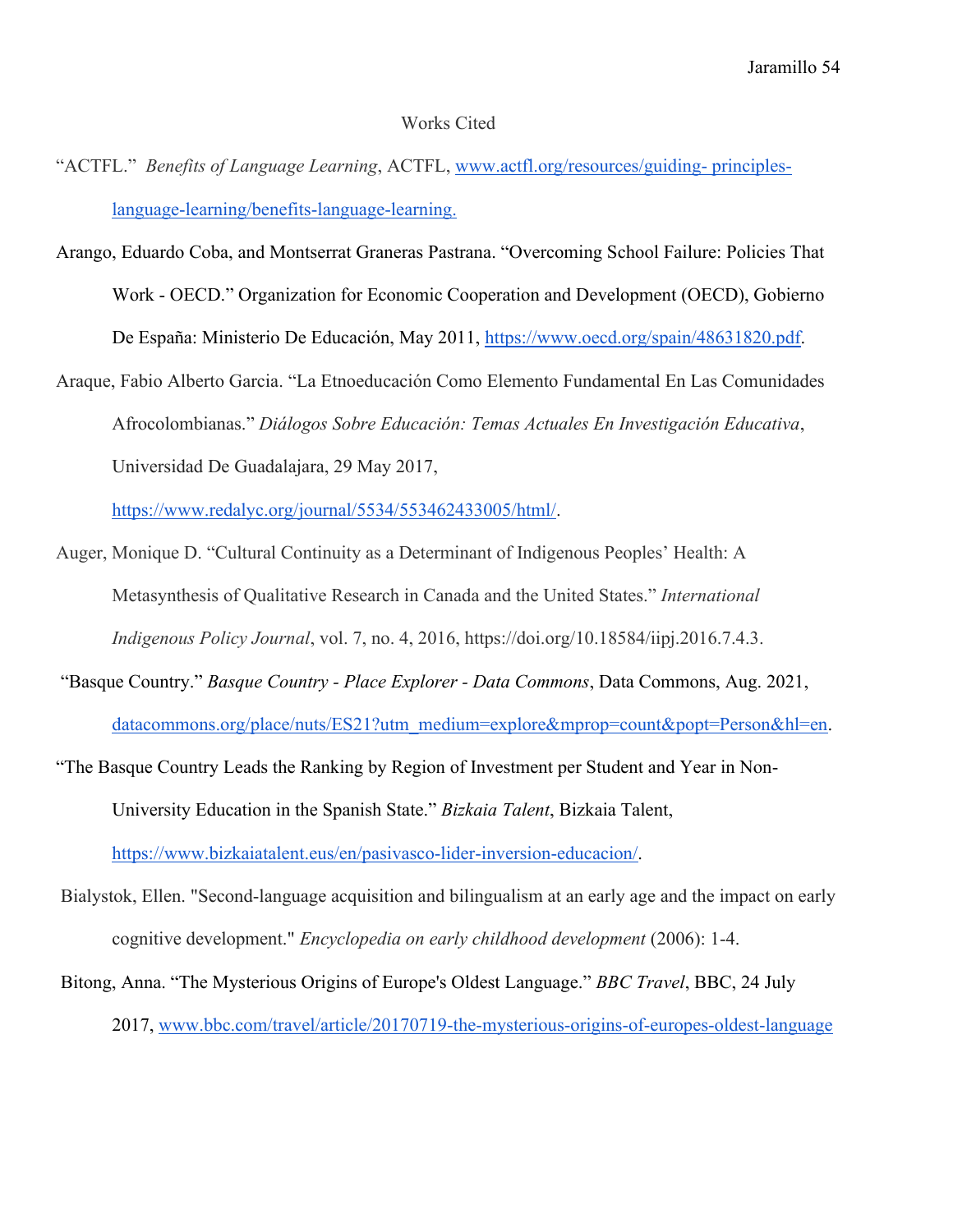- Blakemore, Erin. "The Basques-Facts and Information." *National Geographic*, National Geographic, 3 May 2021, [www.nationalgeographic.com/history/article/how-basques-became-autonomous](http://www.nationalgeographic.com/history/article/how-basques-became-autonomous-community-spain)[community-spain.](http://www.nationalgeographic.com/history/article/how-basques-became-autonomous-community-spain)
- Bonilla Carvajal, Camilo Andrés, and Isabel Tejada-Sánchez. "Unanswered questions in Colombia's foreign language education policy." Profile Issues in Teachers Professional Development 18.1 (2016): 185-201.
- Briggs, Billy. "Conflict in Colombia Forces Thousands of Children out of School." *Theirworld*, Theirworld, 20 July 2018, [https://theirworld.org/news/colombia-conflict-forces-children-out-of](https://theirworld.org/news/colombia-conflict-forces-children-out-of-school-classes-suspended)[school-classes-suspended.](https://theirworld.org/news/colombia-conflict-forces-children-out-of-school-classes-suspended)
- Carroll, Leanna, et al. "Education in Colombia." *WENR*, 2 Nov. 2021, [https://wenr.wes.org/2020/06/education-in-colombia-2.](https://wenr.wes.org/2020/06/education-in-colombia-2)
- Casey, Nicholas. "Iván Márquez, Exlíder De Las FARC, Llama a Volver a Las Armas En Colombia." *The New York Times*, The New York Times, 29 Aug. 2019, [https://www.nytimes.com/es/2019/08/29/espanol/america-latina/colombia-farc-armas.html.](https://www.nytimes.com/es/2019/08/29/espanol/america-latina/colombia-farc-armas.html)
- Chiblow, Susan, and Paul J. Meighan. "Language is land, land is language: The importance of Indigenous languages." *Human Geography* (2021): 19427786211022899.
- "Colombia's Indigenous Groups." *This Is Colombia*, Colombia Co, 16 Feb. 2021, [www.colombia.co/en/colombia-country/colombia-facts/colombias-indigenous-groups/.](http://www.colombia.co/en/colombia-country/colombia-facts/colombias-indigenous-groups/)
- Coughlan, Sean. "Basques Reinvent Themselves as Education Power." *BBC News*, BBC, 14 June 2016[,](http://www.bbc.com/news/business-36517928) [www.bbc.com/news/business-36517928.](http://www.bbc.com/news/business-36517928)
- Davis, William S., and Freddie Bowles. "Empowerment and intrinsic motivation: A self-determination theory approach to language teaching." *CSCTFL Report* 15 (2018): 1-19.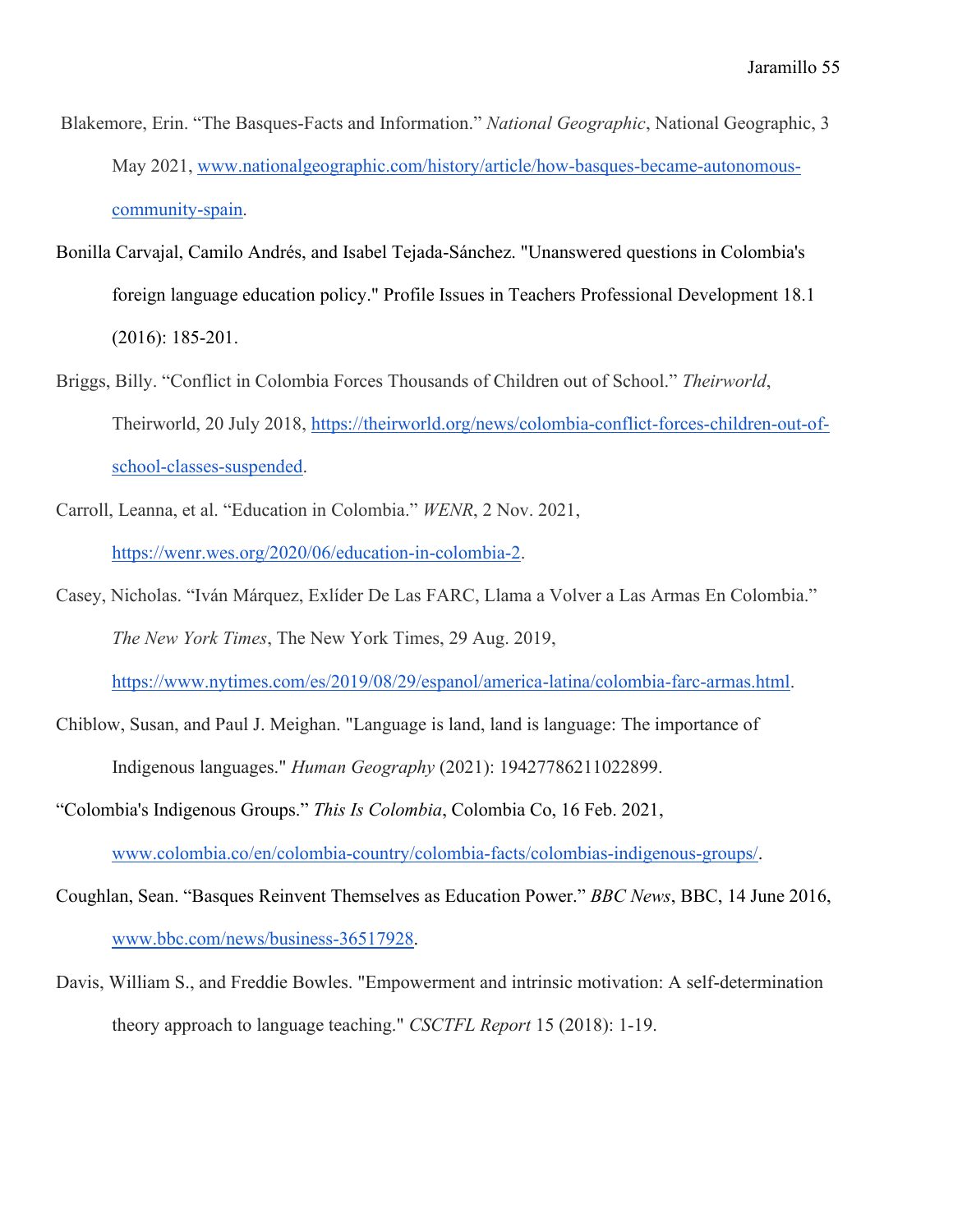- De Mejía, Anne-Marie. "Bilingual education in Colombia: Towards a recognition of languages, cultures and identities." *Colombian Applied Linguistics Journal* 8 (2006): 152-168.
- Echeverria, Begona. *Basque Schooling: What is it Good for?*, University of California, San Diego, Ann Arbor, 2000*. ProQuest*, [http://umiss.idm.oclc.org/login?url=https://www-proquest](http://umiss.idm.oclc.org/login?url=https://www-proquest-com.umiss.idm.oclc.org/dissertations-theses/basque-schooling-what-is-good/docview/304586798/se-2?accountid=14588)[com.umiss.idm.oclc.org/dissertations-theses/basque-schooling-what-is](http://umiss.idm.oclc.org/login?url=https://www-proquest-com.umiss.idm.oclc.org/dissertations-theses/basque-schooling-what-is-good/docview/304586798/se-2?accountid=14588)[good/docview/304586798/se-2?accountid=14588](http://umiss.idm.oclc.org/login?url=https://www-proquest-com.umiss.idm.oclc.org/dissertations-theses/basque-schooling-what-is-good/docview/304586798/se-2?accountid=14588)
- Elosua, Paula, and Maria Egaña. "Socioeconomic patterns and educational performance based on language-of-instruction models in the Basque Autonomous Community." *Journal of Multilingual and Multicultural Development* 38.8 (2017): 686-698.
- "ETA's Bloody History: 853 Killings in 60 Years of Violence." *AP NEWS*, Associated Press, 19 Oct. 2020, [apnews.com/article/franco-paris-madrid-france-militant-groups-](https://apnews.com/article/franco-paris-madrid-france-militant-groups-3d9686e56710eccee95d73f54b531ee0)[3d9686e56710eccee95d73f54b531ee0.](https://apnews.com/article/franco-paris-madrid-france-militant-groups-3d9686e56710eccee95d73f54b531ee0)
- "Etnoeducación Una Política Para La Diversidad." *Ministerio De Educacion Nacional De Colombia*, Altablero: El Periodico De Un Pais Que Educa y Que Se Educa, Apr. 2001,

[https://www.mineducacion.gov.co/1621/article-87223.html.](https://www.mineducacion.gov.co/1621/article-87223.html)

- Flores, Irma A, and Nacy Palacios Mena. "Cultural and Intercultural Education: Experiences of ..." *Australian Journal of Teacher Education*, Australian Journal of Teacher Education, 2018, [https://ro.ecu.edu.au/cgi/viewcontent.cgi?article=3897&context=ajte.](https://ro.ecu.edu.au/cgi/viewcontent.cgi?article=3897&context=ajte)
- Gardner, Nick. "Basque: The Basque Language in Education in Spain. Regional Dossiers Series." *Mercator European Research Centre on Multilingualism and Language Learning (2020).*
- Gardner, Nick. "Basque: The Basque Language in Education in Spain. Regional Dossiers Series." *Mercator European Research Centre on Multilingualism and Language Learning (2005).*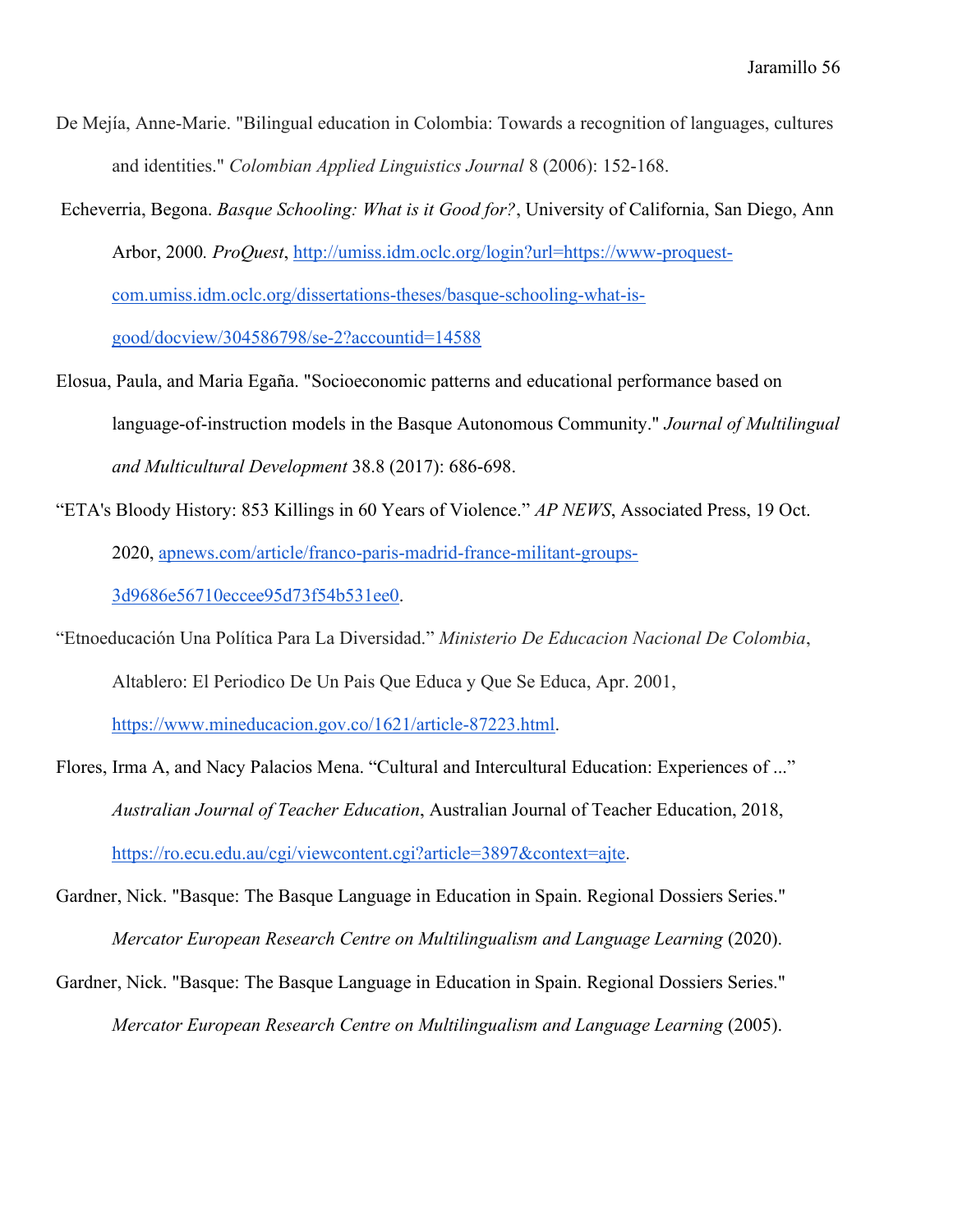- Gómez Sará, Mary Mily. "Review and analysis of the Colombian foreign language bilingualism policies and plans." *How* 24.1 (2017): 139-156.
- ICEF. "Spanish Education at a Crossroads." ICEF Monitor Market Intelligence for International Student Recruitment, International Consultants for Education and Fairs, 15 July 2021, [https://monitor.icef.com/2015/03/spanish-education-at-a-crossroads/.](https://monitor.icef.com/2015/03/spanish-education-at-a-crossroads/)
- "Indigenous Peoples in Colombia." *IWGIA*, International Work Group for Indigenous Affairs, 2021[,](http://www.iwgia.org/en/colombia.html) [www.iwgia.org/en/colombia.html.](http://www.iwgia.org/en/colombia.html)
- "Language Data for Colombia." *Translators without Borders*, Translators without Borders, 8 Dec. 2021, [https://translatorswithoutborders.org/language-data-for-](https://translatorswithoutborders.org/language-data-for-colombia#:~:text=According%20to%20the%202005%20Census,other%20languages%20spoken%20in%20Colombia)

[colombia#:~:text=According%20to%20the%202005%20Census,other%20languages%20spoken](https://translatorswithoutborders.org/language-data-for-colombia#:~:text=According%20to%20the%202005%20Census,other%20languages%20spoken%20in%20Colombia) [%20in%20Colombia](https://translatorswithoutborders.org/language-data-for-colombia#:~:text=According%20to%20the%202005%20Census,other%20languages%20spoken%20in%20Colombia)

- Larson-Hall, Jenifer. "Weighing the benefits of studying a foreign language at a younger starting age in a minimal input situation." *Second language research* 24.1 (2008): 35-63.
- Le Pichon-Vorstman, E., Siarova, H., Szőnyi, E. (2020). 'The future of language education in Europe: case studies of innovative practices', *NESET report*. Luxembourg: Publications Office of the European Union. doi: 10.2766/81169.
- "Legislación Sobre Etnoeducación." *Organizacion Nacional Indigena De Colombia (ONIC)*, ONIC, [https://www.onic.org.co/canastadesaberes/113-cds/publicaciones/derechos/1883-legislacion](https://www.onic.org.co/canastadesaberes/113-cds/publicaciones/derechos/1883-legislacion-sobre-etnoeducacion)[sobre-etnoeducacion.](https://www.onic.org.co/canastadesaberes/113-cds/publicaciones/derechos/1883-legislacion-sobre-etnoeducacion)
- "Ley 115 1994." *Colombian Ministry of Education*, Colombian Ministry of Education, https://www.mineducacion.gov.co/1621/articles-85906 archivo pdf.pdf.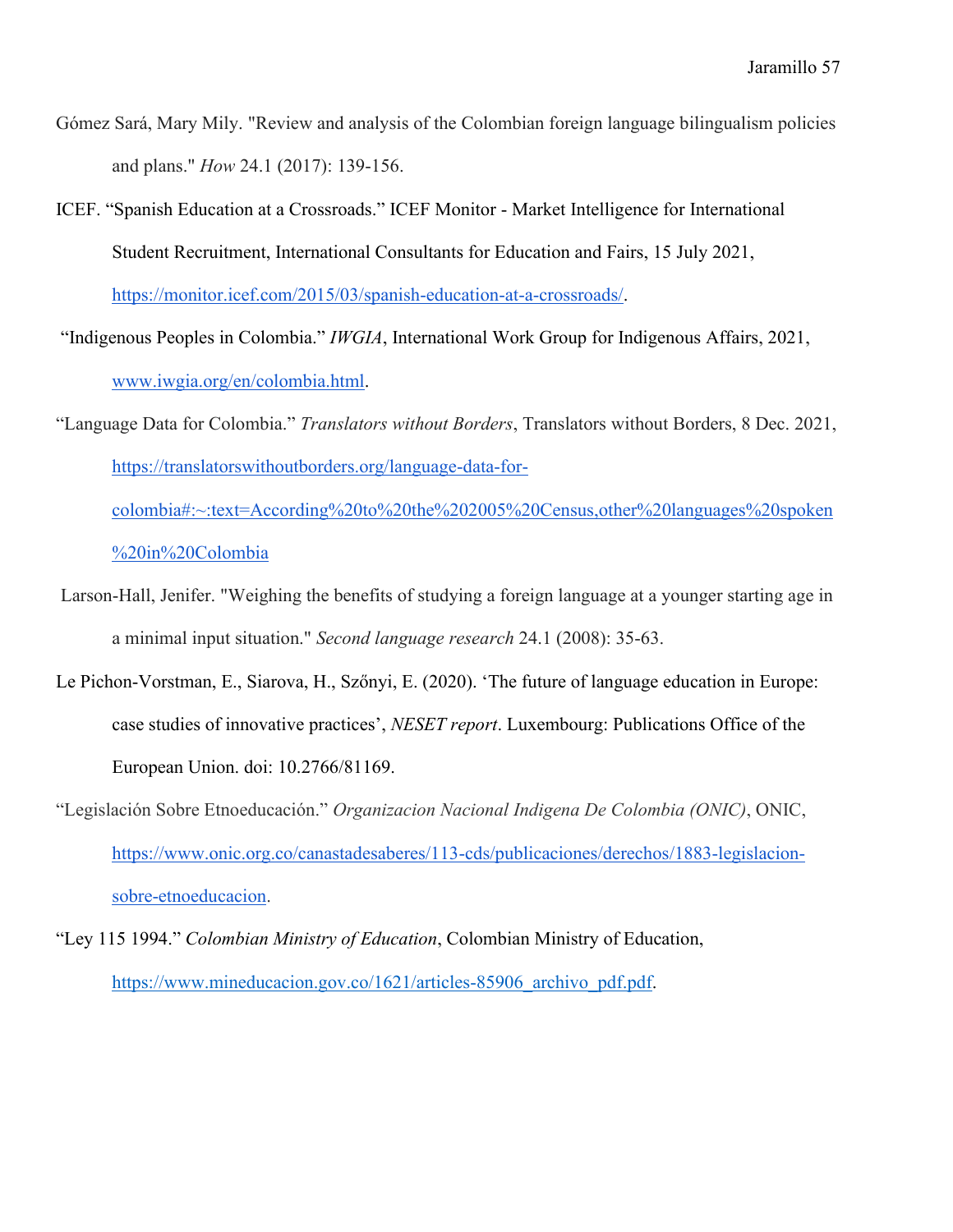- LOE. "Ley Orgánica 2/2006, De 3 De Mayo, De Educación." *BOE: Legislación Consolidada*, Jefatura Del Estado, 4 May 2006, [https://www.boe.es/buscar/pdf/2006/BOE-A-2006-7899](https://www.boe.es/buscar/pdf/2006/BOE-A-2006-7899-consolidado.pdf) [consolidado.pdf.](https://www.boe.es/buscar/pdf/2006/BOE-A-2006-7899-consolidado.pdf)
- LOMCE. "Ley Orgánica 8/2013, De 9 De Diciembre, Para La Mejora De La Calidad Educativa." *BOE: Legislación Consolidada*, Jefatura Del Estado, 10 Dec. 2013,

[https://www.boe.es/buscar/pdf/2013/BOE-A-2013-12886-consolidado.pdf.](https://www.boe.es/buscar/pdf/2013/BOE-A-2013-12886-consolidado.pdf)

Mitchell, R., and F. Miles. "Second Language Learning Theories. London." *Hodder Education* (2004).

- Nieto, Carmen Helena Guerrero. "Language policies in Colombia: The inherited disdain for our native languages." *HOW* 16.1 (2009): 11-24.
- "Normatividad Basica Para Etnoeducación." *Ministerio De Educacion Nacional: Republica De Colombia*, Ministerio De Educacion Nacional, [https://www.mineducacion.gov.co/1621/article-](https://www.mineducacion.gov.co/1621/article-85384.html)[85384.html.](https://www.mineducacion.gov.co/1621/article-85384.html)
- Norwegian Refugee Council. "Colombia: Conflict Persists Five Years after Peace Deal Colombia." *ReliefWeb*, Office for the Coordination of Humanitarian Affairs (OCHA), 23 Nov. 2021, [https://reliefweb.int/report/colombia/colombia-conflict-persists-five-years-after-peace-deal.](https://reliefweb.int/report/colombia/colombia-conflict-persists-five-years-after-peace-deal)
- Ryan, Emily. "Using Students' Native Languages in the Classroom: Rationale and Strategies for Monolingual Teachers." *Institutional Repository Home*, Vanderbilt University. Peabody College, 1 Mar. 2010, [https://ir.vanderbilt.edu/handle/1803/3997.](https://ir.vanderbilt.edu/handle/1803/3997)
- "Secondary and Tertiary Education Improves in Colombia." *Oxford Business Group*, Oxford Business Group, 14 Mar. 2016, [https://oxfordbusinessgroup.com/overview/strengthening-s](https://oxfordbusinessgroup.com/overview/strengthening-)ystem-bettercoverage-both-secondary-and-tertiary-education-has-brought-improvements.
- Smith, Keely L. "Fighting for Euskera: The Role of Language in Basque Nationalism and the Development of the Eta." Inquiries Journal, Inquiries Journal, 1 June 2017[,](http://www.inquiriesjournal.com/articles/1651/fighting-for-euskera-the-role-of-language-in-basque-nationalism-and-the-development-of-the-eta)